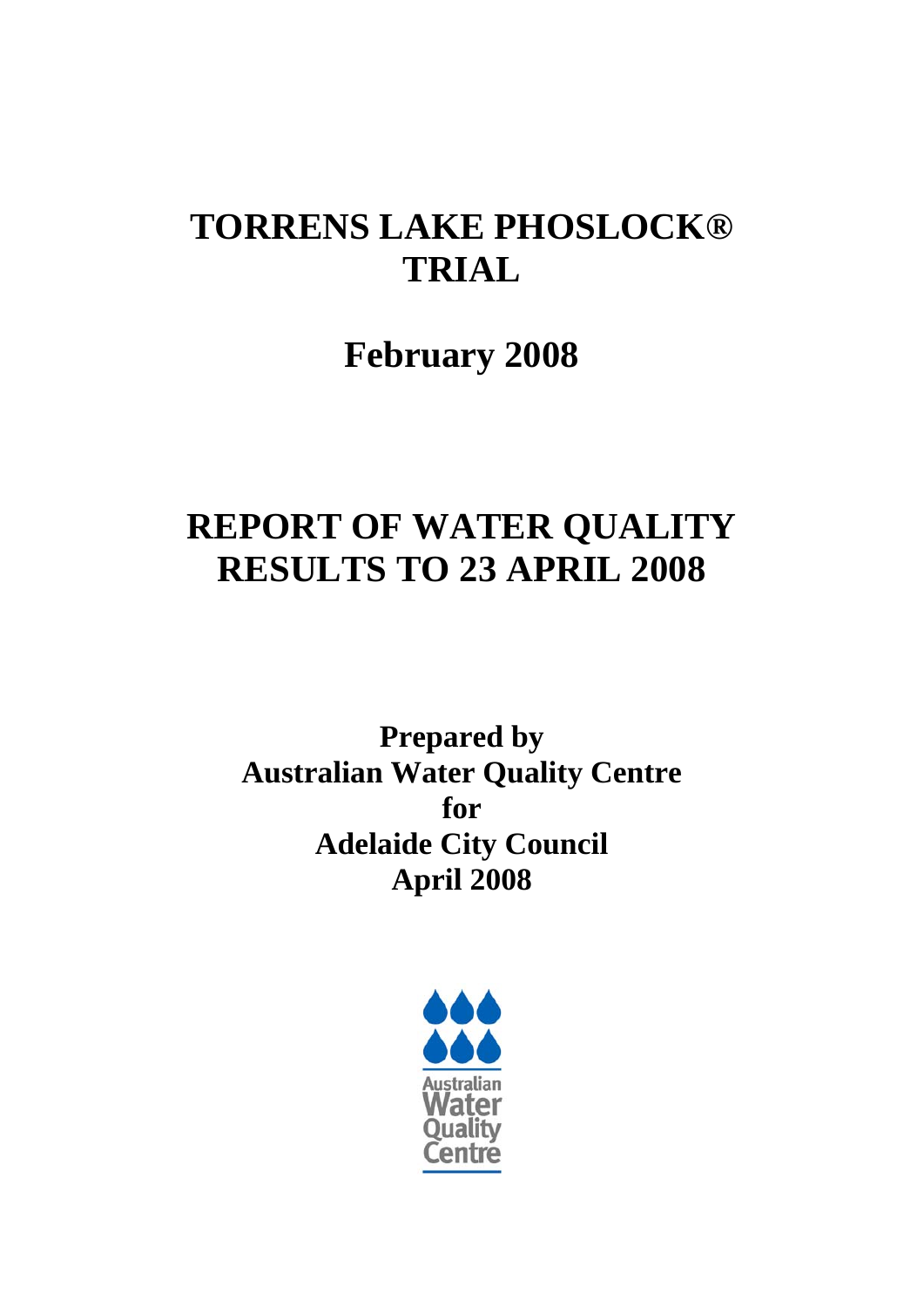### **Summary**

Results are presented for water quality testing in Torrens Lake, for a period of eight weeks following treatment with the modified clay product Phoslock® on 25 February 2008. Phoslock® contains the rare earth element Lanthanum in a matrix of bentonite clays and has been developed for removing soluble phosphorus from the water column by binding it into an insoluble precipitate. An assessment is provided of the effectiveness of the 2008 Phoslock® treatment in controlling algal biomass and cyanobacterial growth in Torrens Lake. Results of macroinvertebrate surveys and Lanthanum analysis in water, soil and plants in Torrens Lake are also discussed in relation to possible environmental impacts of the 2007 and 2008 Phoslock® treatments.

The 2008 Phoslock® treatment provided evidence of a decrease in total algal biomass and cyanobacterial abundance in the water column soon after application. This observation may be explained by a direct flocculation and sedimentation effect of the bentonite clay on particulate matter, including algal cells, more so than an indirect response on algal growth from nutrient limitation; a process that can reasonably be expected to have a lag time of a few weeks. Unlike the 2007 trial, cyanobacterial populations did not redevelop in the month after treatment and this may be viewed as a successful outcome in 2008. However, bio-available phosphorus was detected in the treated section of the lake within a week of Phoslock® application in concentrations sufficient to sustain algal growth. The prolific growth of other algae in late March/April, including the dinoflagellate *Peridinium* and the diatom *Cyclotella*, supplemented by external nutrient input from a rain event, suggests that nutrient availability was not a limiting factor to algal growth at that time. It is also likely that the effectiveness of this product will be dependent on the timing and magnitude of inflows to the lake.

The capacity of Phoslock® to form a barrier layer at the sediment-water interface in Torrens Lake to prevent release of bio-available phosphorus to the water column over an extended period of time remains uncertain. While the results of sediment analysis suggest that Phoslock® treatment has reduced the release of bio-available Phosphorus, considerable redistribution of Lanthanum has occurred within the lake and immediately downstream of the Weir, possibly due to scouring and drift. Further investigation is required to determine the capacity of the barrier layer to adsorb additional inputs of soluble phosphorus to Torrens Lake from external sources and to quantify sediment deposition rates over the barrier layer. The occurrence of a cyanobacterial bloom during the 2008 summer, within 12 months of the 2007 treatment, suggests that applications of Phoslock® at critical times in each summer may be required for effective results.

There were no apparent adverse effects of the Phoslock® application on aquatic fauna, either by direct exposure to the active constituent or indirectly by a temporary decrease in dissolved oxygen concentration. Surveys of macroinvertebrate communities pre- and post-application of Phoslock® showed no substantial change in diversity and abundance. The implications of demonstrated uptake of Lanthanum in stands of *Typha* in Torrens Lake for health of the aquatic ecosystem are unknown.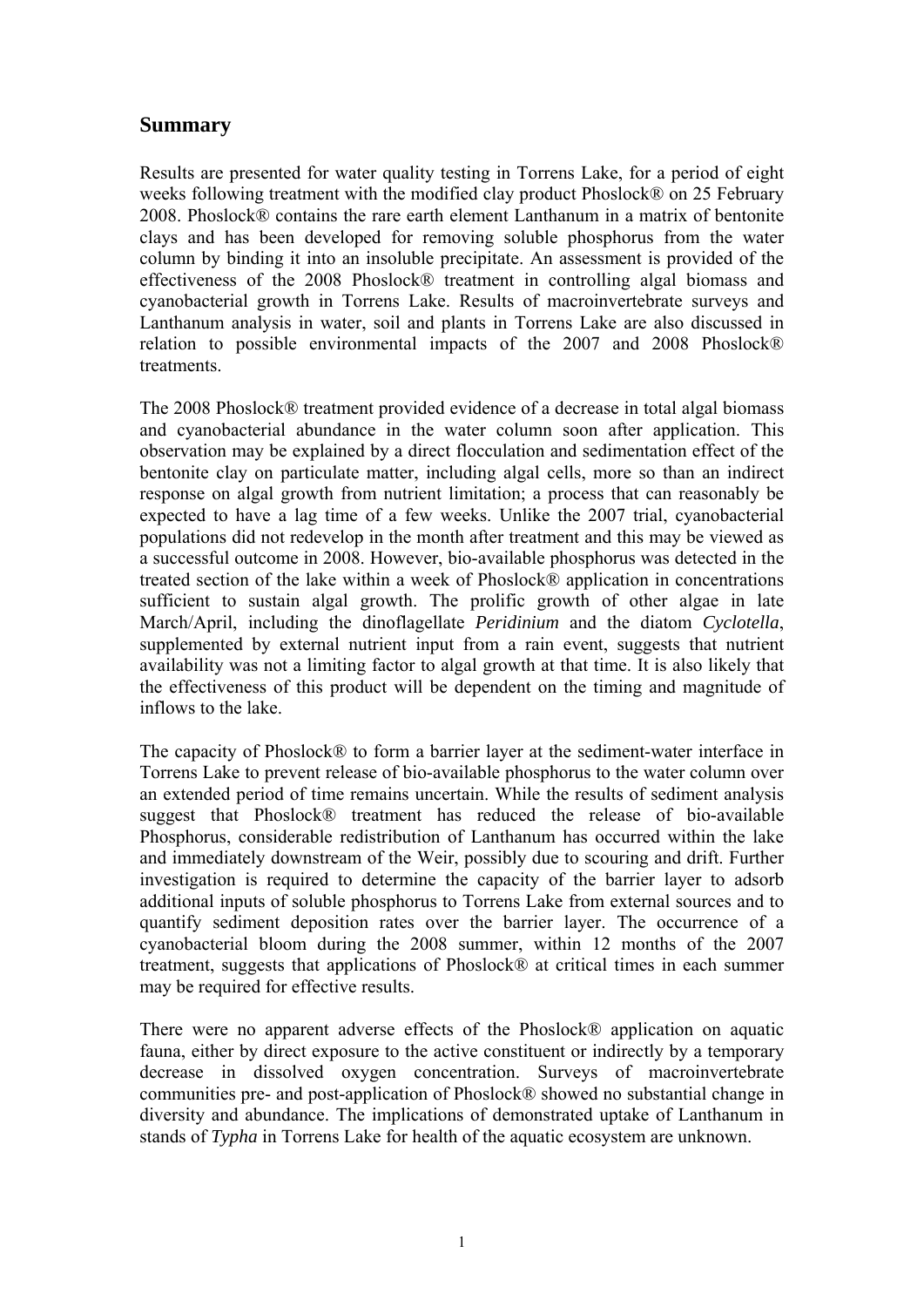# **Introduction**

Torrens Lake was treated with the modified clay product Phoslock® on 25 February 2008. The purpose of the treatment was to reduce the potential for the development of cyanobacterial blooms that might have threatened scheduled events of the "Adelaide Festival" during February and March. Cyanobacterial blooms (composed of *Microcystis*, *Anabaena* or *Planktothrix*) have resulted in closure of the lake to recreational use in seven of the last ten years. Phoslock® has been trialled on one previous occasion in the Torrens Lake; in March 2007.

Phoslock® contains the rare earth element Lanthanum in a matrix of bentonite clays and has been developed for removing dissolved phosphate from the water column by binding it into an insoluble precipitate. Dissolved or Filterable Reactive Phosphorus (FRP) is directly available for biological uptake and is generally considered to be the limiting nutrient that controls cyanobacterial growth, particularly nitrogen fixing species such as the toxin producing *Anabaena circinalis*. There is also evidence of reduced phosphate release from the sediments as the modified clay precipitate forms a barrier layer on the sediment-water interface.

The Australian Water Quality Centre was contracted by the Adelaide City Council to analyse water quality and biological indicators in Torrens Lake over an intensive eight week period of monitoring from 22 February (three days prior to Phoslock® treatment) to 23 April 2008 and then at a reduced monthly frequency to September 2008. The water quality testing program met the monitoring requirements under the South Australian EPA Emergency Authorisation for applying a modified clay product to Torrens Lake.

This report contains the results of field surveys and analysis of samples collected during the first eight weeks after the 2008 treatment for water quality, algae, macroinvertebrates, and plant analysis. Results are provided from sampling locations within the treated area, between the City Weir and the King William Street Bridge, and other locations in the lake upstream and downstream of the treated area. Results of chemical analysis of sediment samples collected in November 2007, approximately eight months after the 2007 Phoslock® treatment of Torrens Lake, have been reported separately by AWQC, but are discussed herein, in relation to the 2008 monitoring program.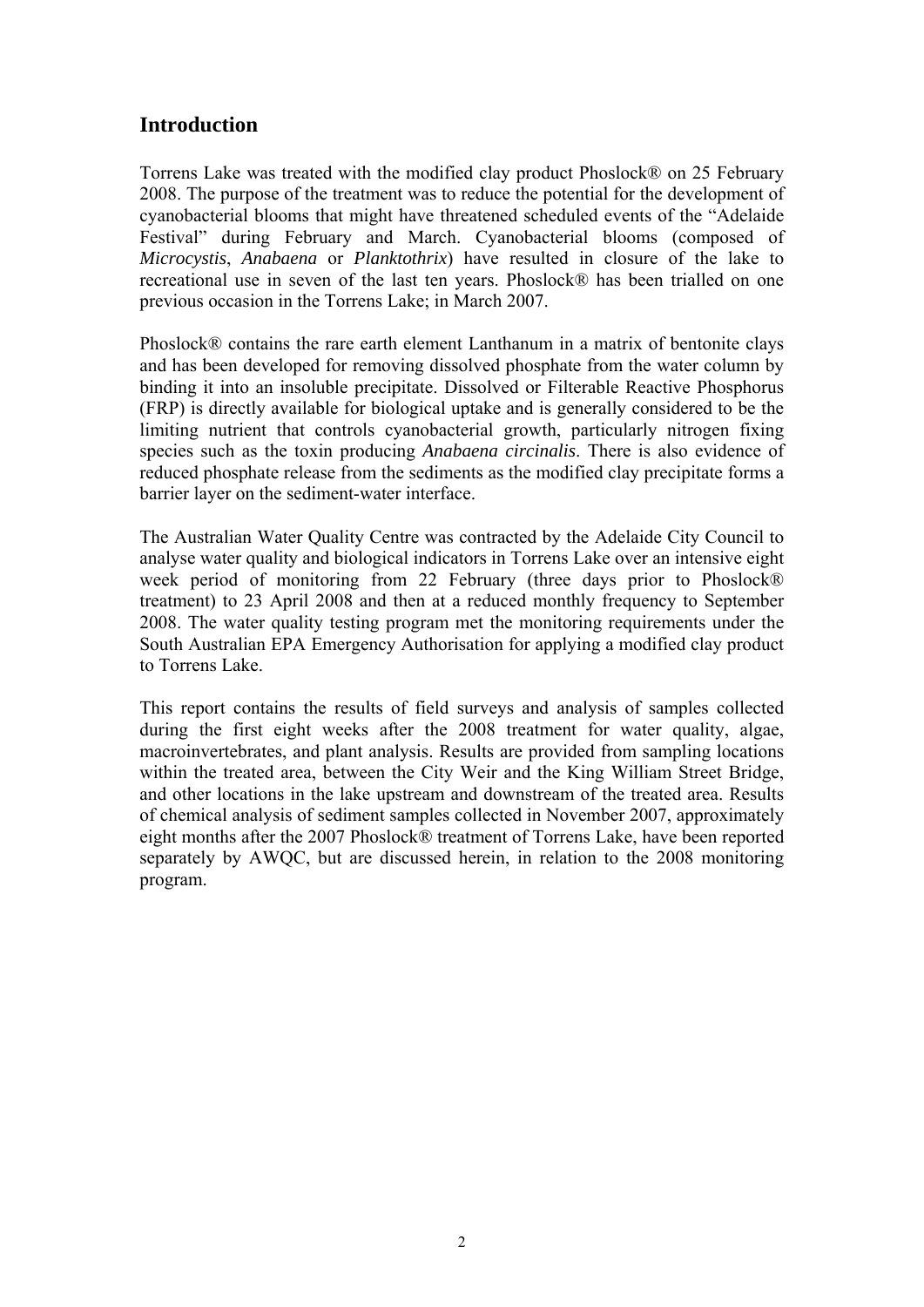# **Monitoring Program**

Results are presented in this report for the following parameters and sampling dates:

#### **1. Lanthanum in Water (total and soluble)**

At City Weir, Elder Park and University Footbridge on 22 February (before dosing), 25-28 February (daily), 2 and 5 March and weekly from 11 March to 23 April\*. At each site, samples were collected mid-channel at the surface, mid-depth and bottom, while another sample was collected at the surface near the river bank.

\* Only surface samples collected on 23 April.

#### **2. Phosphorus (total and soluble)**

Sampling sites and dates as above.

#### **3. Turbidity**

Sampling sites and dates as above.

#### **4. pH**

Sampling sites and dates as above (mid-channel at surface only).

#### **5. Conductivity**

Sampling sites and dates as above (mid-channel at surface only).

#### **6. Algal Counts and Chlorophyll Concentration**

Algal counts at City Weir, Morphett St. Bridge, Elder Park, King William St. Bridge, University Footbridge, Frome Rd. Bridge and Hackney Rd. Bridge on 22, 26 and 28 February, 2 March and weekly from 5 March to 23 April. Chlorophyll-a at the City Weir, Elder Park and University footbridge only, on the same dates.

#### **7. In situ Profiles of Dissolved Oxygen and Oxidation Reduction Potential**

At City Weir, Elder Park and University Footbridge four times daily on 22 February and from 25-28 February\*\*. Then twice daily from 27 February to 7 March and once weekly from 11 March to 23 April.

\*\* only two profiles were taken on 25 February due to dosing activities

#### **8. Aquatic Macroinvertebrate Diversity and Abundance**

At St Peters Weir (upstream control), University Footbridge, Elder Park (opposite the Popeye boat launch), and 200m upstream from the weir at the eastern extent of the golf course carpark on War Memorial Drive. Samples were collected and analysed on 22 and 27 February and 3 March.

#### **9. Lanthanum Measurements in Aquatic Plants**

Sampling sites at St Peters (upstream control), Elder Park (opposite the Popeye boat launch), 200m upstream from the City Weir and downstream of the Weir at Bonython Park Lake on 22 February.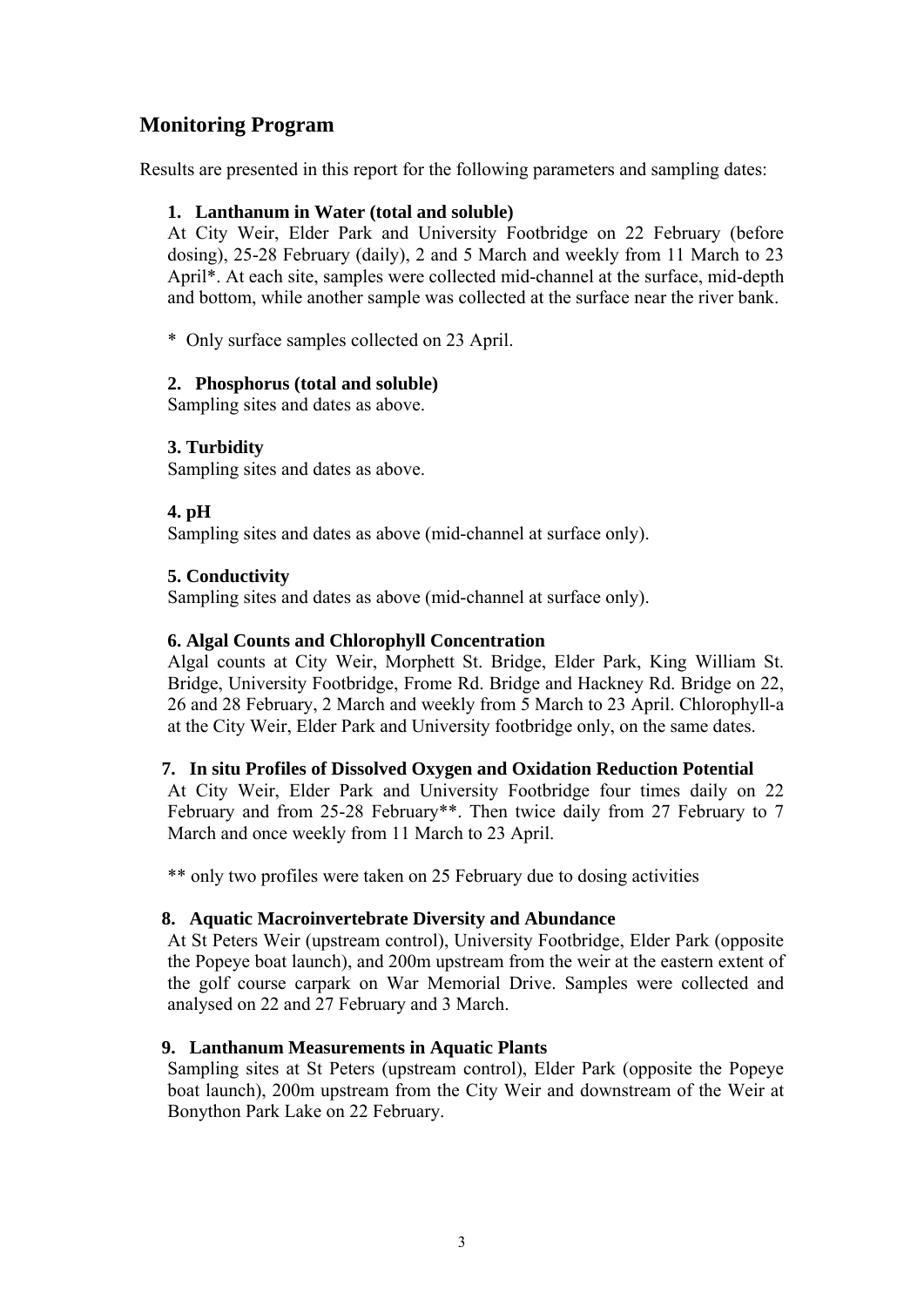For the purposes of this report, treatment locations are considered to be the City Weir, Morphett St. Bridge, Elder Park and King William St. Bridge. Control sites in the lake (upstream of treatment) are considered to be University Footbridge, Frome Rd. Bridge and Hackney Rd Bridge.

Results are also presented for samples collected on 22 February and 3 April from the River Torrens downstream of the Lake at Port Rd. Bridge, Holbrooks Rd. Bridge, Breakout Creek Wetland and Seaview Rd. Bridge. Parameters measured at these sites were Lanthanum and Phosphorus on both sampling dates and including Turbidity on 22 February.

Sediment cores and overlying water were collected by AWQC on 20 November 2007 at the City Weir, Elder Park, University footbridge, upstream of the Frome Road Bridge (behind the zoo) and downstream of the Weir at Bonython Park Lake. Samples were analysed for Lanthanum, Total P, FRP and Total Solids and the results were presented in a separate AWQC report. Discussion of some of these results is included in this report.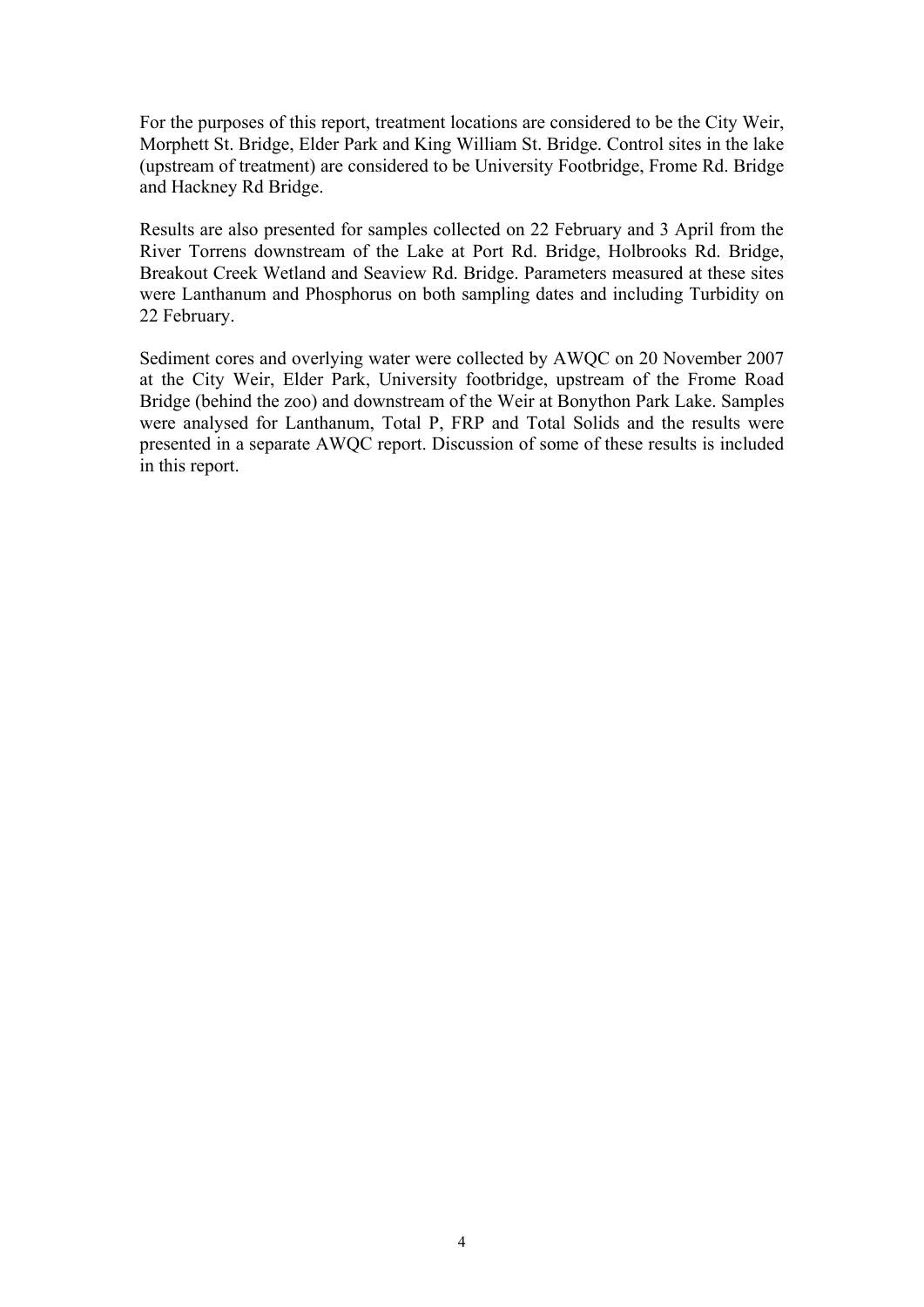# **Results**

#### **1. Lanthanum in Water (Figures 1-3, 19; Table 2)**

Concentration of total Lanthanum in Torrens Lake was detected at low levels (< 0.03 mg/L) prior to Phoslock® treatment (22 February) at the three monitoring sites. These background levels may be attributed to the previous treatment in March 2007. Soluble Lanthanum was not detected prior to treatment  $(\leq 0.001 \text{ mg/L})$  at any site.

On the day of the 2008 treatment (25 February), maximum total Lanthanum concentrations of 1.12 mg/L and 0.80 mg/L were recorded at the City Weir and at Elder Pk respectively. At the University footbridge "control" site, total concentration was lower (maximum of 0.086 mg/L) on the day of treatment than the treated sites, but higher than detected at the same site prior to treatment, indicating possible wind drift upstream from the King William St. Bridge at the time of dosing. Maximum concentrations of soluble Lanthanum were recorded on the day of dosing at the City Weir (0.012 mg/L) and Elder Park (0.008 mg/L), while concentrations did not exceed 0.002 mg/L at the University footbridge. Overall, maximum concentrations of both total and soluble Lanthanum following the 2008 treatment were less than that following the 2007 trial.

Concentrations of Lanthanum then decreased significantly as the Phoslock® slurry settled over the next three days. By 2 March, total Lanthanum was less than 0.08 mg/L at the City Weir and Elder Park and less than 0.02 mg/L at University footbridge. Throughout March and April, concentrations remained relatively stable, except for a spike on 18 March, particularly at the bottom depth at the City Weir (0.184 mg/L), possibly due to resuspension of sediments. By 2 March and thereafter, soluble Lanthanum concentrations were below detection (<0.001 mg/L) at the University footbridge and ≤0.002 mg/L at the City Weir and Elder Park. A slight increase in soluble Lanthanum to 0.002 mg/L was recorded at the City Weir and Elder Park following the rain event of late March, but not as pronounced as that after rain events post treatment in 2007. No evidence of increases in soluble Lanthanum were recorded at the time of lowest dissolved oxygen concentration on 2 March.

Residual levels of total Lanthanum were detected at sites downstream of Torrens Lake before treatment (22 February), with the maximum concentration of 0.009 mg/L at Breakout Creek. After the first significant flow across the Weir following treatment, total Lanthanum increased at Port Rd to 0.015 mg/L and to 0.011 mg/L at Holbrooks Rd. No increase in concentration was recorded at Breakout Creek (0.002 mg/L) and Seaview Rd  $(\leq 0.001 \text{ mg/L})$ . Soluble Lanthanum was below detection prior to treatment and remained so after the first flow following treatment.

#### **2. Phosphorus (Figures 4-6, 19; Table 2)**

Soluble phosphorus concentrations (FRP) were below detection  $\leq 0.001$  mg/L) at all three sites in Torrens Lake on 22 February prior to Phoslock® treatment, with the exception of a mid-depth result of 0.010 mg/L at the City Weir. FRP was also near or below detection at surface locations at the City Weir and Elder Park on two earlier sample dates (15 and 19 February). Concentrations of FRP were generally low  $\leq 0.005$ -0.010 mg/L on the day of treatment and on the three days following (26-28) February).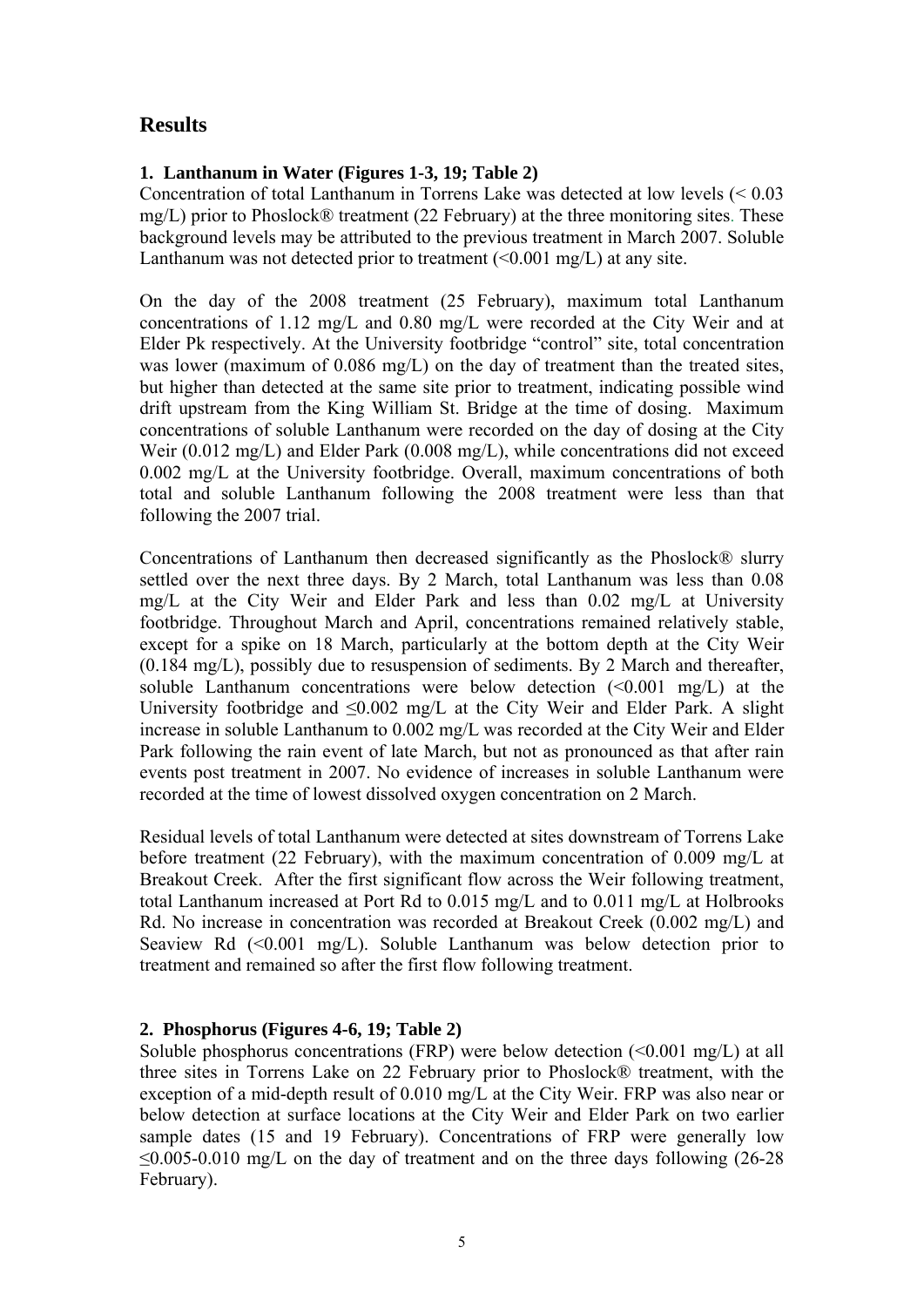Thereafter, FRP increased at each sampling site, with maxima on 5 March or 11 March of 0.015 mg/L (City Weir), 0.012 mg/L (Elder Park) and 0.019 mg/L (University footbridge). Another concentration spike occurred on 3 April at the University footbridge (0.029 mg/L) and Elder Park (0.025 mg/L), presumably as a result of inflows to the lake following a moderate rain event in late March (discharge of 175 ML at Holbrooks Weir over 5 days). FRP continued to be detected at the three sites at concentrations up to 0.016 mg/L for two weeks after the rain event.

Concentrations of total phosphorus before Phoslock® treatment (22 February) ranged from 0.095 to 0.155 mg/L at all sites. Decreases in total P occurred immediately following treatment, but were more pronounced at the treated sites. This was likely due to the flocculation effect of the bentonite clay on particulate matter (including algal cells), as only soluble phosphorus is reported to bind with Lanthanum. Concentrations declined slowly to minima of 0.045-0.061 mg/L on 5 or 11 March (at the time of increased FRP), then increased significantly to concentrations ranging from 0.165 mg/L at the City Weir (18 March), 0.405 mg/L at Elder Park (3 April) and 0.334 mg/L at the University footbridge (26 March). Some, but not all of these increases can be attributed to the rain event toward the end of March. Total P had decreased to levels below 0.100 mg/L by the end of April.

Following the first significant rain event (3 April), total phosphorus levels decreased at all downstream sites compared with those recorded on 22 February prior to Phoslock® treatment. FRP was not detected at any downstream sites both before and after the rain event, except at Seaview Rd, where the 'before treatment' concentration was 0.01 mg/L.

#### **3. Turbidity (Figures 7-9; Table 2)**

Unlike the 2007 Phoslock® treatment, there was no recorded increase in turbidity in the water column on the day of application, with values ranging from 19-35 NTU at all sites on the afternoon of 25 February. Secci Disc depth was slightly higher on 25- 26 February (0.4-0.65m) than the pre-treatment recordings on 22 February (0.35- 0.45m). However, an increase of 7-9 NTU was observed on 26 February at treated sites in samples collected near the bottom.

A significant decrease in turbidity occurred in the first three days after dosing with values dropping to 8-11 NTU at the surface of treated sites and 13-25 NTU at the surface of the untreated site. The clarity of the water at this time was probably due to flocculation of particulate matter by the Phoslock® product. Switching off the mixers at this time may also have reduced the resuspension of lake sediments. Turbidities had generally returned to pre-treatment levels by mid March.

#### **4. pH (Figure 10; Table 4)**

Problems were experienced with the field pH probe, resulting in unreliable pH readings on certain days (25-26 February and 2 March). However, a noticeable drop in surface pH levels occurred in the first 9 days after the Phoslock® treatment to minima of 7.2-7.4 on 5 March at both treated and non-treated sites.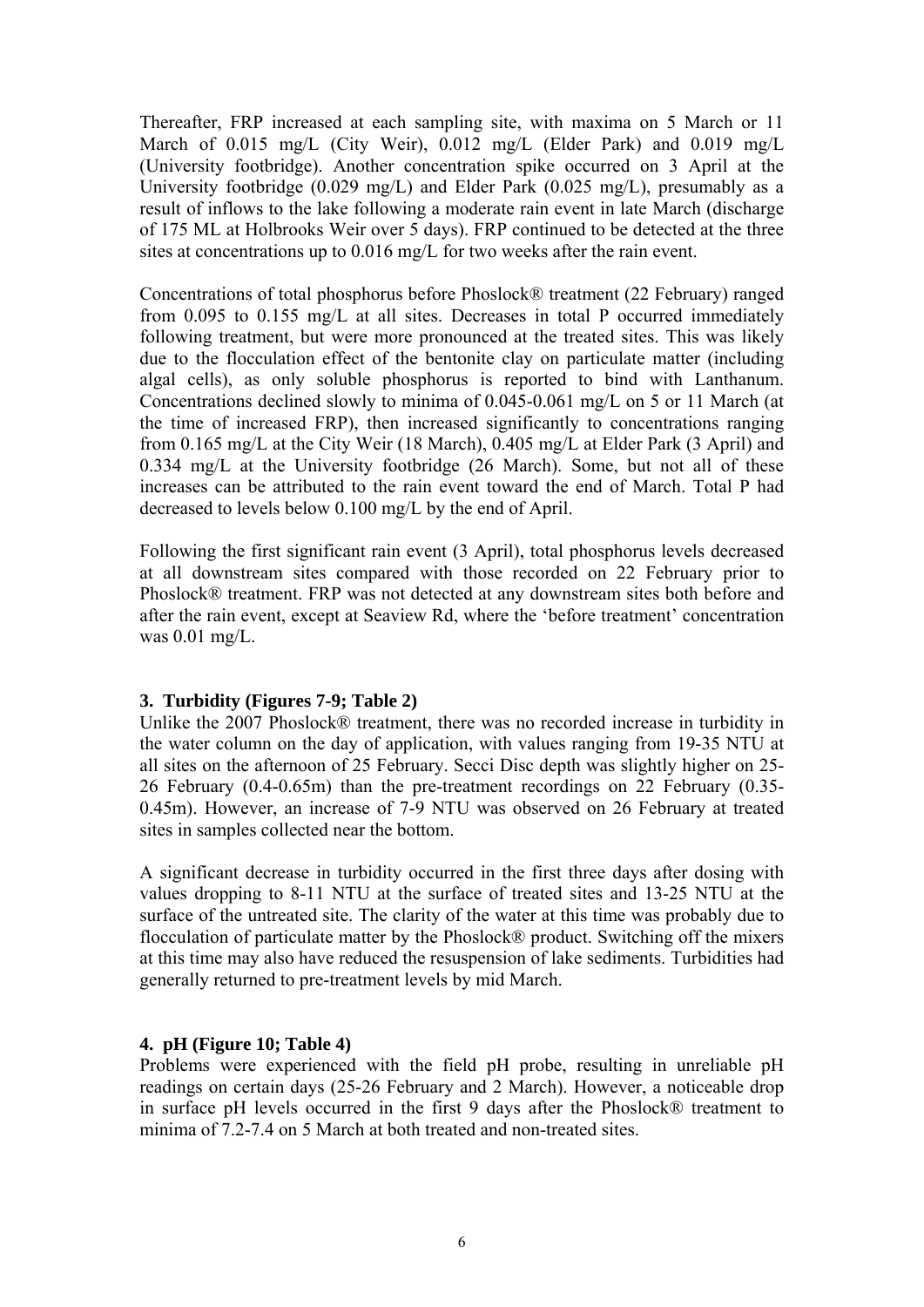A similar decrease was also observed directly after the 2007 treatment and is probably associated with a reduction in algal biomass and the resultant change in equilibrium of carbon dioxide and bicarbonate influenced by a lower photosynthetic rate. It could also be due to a direct effect of Lanthanum, which is very effective at removing bicarbonate from the water column. The rain event that occurred in late March had little effect on pH at any of the lake sites and values had stabilised between 7.7-8.2 by mid April.

#### **5. Conductivity (Figure 10; Table 4)**

Surface conductivity (EC) did not appear to be affected immediately following Phoslock® treatment, but pre-treatment values of 1143-1530 EC increased by 184- 213 EC over the next three days at both treated and untreated sites. A similar increase in conductivity was also recorded after the 2007 dosing. Conductivity continued to increase during an extended period of hot weather, reaching maxima on 18 March of 1710 (City Weir), 1890 (Elder Park) and 2117 (University footbridge) before inflows to the lake from the rain event in late March produced a dilution effect and subsequent reduction to below 1500 EC at all sites.

#### **6. Algal Biomass (Figures 11-12; Table 3)**

Chlorophyll concentrations, representing total algal biomass in the water column, decreased at the treated sites (City Weir and Elder Park) from 41.2 ug/L and 51.8 ug/L respectively on 22 February to 22.5 ug/L and 27.3 ug/L on 25 February, within a few hours after Phoslock® treatment. It would appear that the initial decrease in chlorophyll was due to a flocculation effect of bentonite clay on algal cells, more so than phosphorus limitation, which would realistically take longer to influence cell growth.

Chlorophyll concentrations then declined further to minima of 8.8 ug/L and 15.2 ug/L at these sites on 11 March, 15 days after treatment. At the upstream untreated site (University footbridge), chlorophyll decreased from 61.4 ug/L to 49.1 ug/L immediately after treatment and then to 26.7 ug/L by 11 March. The percentage decrease in chlorophyll over the first 18 days was marginally greater (70.7-78.6%) at the treatment sites than at the untreated site (56.5%). Given the detection of Lanthanum at the untreated site soon after application, the decrease in chlorophyll may be attributed, at least in part, to the Phoslock® and the University footbridge therefore, cannot be regarded as a valid control site.

Increases in chlorophyll were observed at all three sites after 11 March, peaking at 38 ug/L on 25 March (City Weir), 120 ug/L on 3 April (Elder Park) and 380 ug/L on 15 April (University footbridge). The high chlorophyll results in can be attributed to prolific growth of the diatom *Cyclotella* and the dinoflagellate *Peridinium*, possibly triggered by external nutrient inputs to the lake from the rain event in late March. Thus, it can be assumed that nutrient availability was not a limiting factor to algal growth within six weeks of the Phoslock® treatment.

The dominant species of cyanobacteria in Torrens Lake during the 2008 summer were *Planktothrix mougeotii* (non-toxic), *Anabaena circinalis* (potentially toxic) and *Microcystis flos-aquae* (potentially toxic). *Anabaena* and *Microcystis* peaked in mid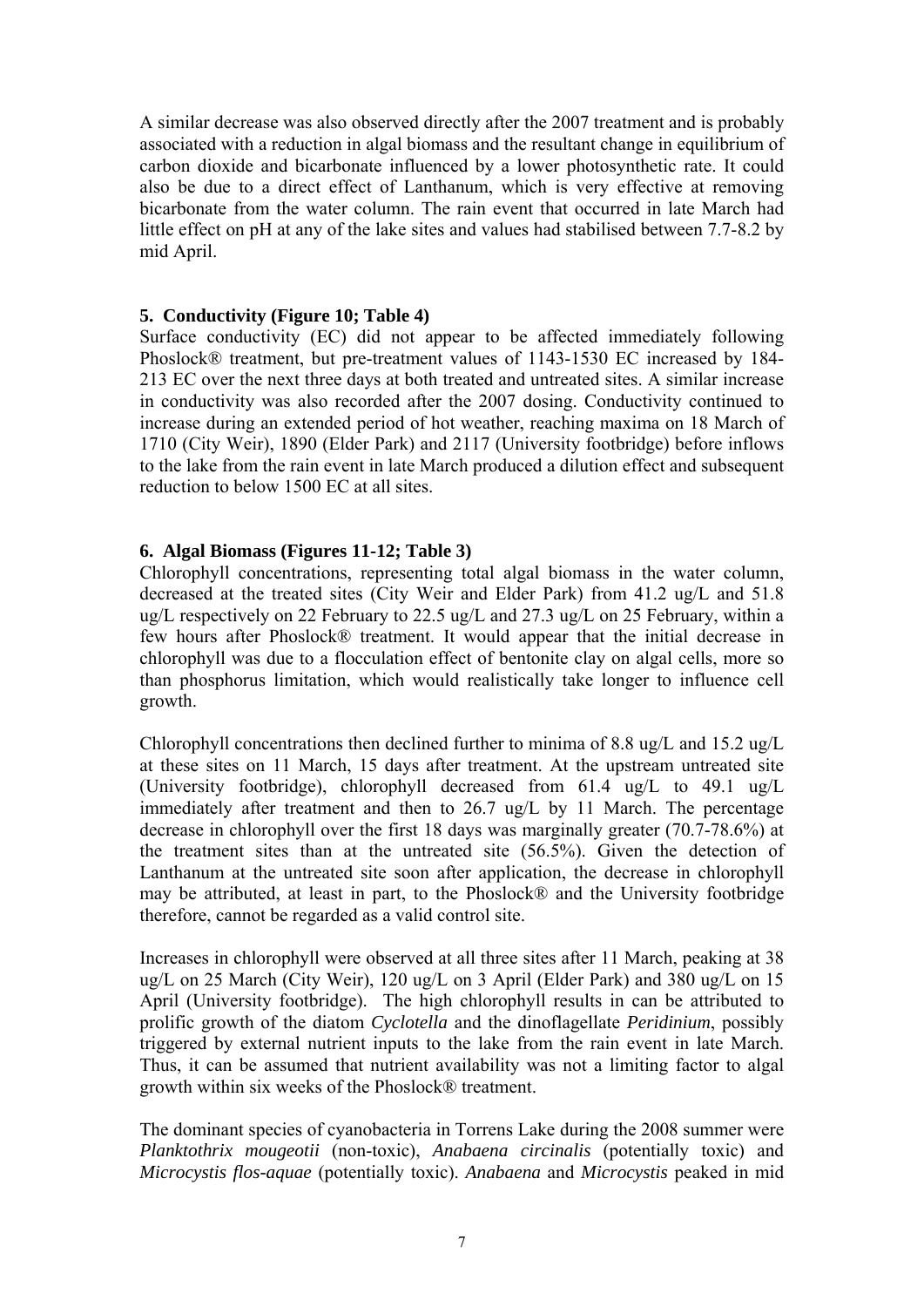to late January, with maxima of 39,300 cells/mL and 9,140 cells/mL respectively. Cell counts of *Anabaena* and *Microcystis* were less than 1,000 cells/mL at all sites immediately prior to the Phoslock treatment and did not increase in number thereafter. *Planktothrix* succeeded *Anabaena* as the dominant cyanobacterium in the lake, with maxima of 99,000 to 110,000 cells/mL recorded at the City Weir and Morphett Rd. Bridge on 5-8 February. Toxicity tests conducted on samples of *Planktothrix* collected on 21 February were negative.

After a temporary decline in *Planktothrix* numbers, a second peak was recorded on 19 February, with a maximum of 77,000 cells/mL at Elder Park. Evidence of another population decline was then observed at some, but not all locations three days prior to Phoslock® treatment. Further decreases in *Planktothrix* were recorded the day after treatment, possibly a combination of both natural population decline and flocculation by Phoslock®. Decreases of 20-64% were recorded at treated sites and 40-80% at untreated sites between 22 and 26 February, except at the Hackney Rd. Bridge, where numbers increased. Within 6 days of treatment, cells counts of *Planktothrix* at all sites had decreased below 5,000 cells/mL and numbers were generally less than 100 cells/mL at all sites by mid March, despite a period when weather conditions were conducive to cyanobacterial growth. Ambient temperatures exceeded 35°C for 15 consecutive days from 3 March to 17 March.

#### **7. Dissolved Oxygen and Oxidation-Reduction Potential Profiles (Figures 13-18; Table 4)**

Dissolved oxygen concentrations generally decreased over the first week following the Phoslock® treatment at both treated and untreated sites. Minimum surface values were recorded in the morning of 2 March, six days after dosing and ranged from 2.2 mg/L at Elder Park to 3.5 mg/L at the City Weir (3.1 mg/L upstream at the University footbridge). Values near the bottom were less than 1.0 mg/L at Elder Park on the morning of 2 March, but had increased to greater than 4 mg/L throughout the water column by early afternoon.

As in 2007, the decrease in DO is most likely related to a simultaneous decrease in algal biomass which would have resulted in a decrease in oxygenation from photosynthesis, as well as a possible increase in BOD following any algal decomposition resulting from flocculation. Given that DO decreased similarly at both treated and untreated sites, there is insufficient evidence to suggest that the Phoslock® treatment was the only contributing cause. Overall, DO levels did not drop sufficiently to seriously threaten aquatic life and recovery to satisfactory levels ( $> 5$ ) mg/L) were apparent by 3 March.

Technical problems were experienced with the redox field probe in the first few days following the Phoslock® treatment and very low values of 20 mV on 1 March are considered suspect. Notwithstanding, a general decrease in ORP was observed at all sites at the time of lowest dissolved oxygen concentrations. DO and ORP were at satisfactory levels on 11 March when elevated concentrations of FRP were recorded.

Overall, the lowest measurements of dissolved oxygen concentration in Torrens Lake over the 8 week monitoring period were recorded at the University footbridge on 26 March, immediately following a rain event and a likely increase in BOD associated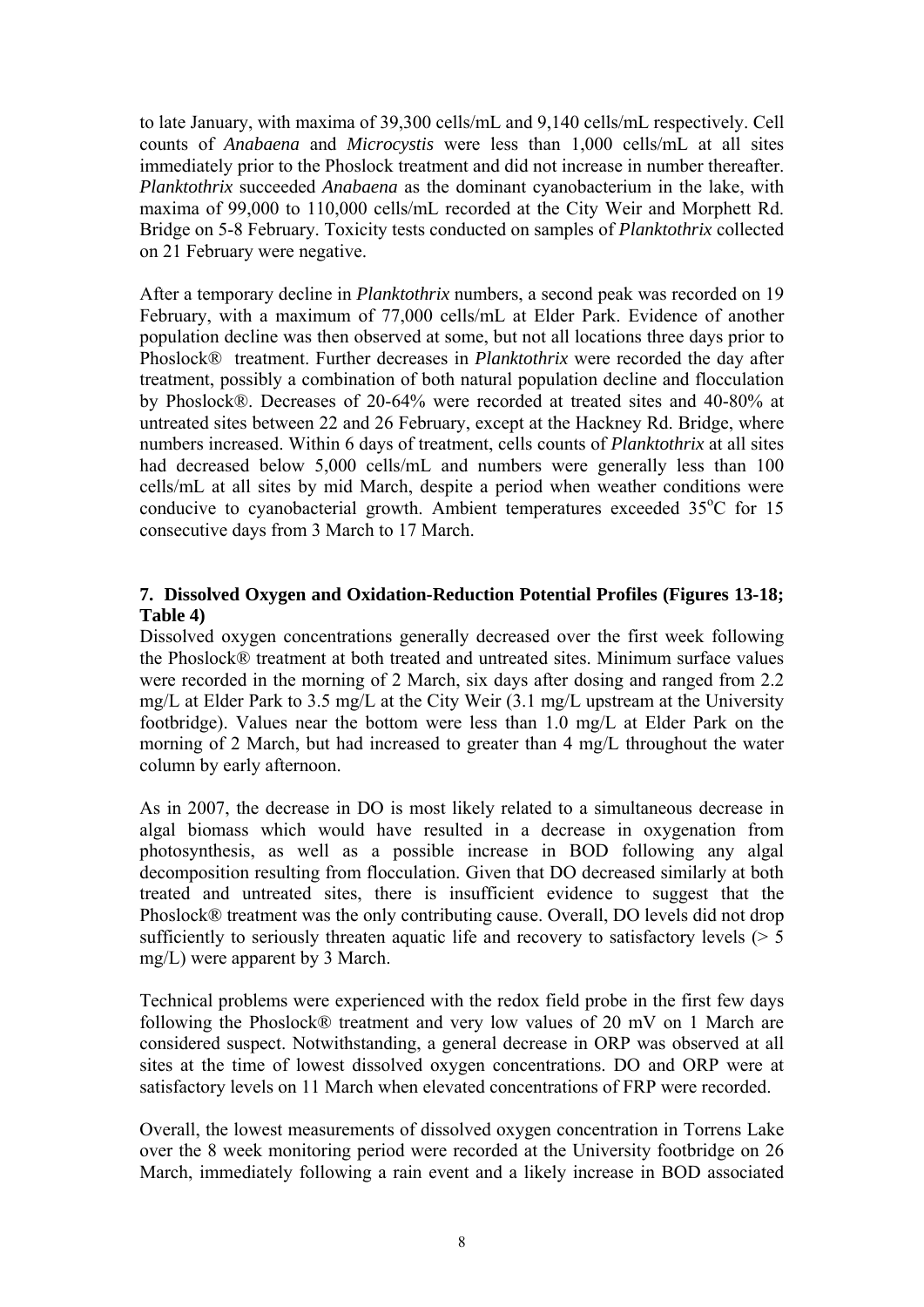with inflows of organic material to the Lake. On 9 April, a maximum DO of 17.3 mg/L was recorded at the University footbridge and can be attributed to a bloom of the dinoflagellate *Peridinium*.

#### **8. Aquatic Macroinvertebrate Diversity and Abundance (Figure 20; Table 1)**

Macroinvertebrates were collected from three lake sites and one up-stream control site on three sampling events (22 & 27 February and 3 March). Samples were collected from ten metres of accessible edge habitat around stands of *Typha* sp. using a 250 µm mesh dip net. Processing involved a modified field-pick protocol where samples were emptied into large white trays and scanned for at least 30 minutes, recording the presence and abundance of all distinguishable taxa. Scanning was discontinued if no new taxa were detected in the last 5 minutes of the 30 minute scan; otherwise the process was continued until no new taxa were noted in additional 5 minute scans. At least one specimen of all taxa recorded was placed in a jar containing 75% ethanol. The whole sample was similarly preserved in a 1 Litre sludge pot for further processing if required.

There was no clear pattern of change in macroinvertebrate diversity and abundance over time as a result of the Phoslock® treatment. The variation in results discussed below is considered to be insignificant in terms of demonstrating possible ecosystem impacts using this indicator (Figure 20). Between-site variation is likely due to differences in the structure of macrophyte and substrate habitats at each site. Overall, a total of 32 taxa were recorded over all sites with four additional fish taxa also being collected.

The upstream control site at St Peters had the highest diversity of all surveys with 17 taxa being collected. Taxa only collected at this site include aquatic snails (*Physa acuta*), flat worms (Turbellaria), a species of water-boatmen (*Agraptocorixa* sp.), small water striders (*Microvelia* sp.) and soldier-fly larvae (Stratiomyidae spp.). The only Big headed gudgeon specimen (*Philypnodon grandiceps*) observed over the survey was also collected here on 27 February. Relatively good stream habitat most likely accounts for the slightly increased level of diversity compared with other sites.

At the University Footbridge diversity decreased from twelve taxa to ten on the second sampling event (post-treatment) before returning to pre treatment taxa diversity levels on the third sampling event. Taxa that were collected pre-treatment but not post-treatment include segmented worms (Oligochaeta spp.) and aquatic mites (Hydracarina spp.). All samples collected at this site were dominated by shrimp (*Paratya australiensis*), water-boatmen (*Micronecta* sp.) and backswimmers (*Anisops* sp.).

Samples from Elder Park (opposite the Popeye boat launch) showed the lowest diversity with nine taxa being recorded on the third sampling event. Highest diversity was observed on the second sampling event (post-treatment); the additional taxa collected being a scavenger beetle larva (Hydrophilidae sp.). All samples were again dominated by shrimp, water-boatmen and backswimmers. Almost all of the carp gudgeons (*Hypseleotris* sp.) collected over the survey were found at this site. Sediments here and at the previous site were strongly anoxic.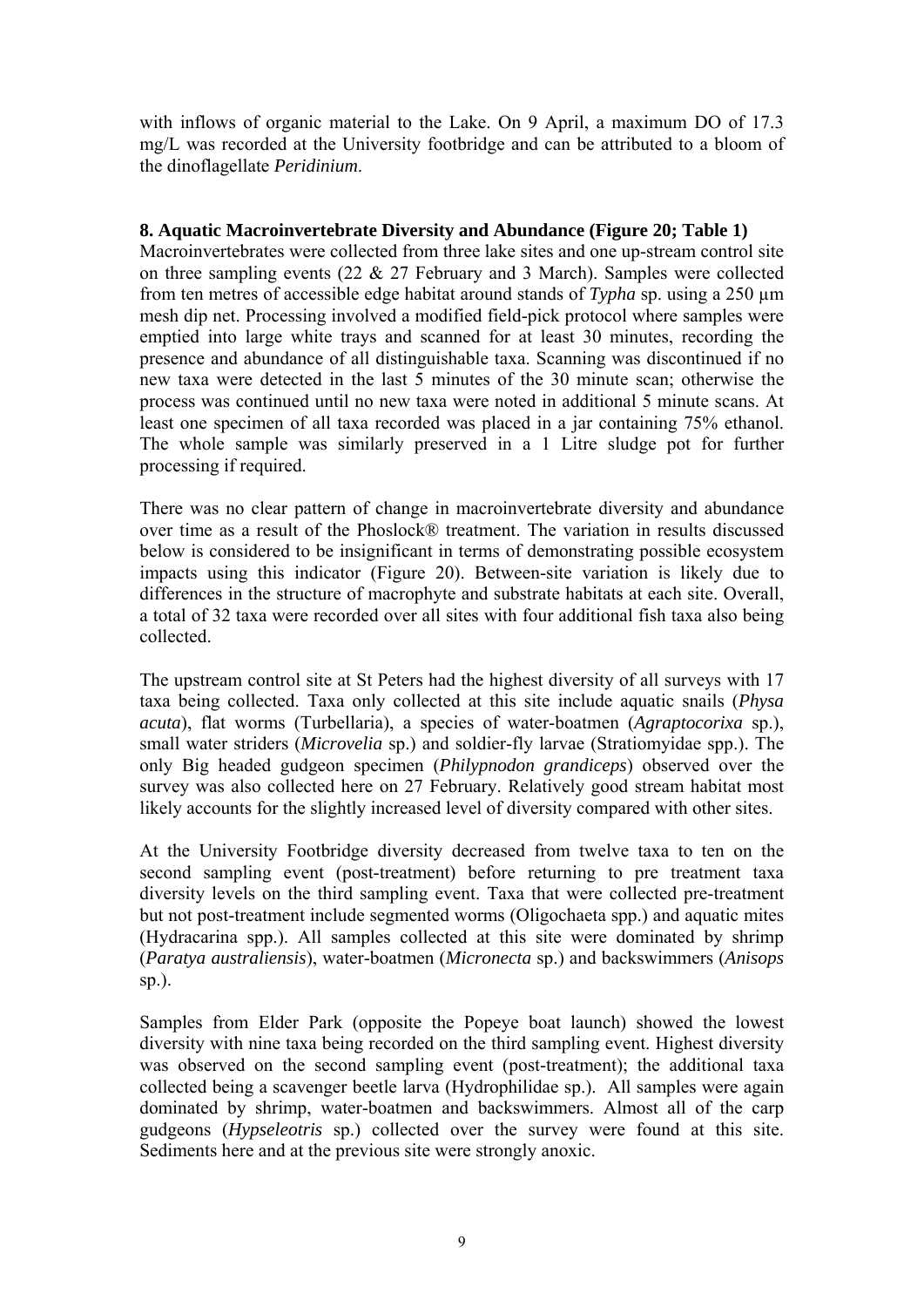The furthest downstream site on the lake, 200m upstream of the weir, recorded slightly higher numbers of taxa than the previous two lake sites. Extensive stands of *Typha* sp. in this location may provide more structured macroinvertebrate habitat. However sediments still emit a strong anoxic odour. The pattern of taxa richness over time is similar to that of the University Footbridge in that numbers decrease between pre-treatment and post-treatment from 15 to 12 taxa and then increase again on the third sampling event to 13 taxa. Three taxa collected, and only found at this site, include may-fly larvae (Caenidae spp.), free-living caddis-fly larvae (*Ecnomus* sp.) and stick caddis-fly larvae (*Oecetis* sp.). Some Murray River rainbow fish (*Melanotaenia fluiatilis*) were also observed here.

The most common taxa found throughout the lake were zooplankton (Ostracoda), shrimp, water-boatmen, damselfly larva (*Coenagrionidae* sp.), stick caddis-fly larvae (*Leptoceridae* sp.) and mosquito fish (*Gambusia* sp.). Overall, no dead fauna (including fish and birds) were sighted; and no noticeable change in fauna behaviour was evident.

#### **9. Lanthanum in Aquatic Plants (Fig 21; Table 5)**

Root stock samples (in triplicate) were collected on 22 February from *Typha* reedbeds along the riverbank at two treated sites (Elder Park and Upstream of the City Weir), St. Peters Weir (upstream control) and downstream of the City Weir at Bonython Park Lake. Loose soil was washed from the roots prior to drying in a laboratory oven and analysis of homogenised material for Lanthanum content.

A large variability in results was recorded between sampling sites and between replicate samples at the Phoslock® treated sites. The lowest concentrations (mean 5.3 ppm) were recorded at the St. Peters control site, while the highest mean concentrations (172.1 and 172.5 ppm) were recorded at Elder Park (range 66.0-382.1 ppm) and the City Weir (range 32.2-298.3 ppm). A relatively high mean concentration of 98.9 ppm was recorded at the untreated downstream site at Bonython Park.

The results are generally consistent with analysis of Lanthanum in sediment cores collected in November 2007 (reported separately by AWQC) and confirm that uptake of Lanthanum by aquatic plants has occurred within 12 months of the 2007 Phoslock® treatment as a result of deposition in the lake sediments and those immediately downstream. The results from samples collected at St Peters are an indicator of background levels of Lanthanum in the Torrens system prior to Phoslock® treatment.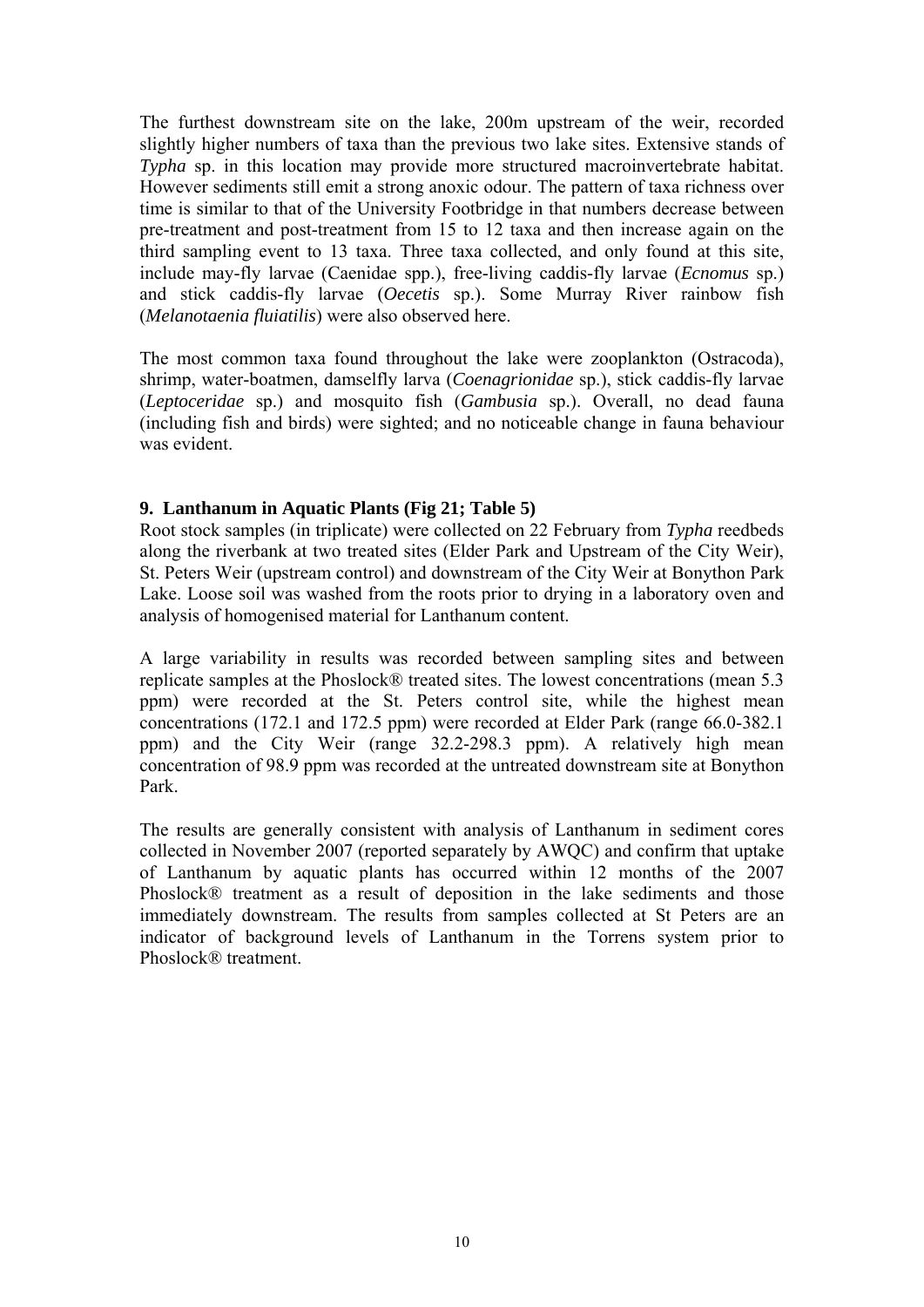## **Conclusions**

- 1. The 2008 Phoslock® treatment of Torrens Lake coincided with a noticeable decrease in algal biomass and in particular, a decline in abundance of the filamentous cyanobacterium *Planktothrix mougeotii*, which had reached cell numbers that threatened to close the lake for recreational use. A simultaneous decline in *Planktothrix* and chlorophyll at two of three untreated sites in the lake further upstream might suggest that a natural population decline was occurring at this time as it did prior to treatment in mid- February. The validity of the "control" sites must be questioned, however, given the detection of Lanthanum in water upstream of the treated zone soon after the application of Phoslock<sup>®</sup>
- 2. Similar to the 2007 Phoslock® trial, the immediate decline in both *Planktothrix* and chlorophyll within the first few days after the Phoslock® treatment is most likely due to flocculation and sedimentation of algal cells, more so than a response to nutrient limitation resulting from the complexation of soluble phosphorus by Lanthanum. Depending on the nutrient status in the cells and in the water column prior to Phoslock® treatment, phosphorus starvation could reasonably be expected to take a few weeks before a noticeable decline in algal biomass is observed. The rapid growth phase of *Planktothrix* in mid-February and the negligible levels of soluble phosphorus in the water column prior to treatment suggests that rapid uptake of phosphorus by algal cells had occurred.
- 3. Unlike the 2007 Phoslock® trial, cyanobacterial populations did not redevelop in the month after treatment and this may be viewed as a successful outcome in 2008, particularly in view of the prevailing weather conditions that were conducive to cyanobacterial growth. A decrease in total phosphorus in the water column immediately following the treatment, presumably by flocculation of particulate matter, may also be viewed as a beneficial outcome, given that a proportion of particle bound phosphorus may become bioavailable. However, bio-available phosphorus was detected in the treated section of the lake within a week of Phoslock® application and prolific growth of other harmless algae in late March/April, including the dinoflagellate *Peridinium* and the diatom *Cyclotella*, albeit with supplementation by external nutrient input, suggests that nutrient availability was not a limiting factor to algal growth at that time. The occurrence of this bloom and the cyanobacterial bloom in February 2008 demonstrates the difficulty in controlling algal growth in the Torrens Lake system in the mid to long term by suppression of internal nutrient release alone.
- 4. The capacity of Phoslock® to form a barrier layer at the sediment-water interface in Torrens Lake to prevent release of bio-available phosphorus to the water column over an extended period of time remains uncertain. The results of sediment analysis (reported separately by AWQC) indicate considerable redistribution of Lanthanum within the lake and immediately downstream, most likely due to scouring and drift. While sediment analysis may suggest that Phoslock® has decreased the bio-availability of phosphorus from sediment release, it is stated in the AWQC report that "the long term retention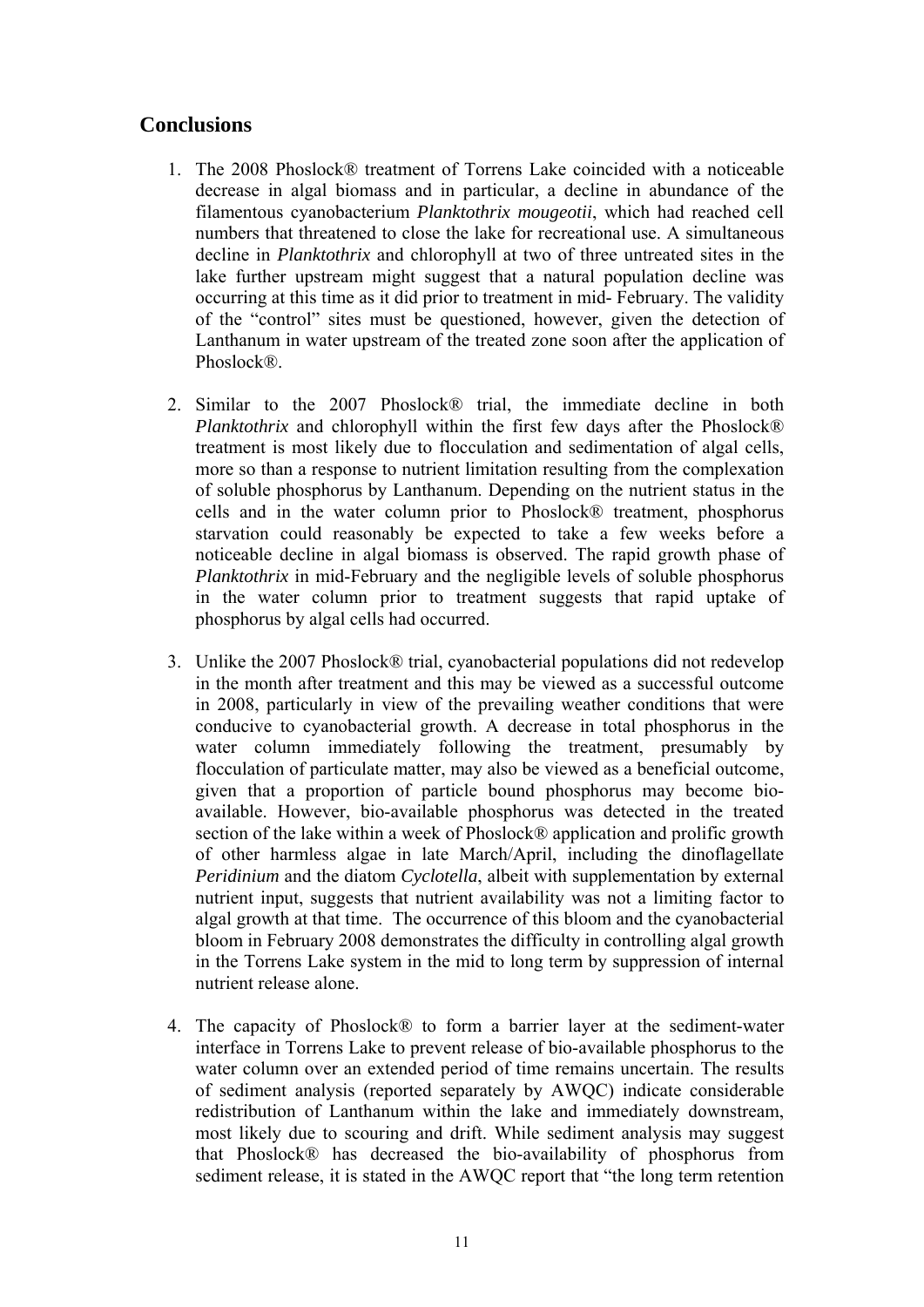of a barrier layer remains dependent on the internal water movements and sediment deposition rates". Annual applications of Phoslock® may be required to maintain a barrier layer and the timing of treatments during summer may be critical to suppress an upward trend in cyanobacterial growth. Further research under experimental conditions is required to fully investigate the effectiveness of the barrier layer in suppressing nutrient release and to determine its capacity to adsorb additional inputs of soluble phosphorus in the water column.

- 5. An observed decrease in dissolved oxygen concentration in the water column a few days after the Phoslock® application was most likely caused by rapid loss of algal cells by flocculation and decomposition. This cannot necessarily be attributed to the treatment as an equivalent decrease occurred at the upstream untreated site. The low DO was temporary and there was no evidence to suggest that aquatic life was seriously threatened. A survey of aquatic macro-invertebrates pre- and post-application of Phoslock® demonstrated relatively small variations in diversity and abundance of fauna and it can be concluded that there was no adverse effect that could be attributed to the treatment.
- 6. Lanthanum, the active constituent of Phoslock®, remained in the water column of Torrens Lake at levels up to 0.064 mg/L seven weeks after the 2008 treatment and was detected (max. of 0.015 mg/L) at some downstream sites after discharge across the City Weir from a rain event in late March. Analyses of Lanthanum in sediments and aquatic plants eight months and twelve months respectively after the 2007 treatment demonstrate the persistence and biological uptake of this element in the aquatic environment. The implications for health of the aquatic ecosystem are unknown.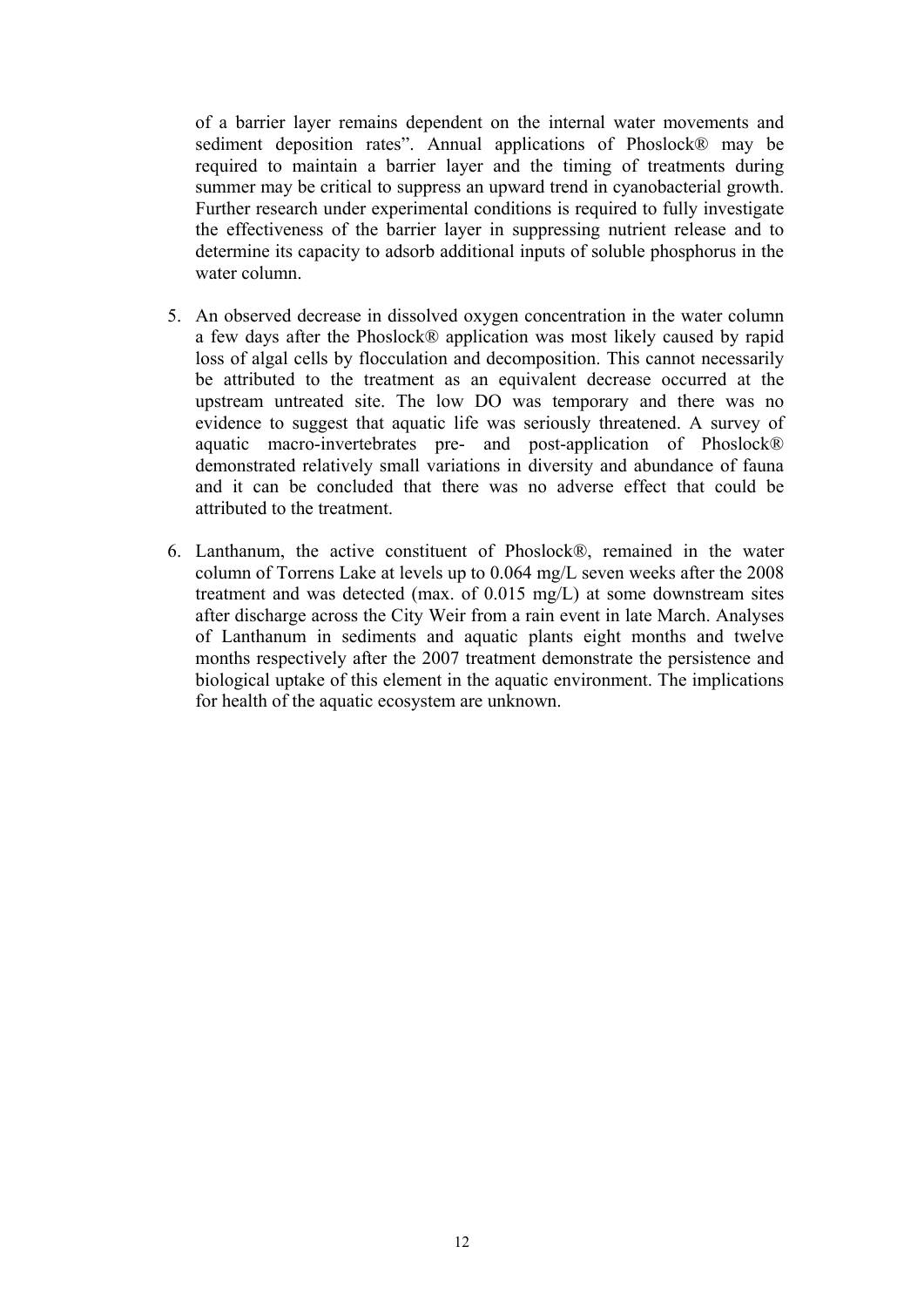### **References**

Australian Water Quality Centre (2007). Torrens Lake Phoslock® Trial; March 2007. Report of Water Quality Results to 4 September 2007.

Australian Water Quality Centre (2008). Investigation into the effectiveness of Phoslock® in sequestering bio-available phosphorus in the Torrens River to prevent algal bloom formation.

Haghseresht, F. (2006). The availability of Lanthanum ions from Phoslock®: Residual concentrations following Phoslock® applications & implications for consumption. Phoslock Water Solutions Report No. PLT-06-2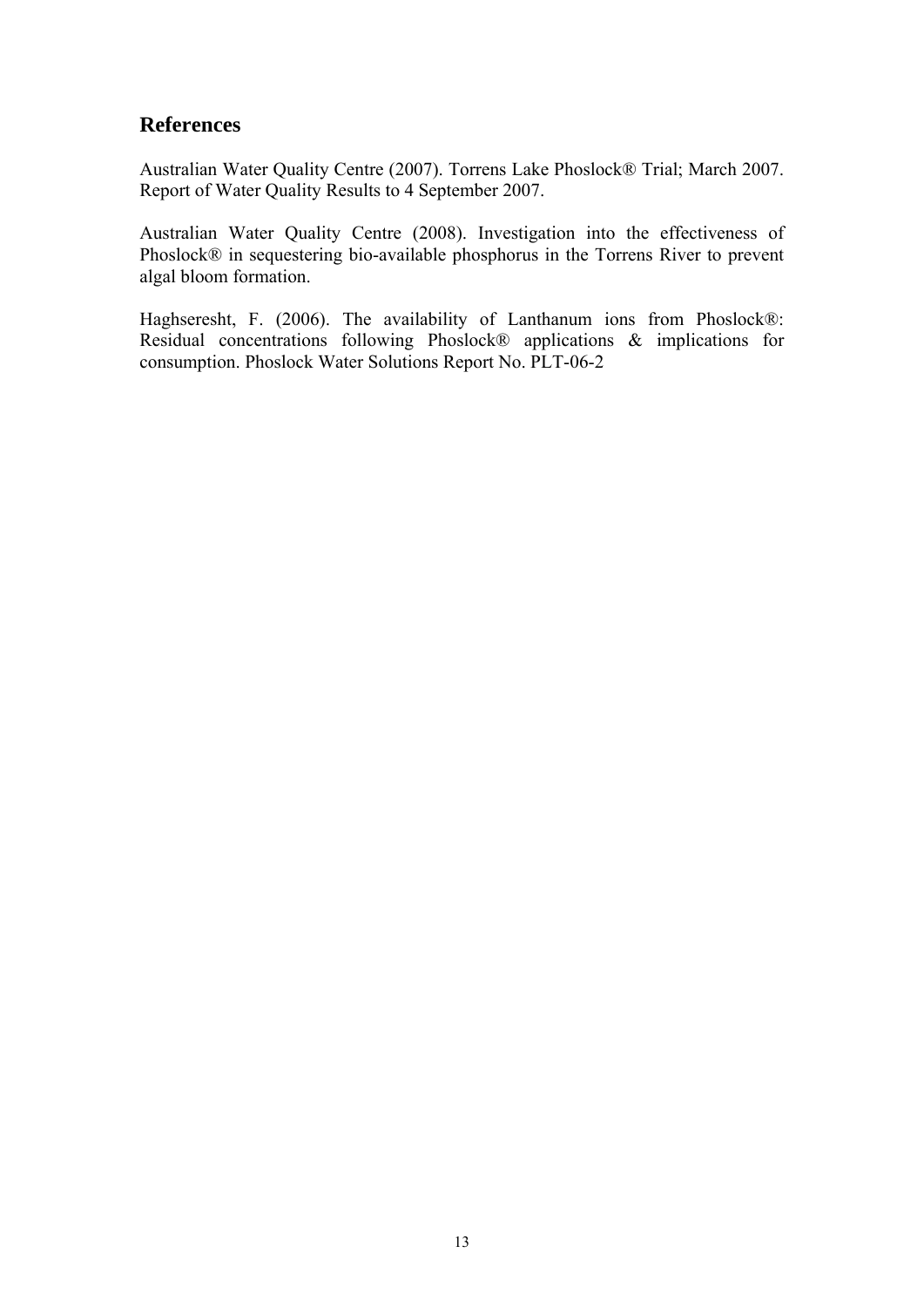

**Figure 1. Lanthanum at the City Weir**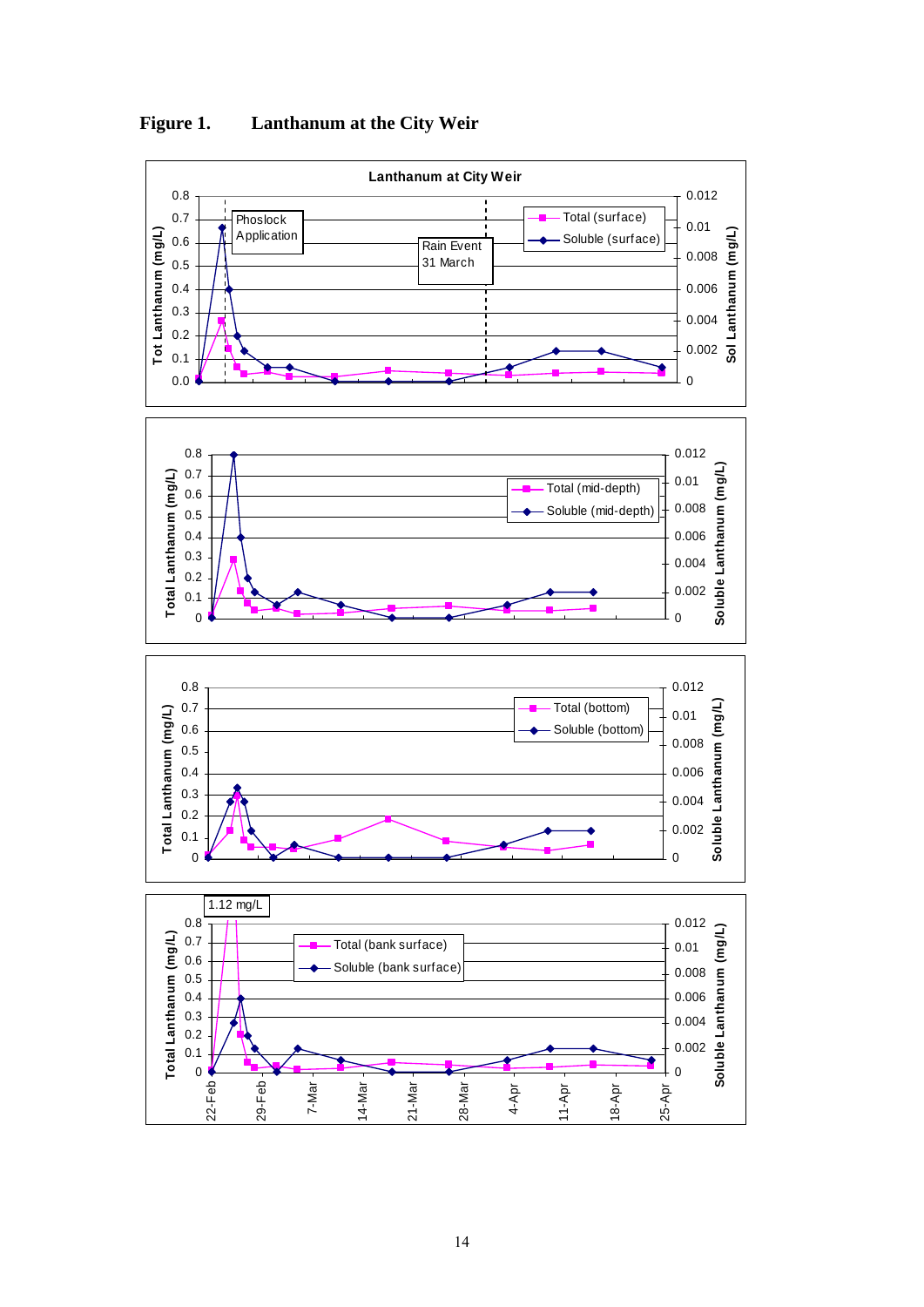

**Figure 2. Lanthanum at Elder Park**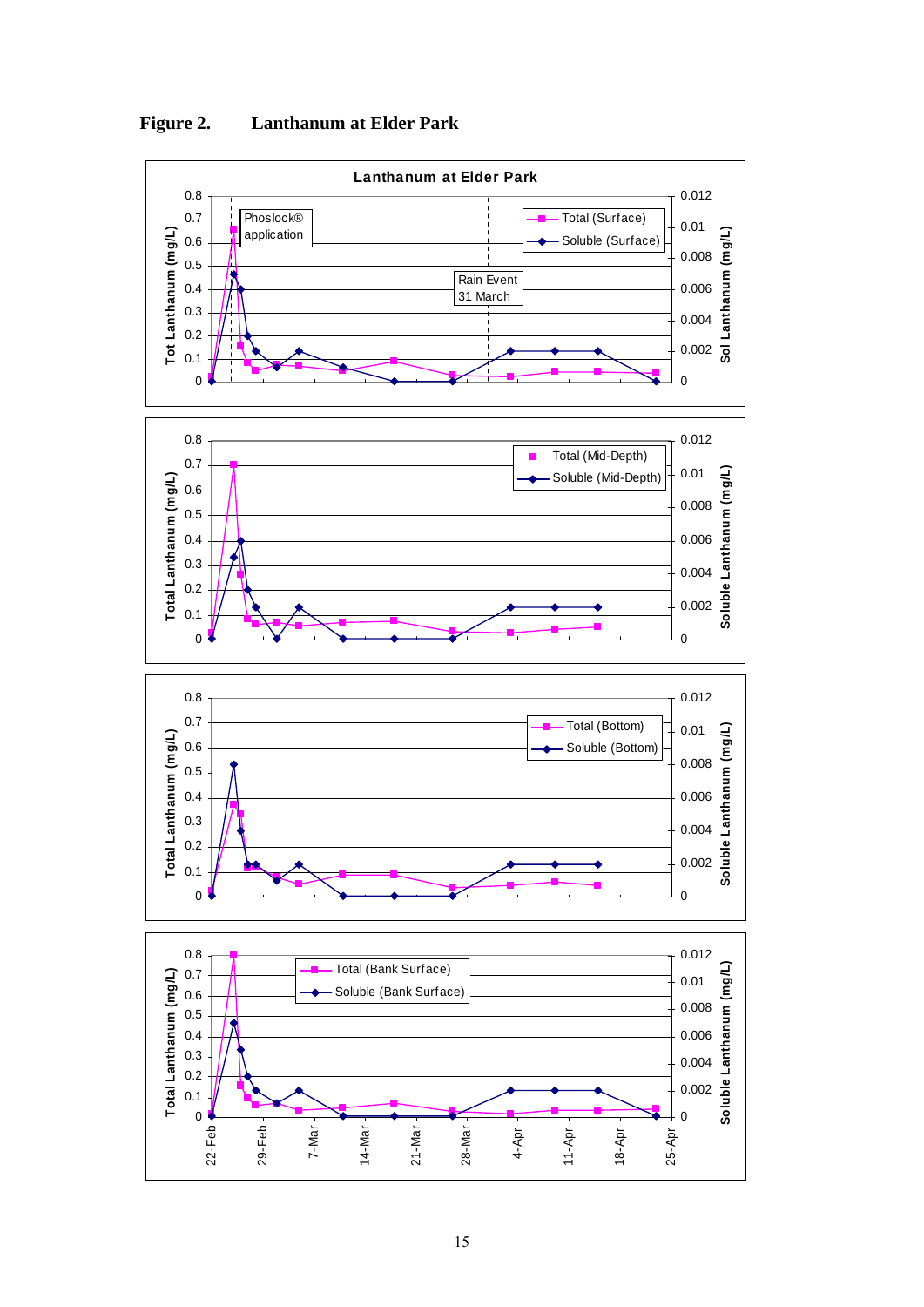

**Figure 3. Lanthanum at University Footbridge**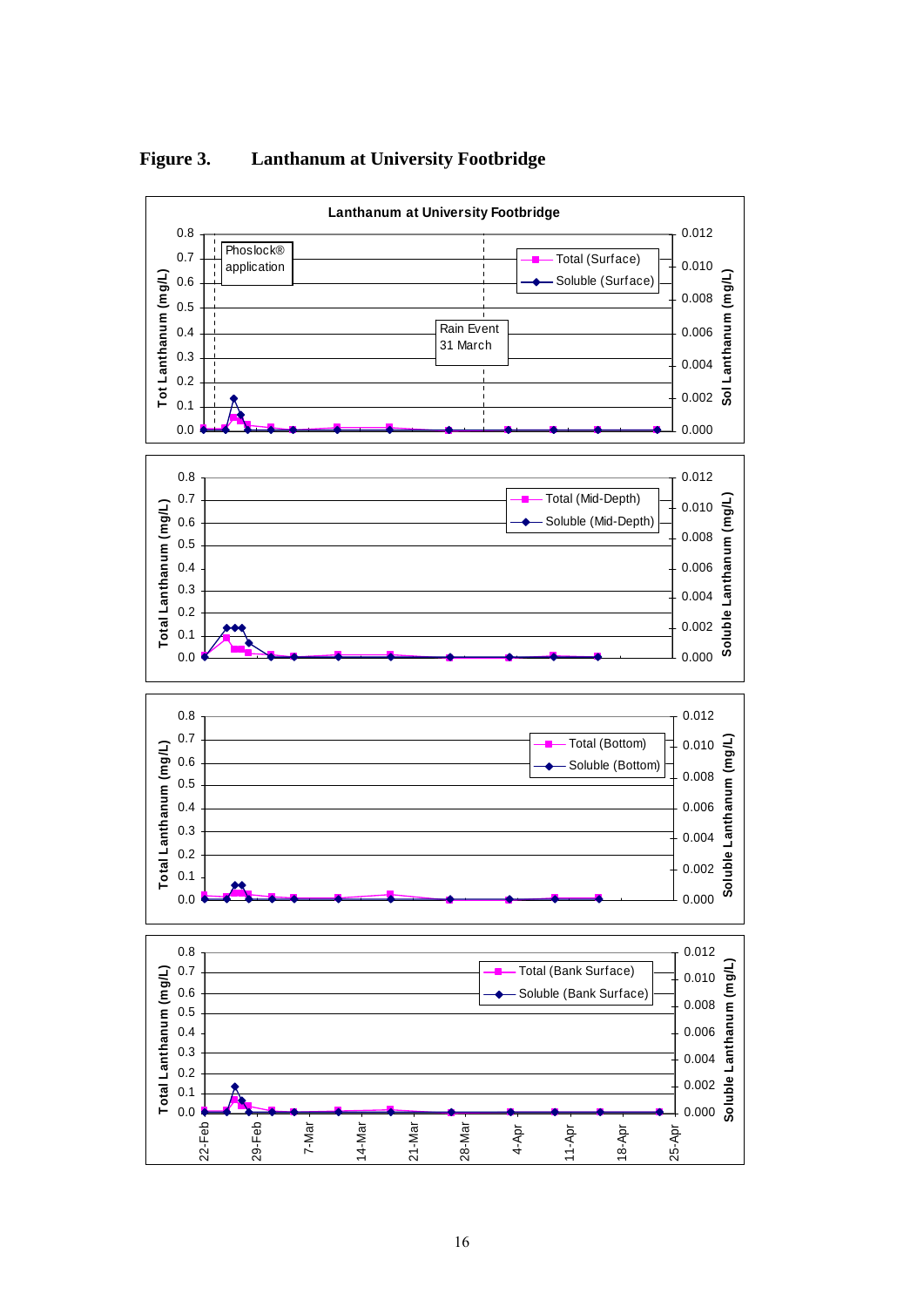

**Figure 4. Phosphorus at the City Weir**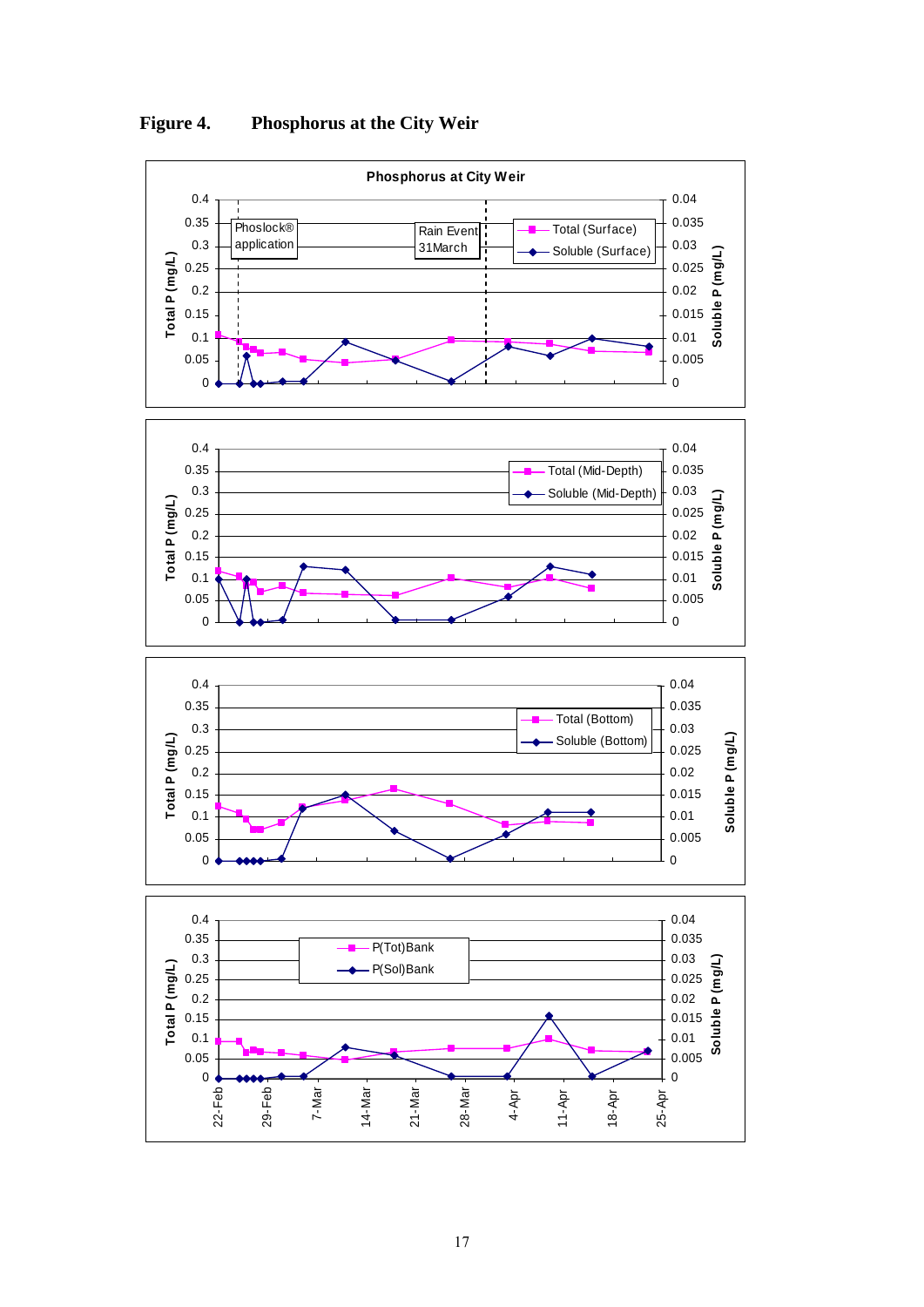

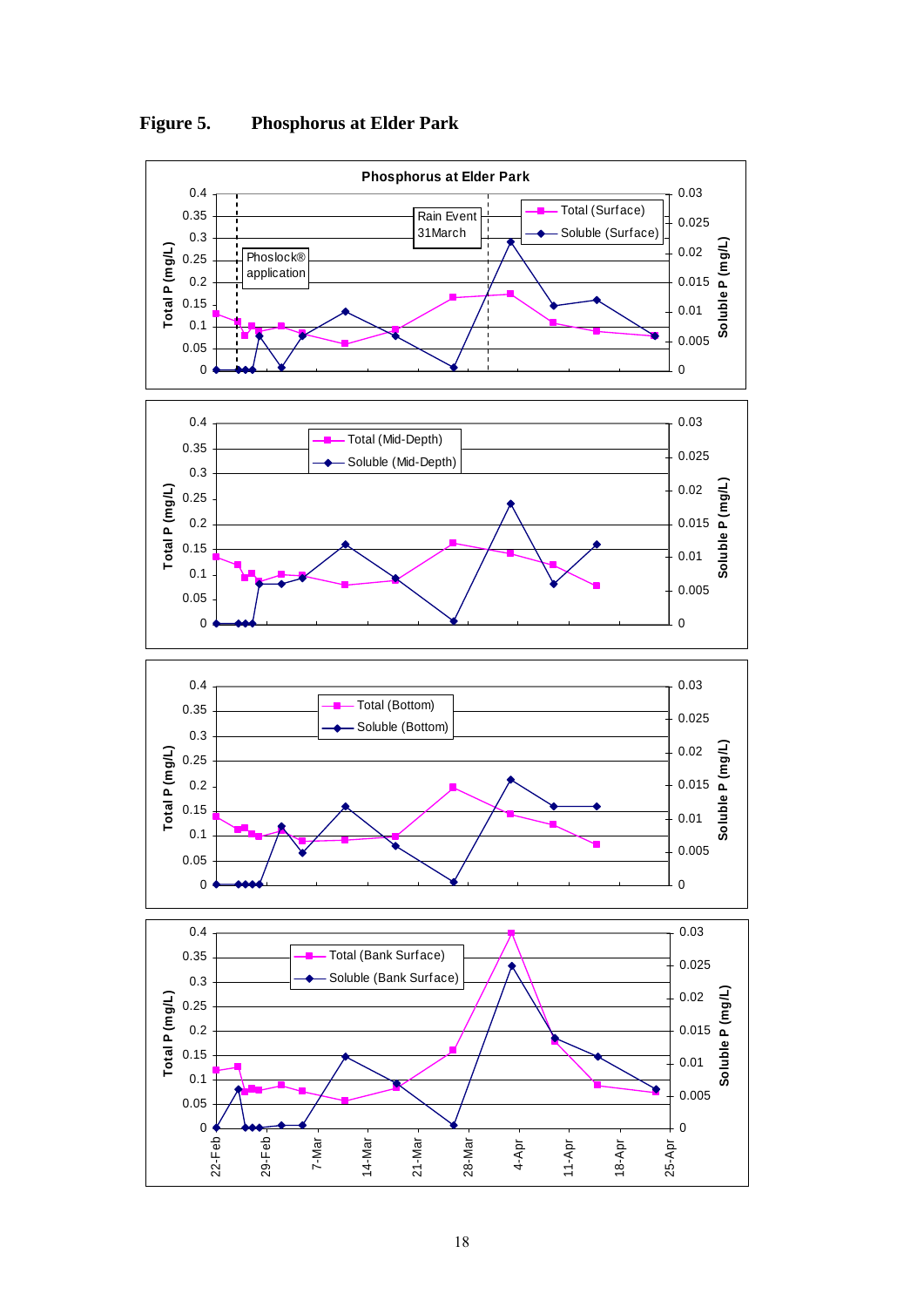

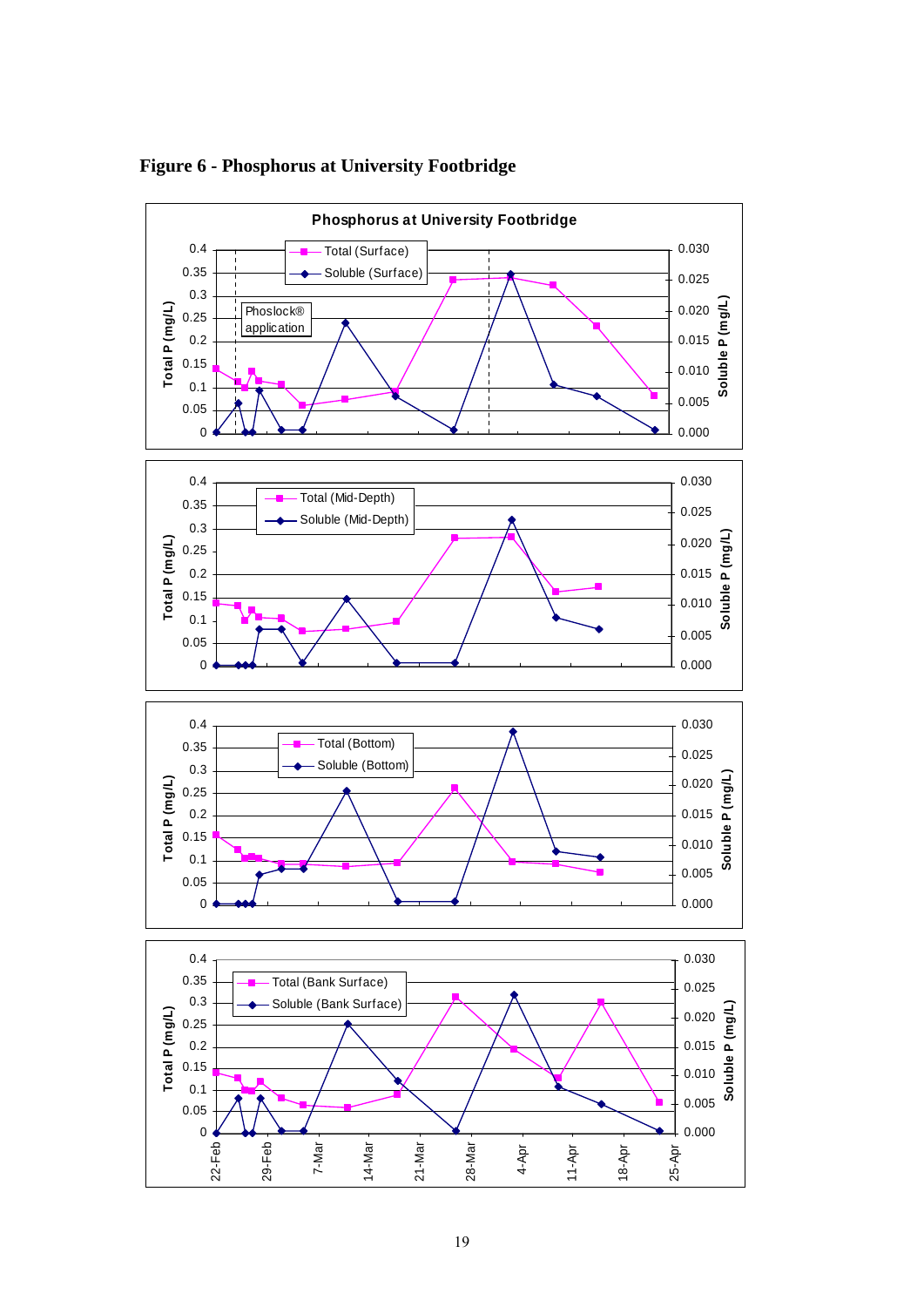**Turbidity at City Weir** 50 Phoslock® 40 Turbidity (Surface) application Rain Event Turbidity (NTU) **Turbidity (NTU)** 31 March 30 20 10 0 50 Turbidity (Mid-Depth) 40 Turbidity (NTU) **Turbidity (NTU)** 30 20 10 0 100 NTU on 18 March 50 40 Turbidity (NTU) **Turbidity (NTU)** 30 20 Turbidity (Bottom) 10 0 50 Turbidity (Bank Surface)40 Turbidity (NTU) **Turbidity (NTU)** 30 20 10 0  $22-Feb -$ 29-Feb 14-Mar 7-Mar 21-Mar 28-Mar 25-Apr 4-Apr 11-Apr 18-Apr

**Figure 7 – Turbidity at the City Weir**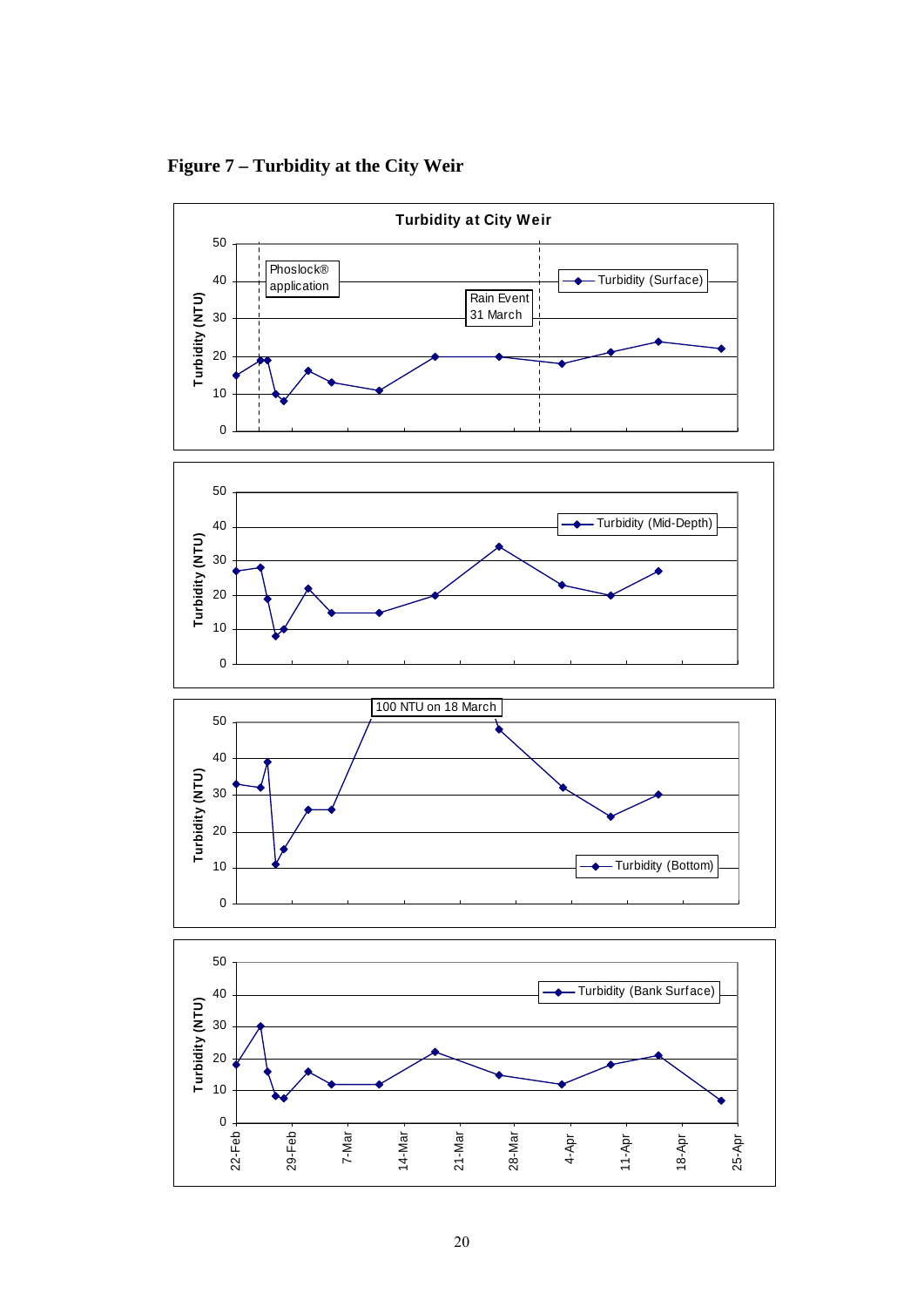**Turbidity at Elder Park**  50 Phoslock® Rain Event | Turbidity (Surface) Rain Event 40 31 March application Turbodity (NTU) **Turbodity (NTU)** 30 20 10 0 50 40 Turbidity (Mid-Depth) Turbidity (NTU) **Turbidity (NTU)** 30 20 10 0 50 40 Turbidity (Bottom) **Turbidity (NTU) Turbidity (NTU)** 30 20 10 0 50 40 Turbidity (Bank Surface)Turbidity (NTU) **Turbidity (NTU)** 30 20

**Figure 8 – Turbidity at Elder Park** 

21-Mar

28-Mar

4-Apr

11-Apr

18-Apr

25-Apr

 $0 -$ 

22-Feb

29-Feb

7-Mar

14-Mar

10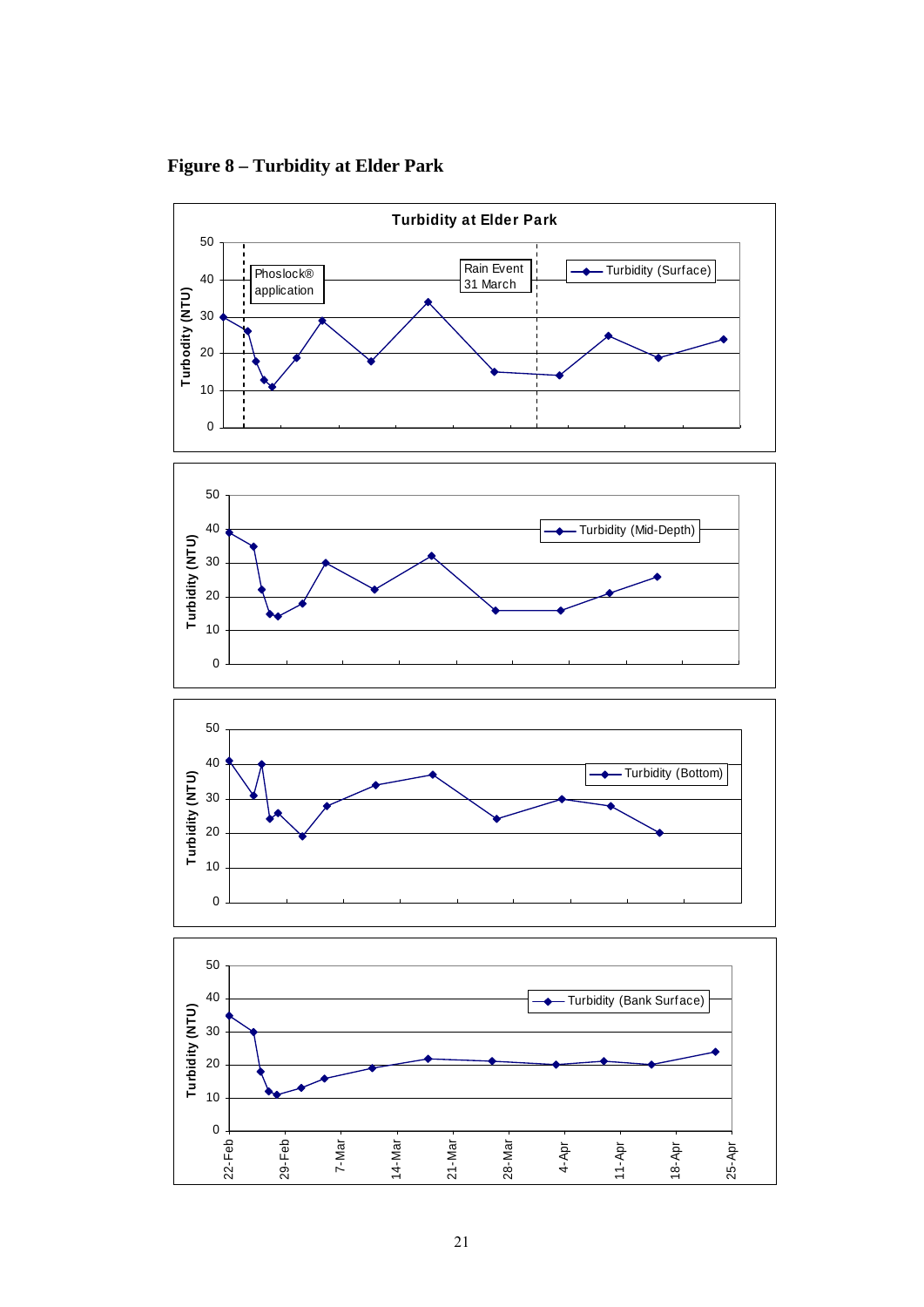

**Figure 9 – Turbidity at University Footbridge**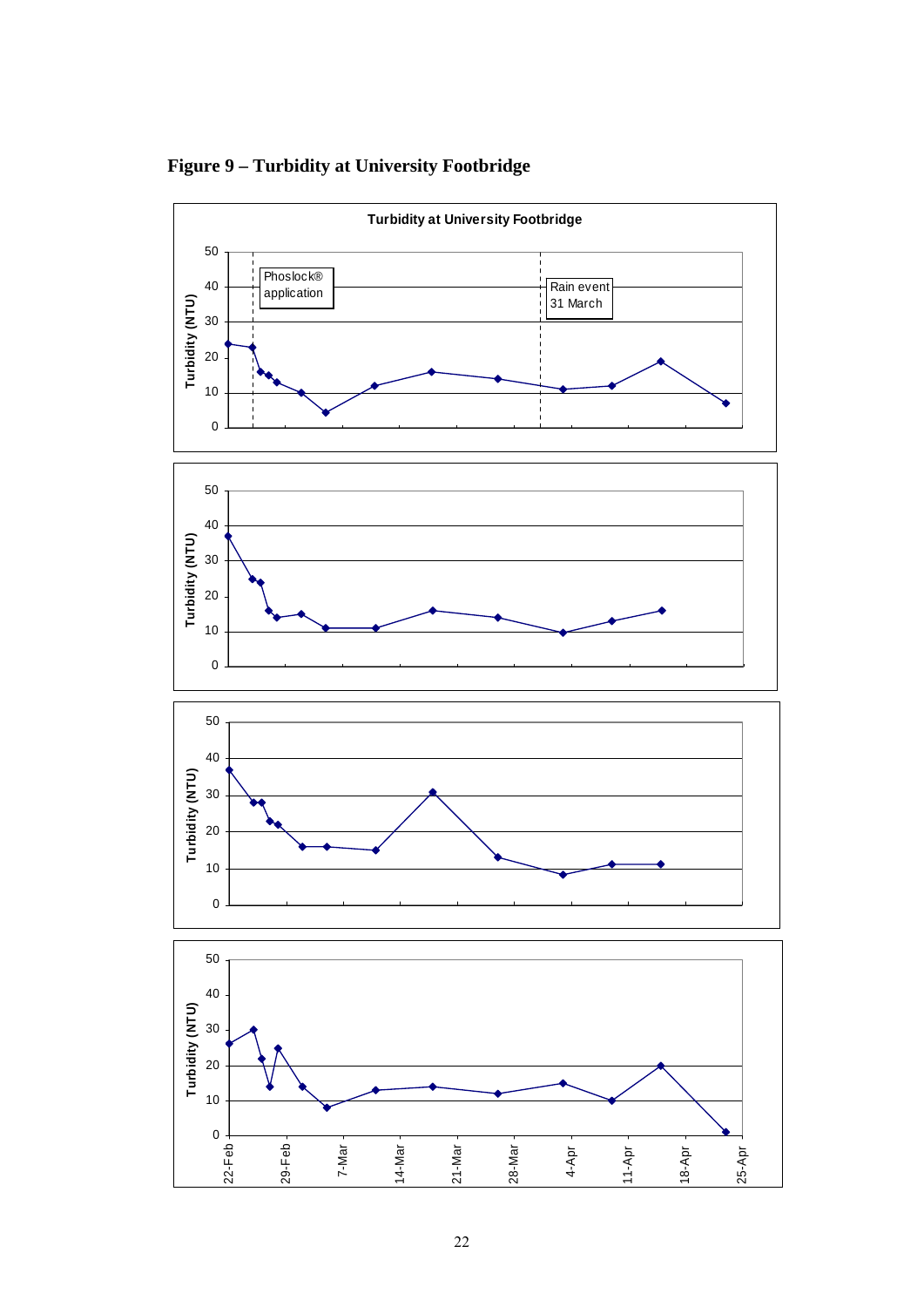**Figure 10 – Conductivity and pH** 





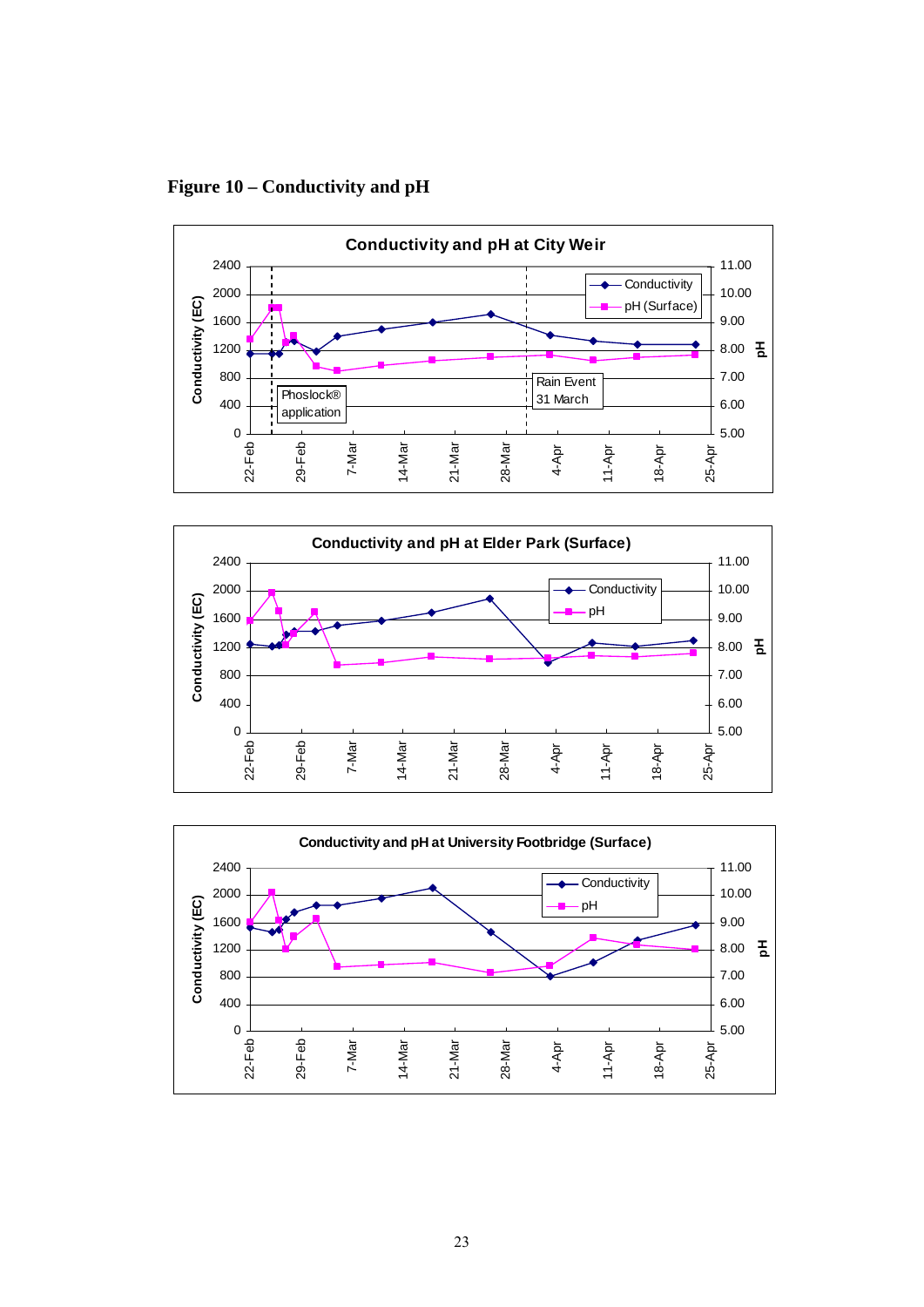**Figure 11 – Algal Counts and Chlorophyll at City Weir, Elder Park and University Footbridge** 





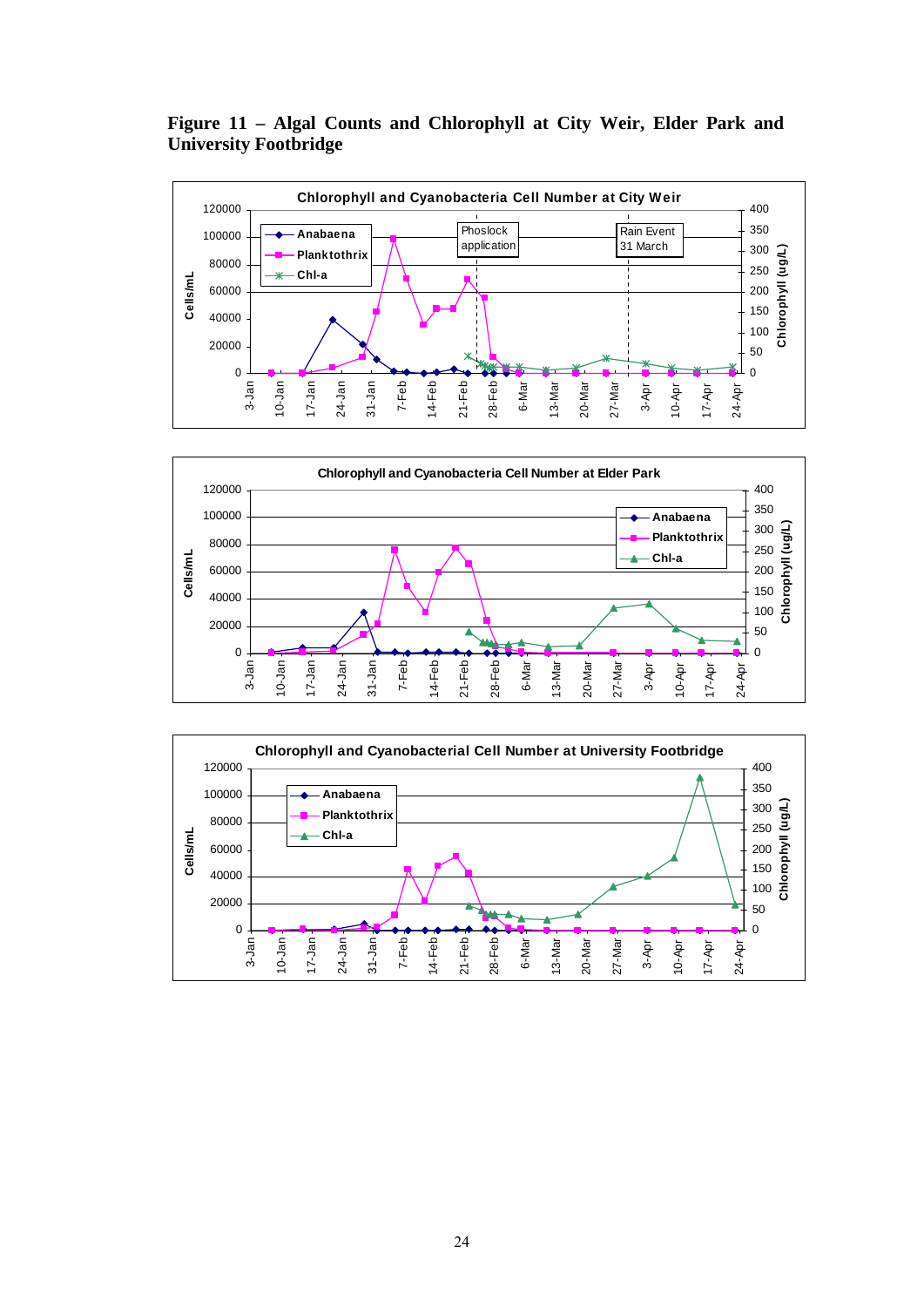**Figure 12 – Algal Counts at Morphett St. Bridge, King William St. Bridge, Frome Rd. Bridge and Hackney Rd. Bridge** 

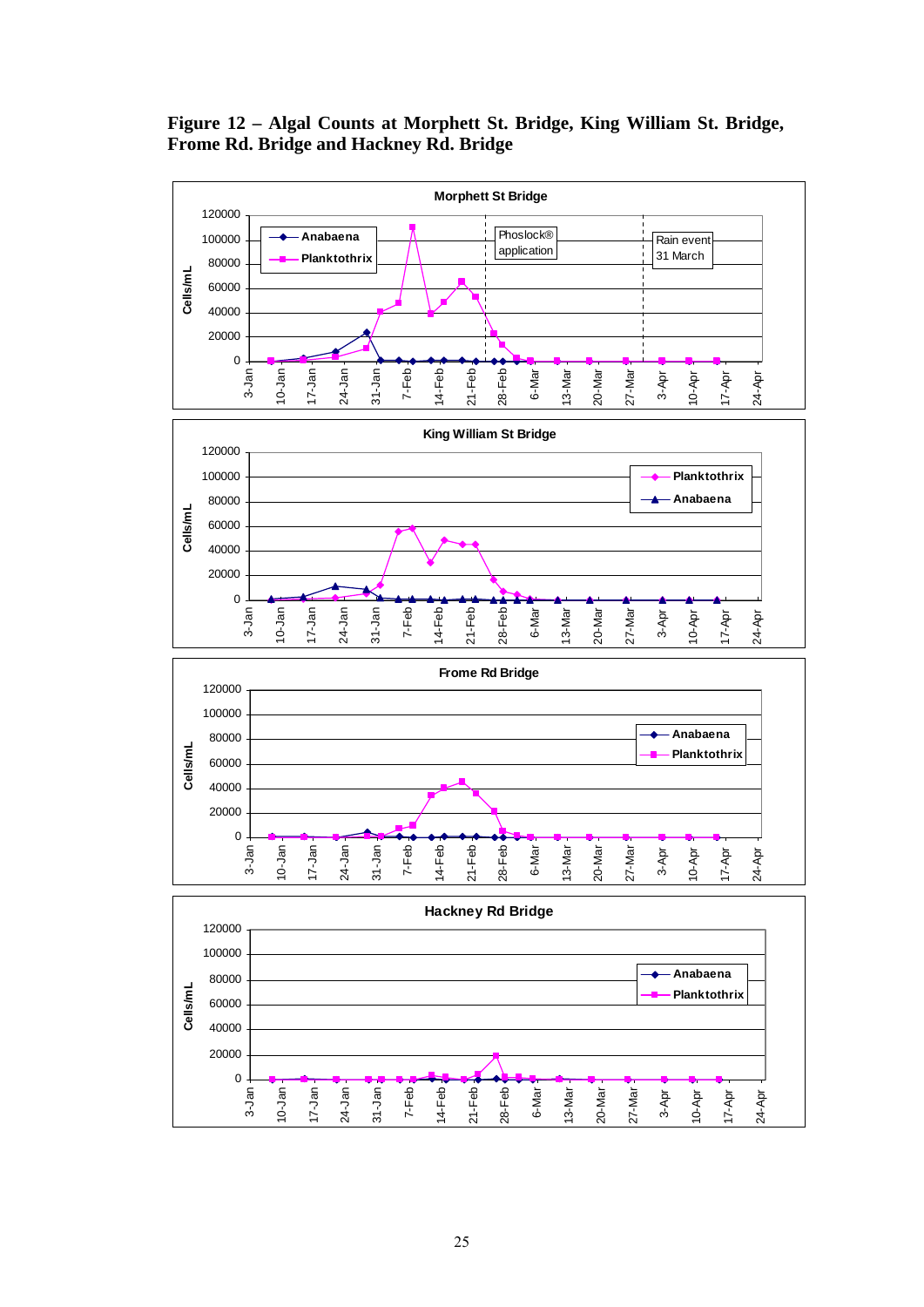



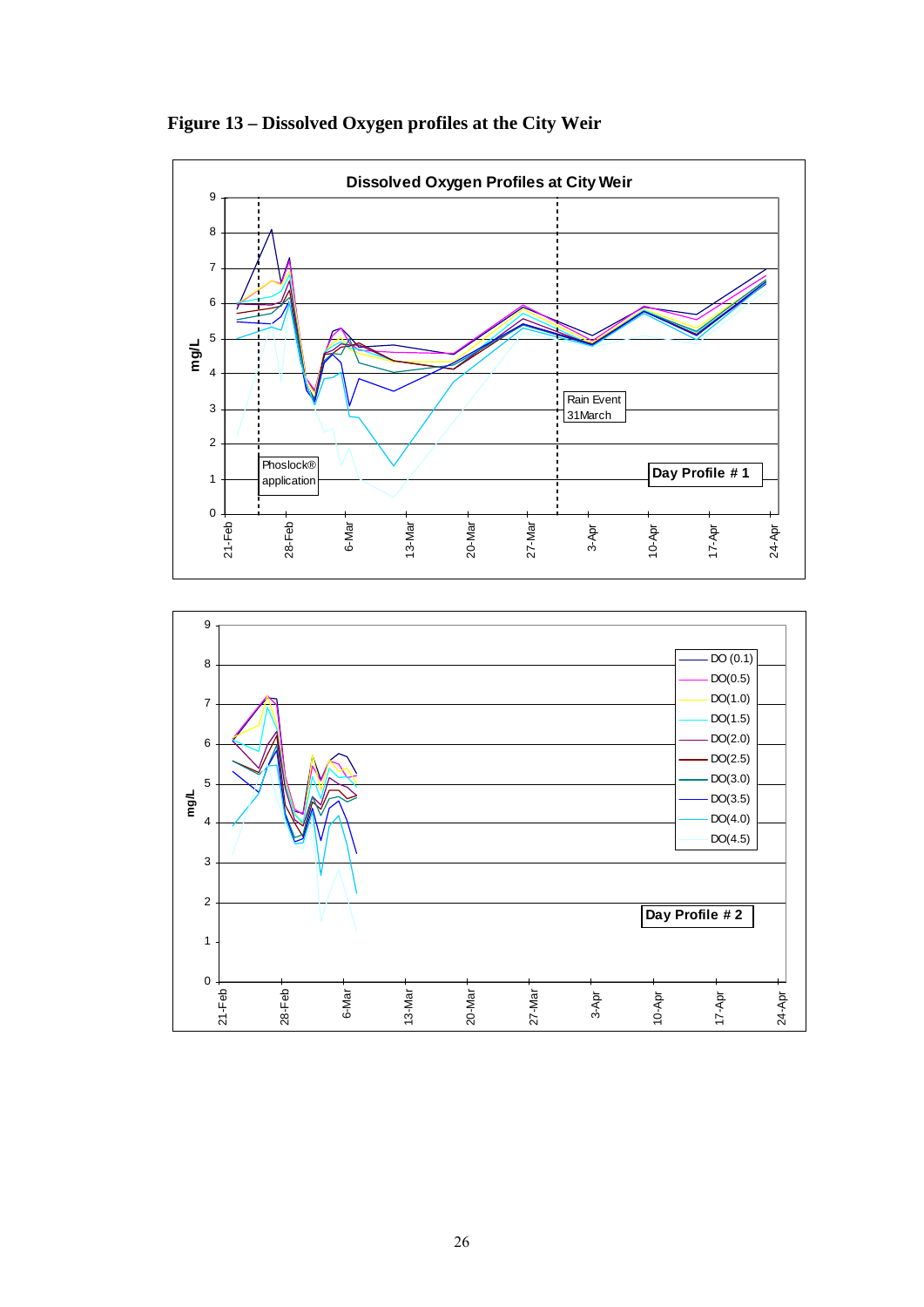

**Figure 14 – Dissolved Oxygen Profiles at Elder Park** 

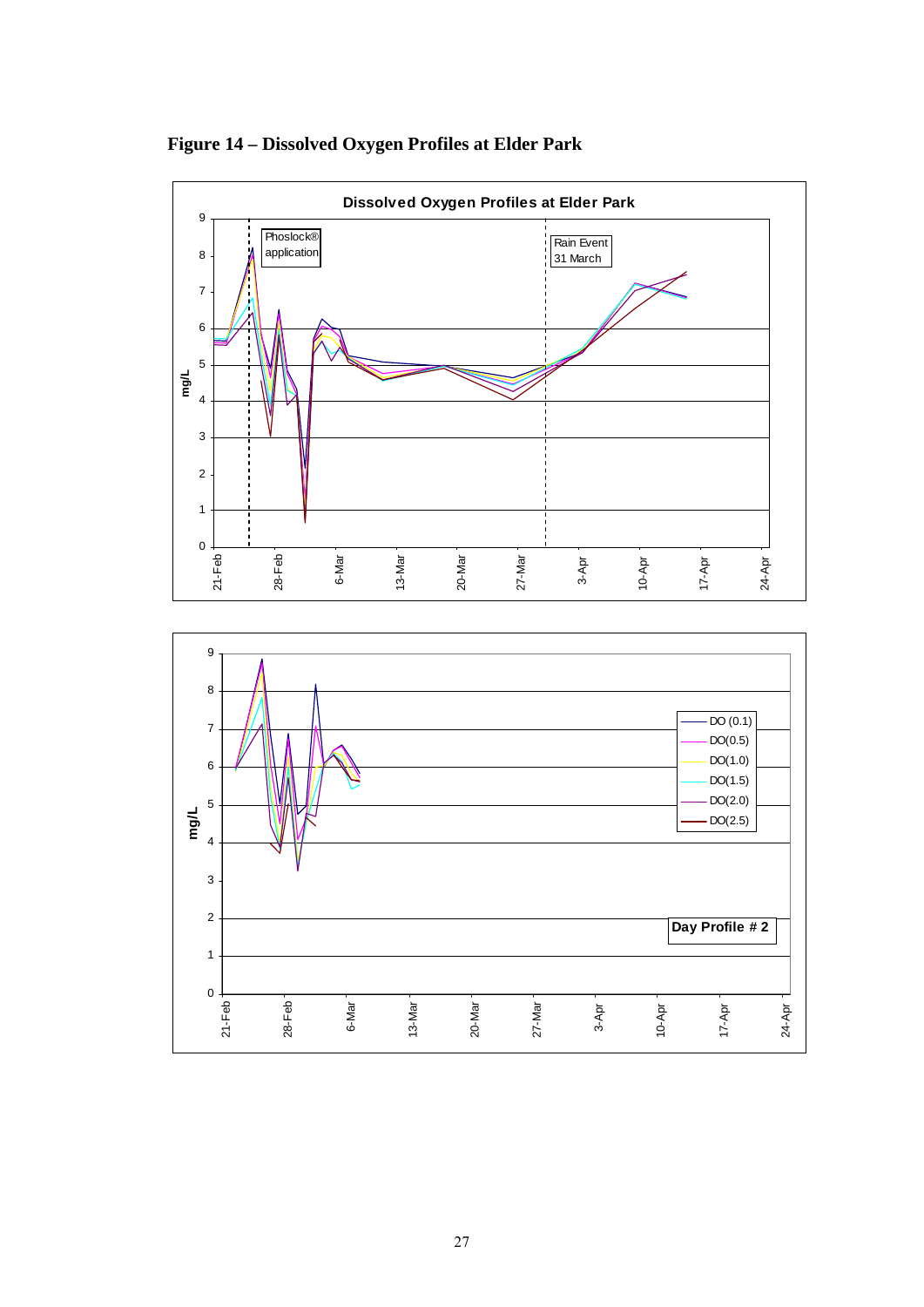

**Figure 15 – Dissolved Oxygen profiles at the University Footbridge** 

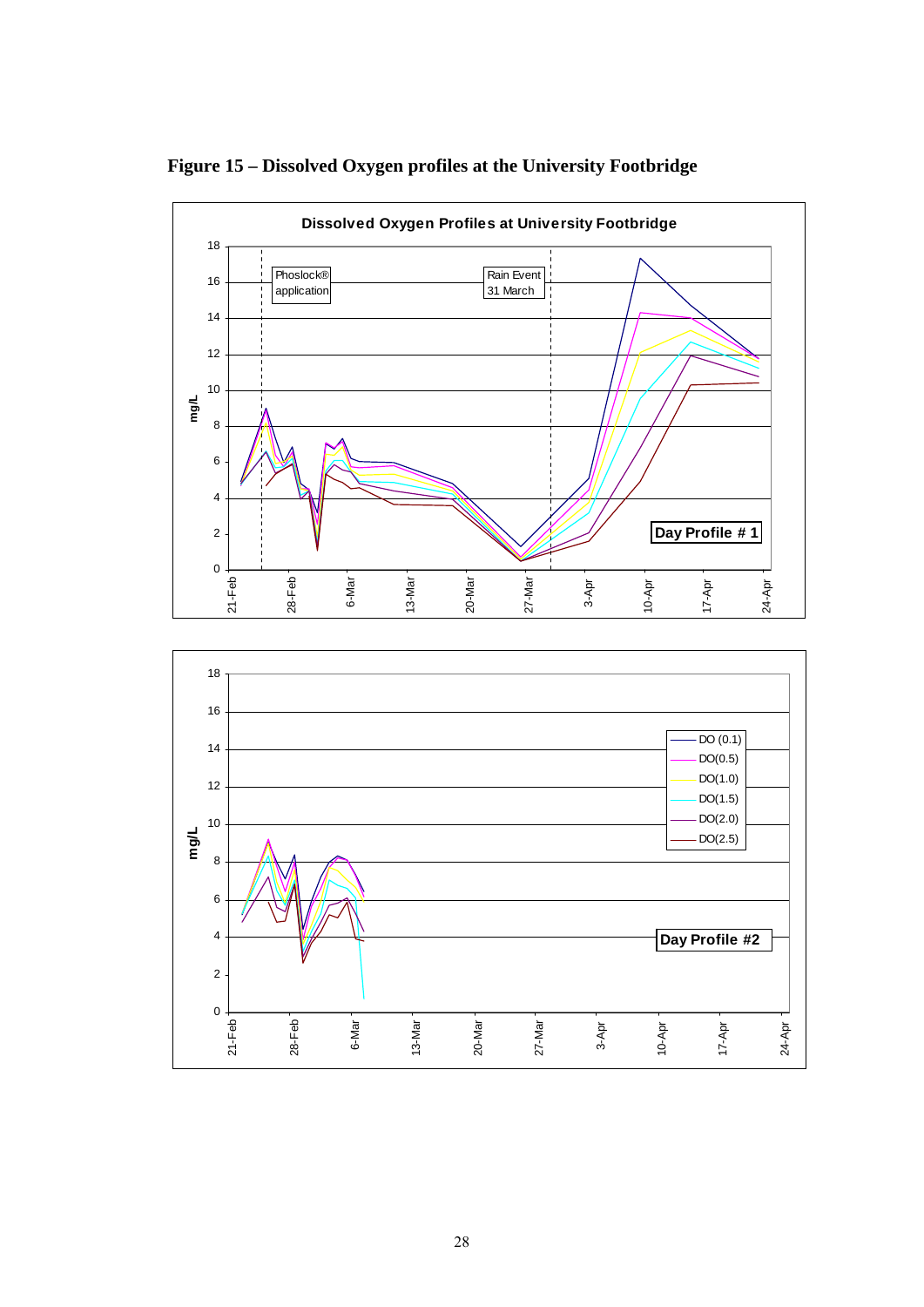

## **Figure 16 – Oxidation-Reduction Potential profiles at the City Weir**

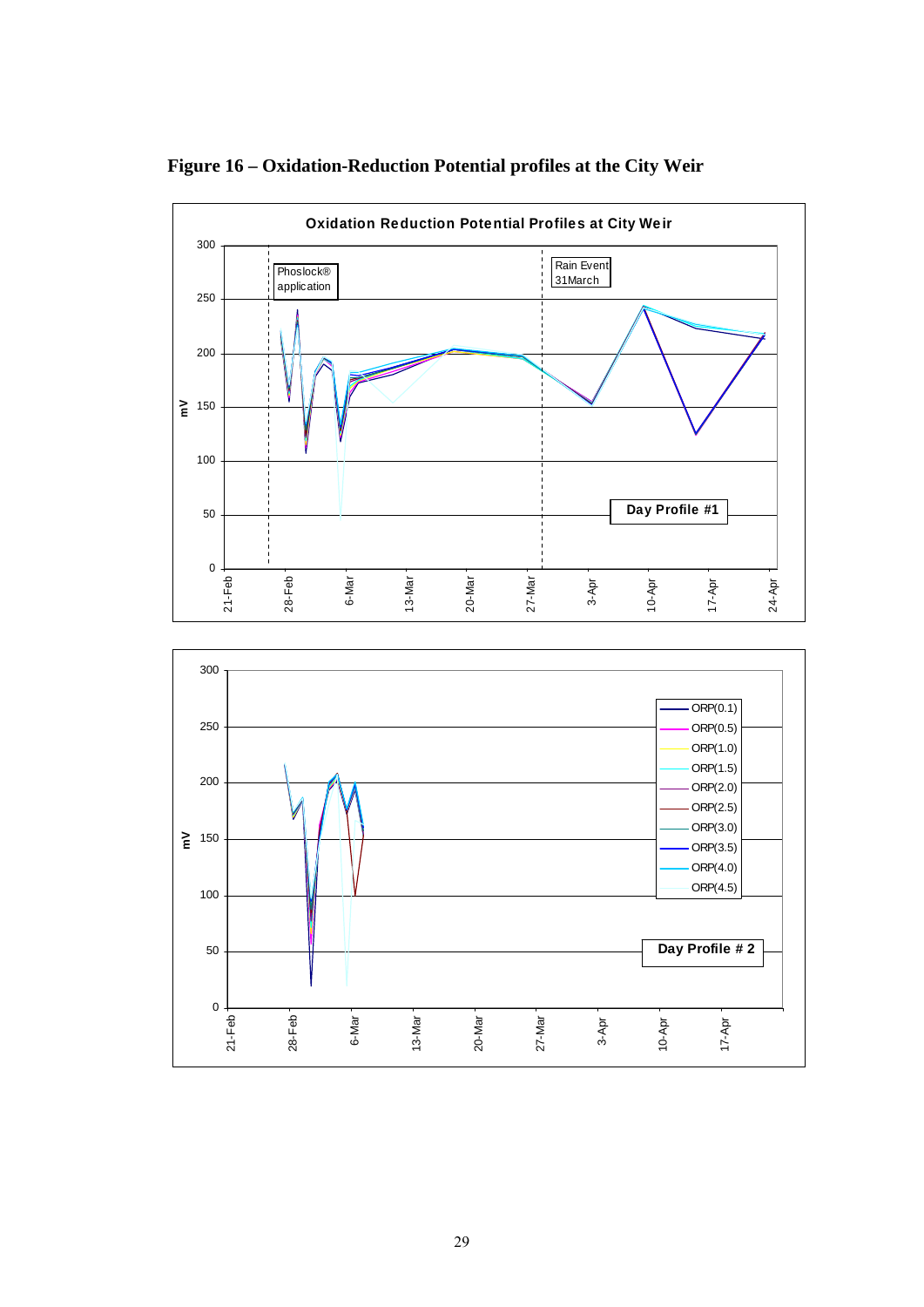

**Figure 17 – Oxidation-Reduction Potential profiles at Elder Park** 

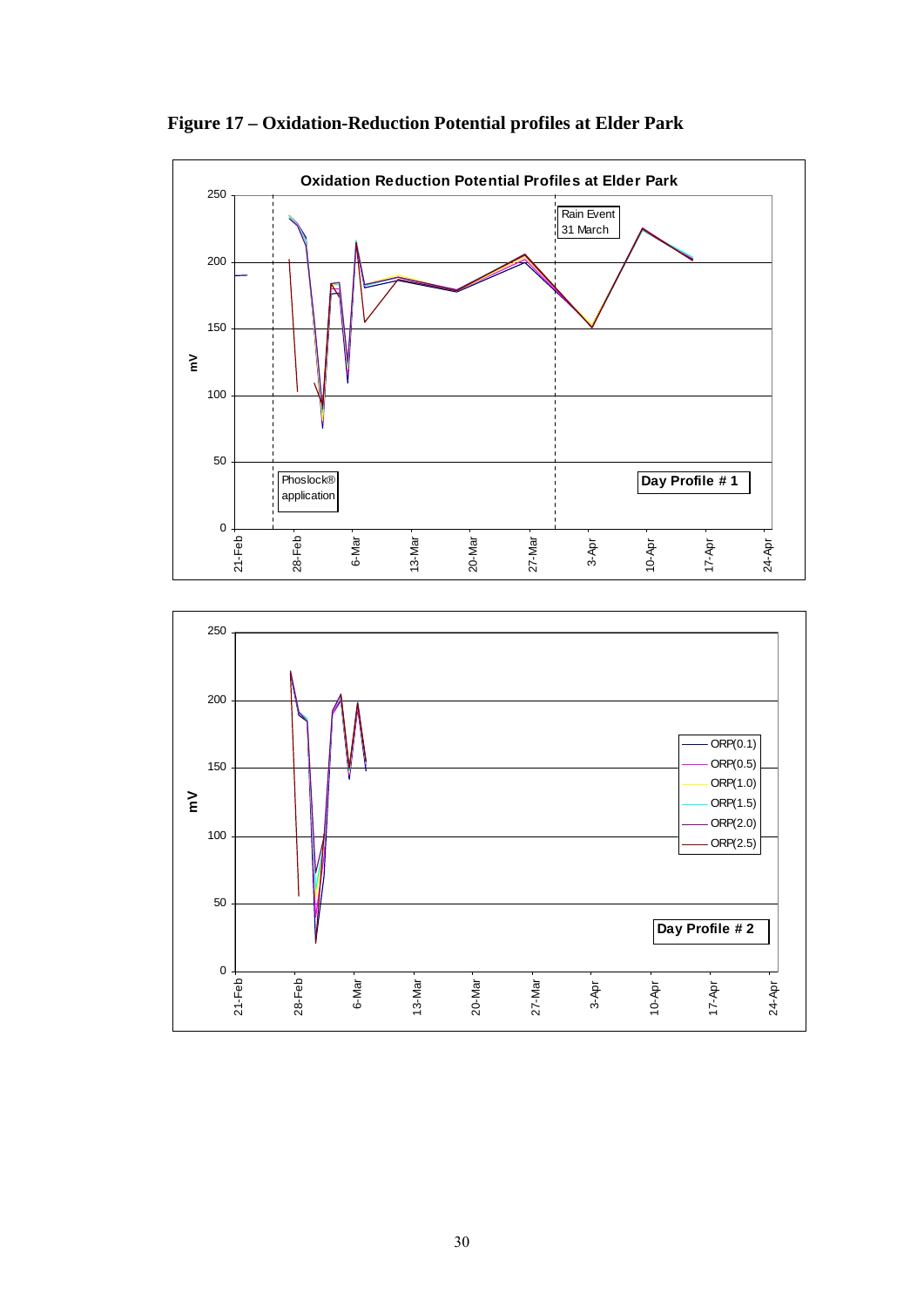**Figure 18 – Oxidation-Reduction Potential profiles at the University Footbridge** 



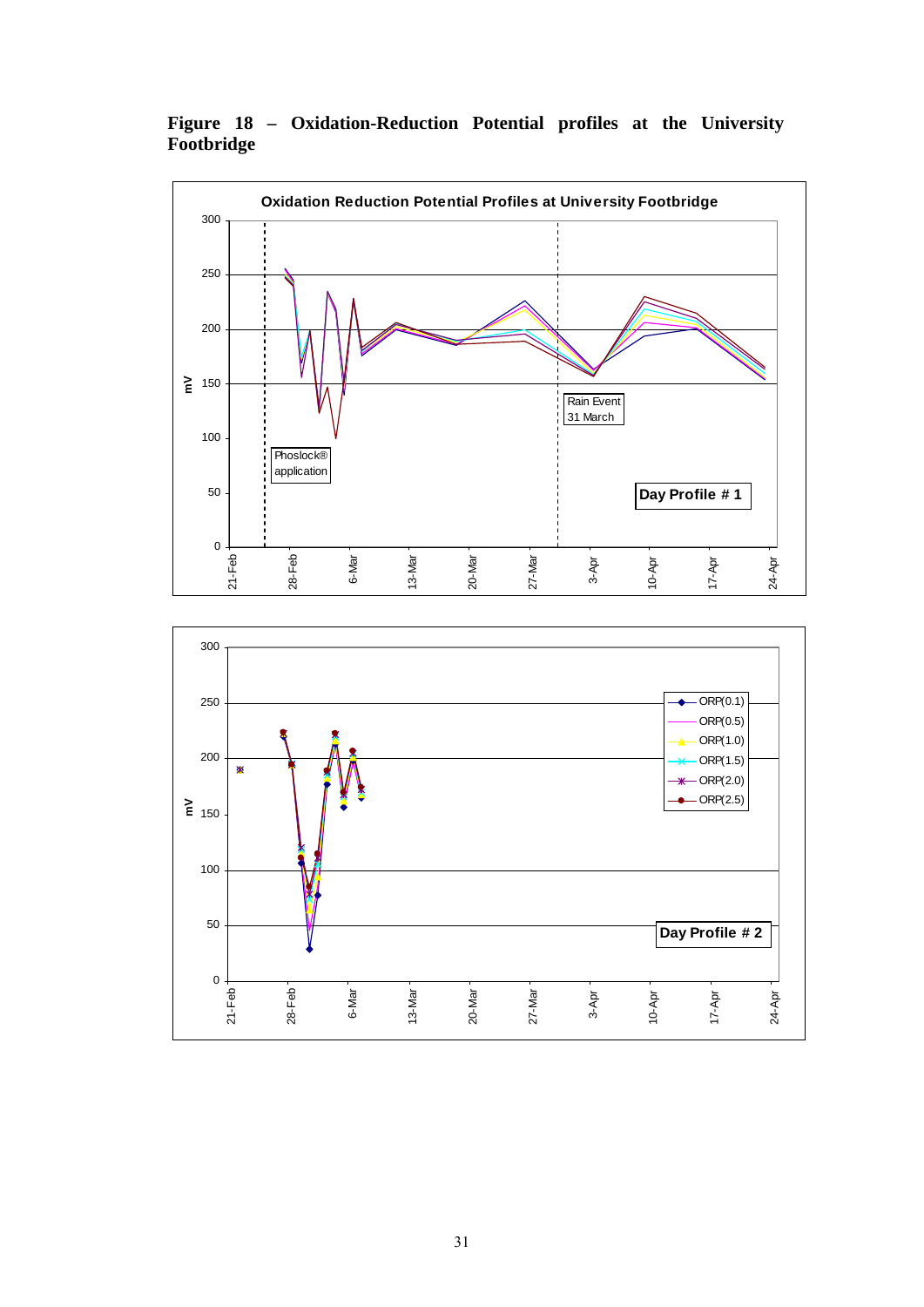#### **Figure 19 – Lanthanum and Phosphorus Concentrations at River sites downstream of Torrens Lake**







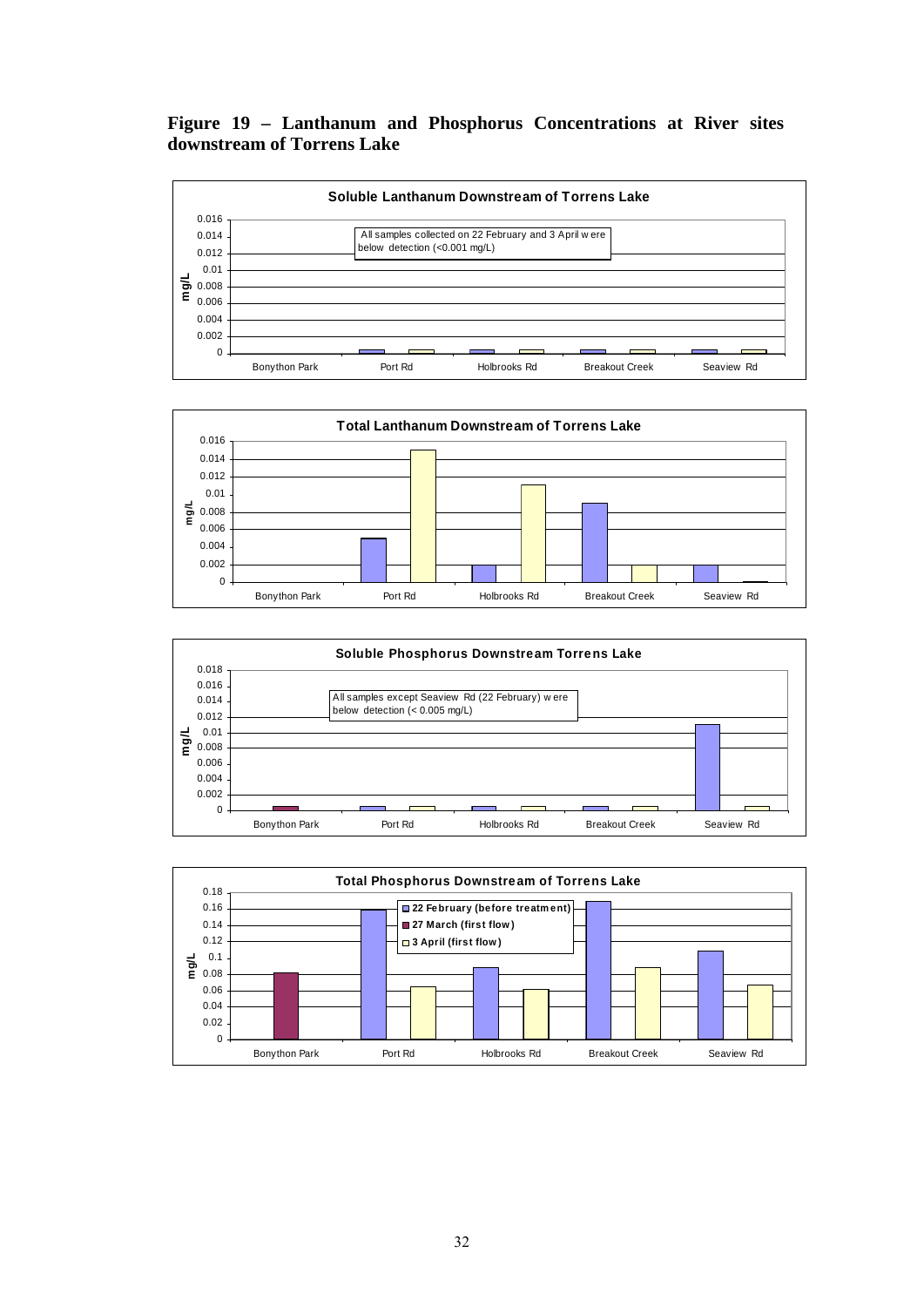**Figure 20 – Macroinvertebrate and zooplankton taxa richness from St Peters (upstream control site), University Footbridge (lake site untreated in 2008) and two treated lake sites, Elder Park and 200m upstream of the City Weir. Sampling dates represent one 'before treatment' and two 'after treatment' surveys.** 



**Figure 21 – Lanthanum concentrations in plants (***Typha* **sp.) at one upstream site and three lake sites.** 

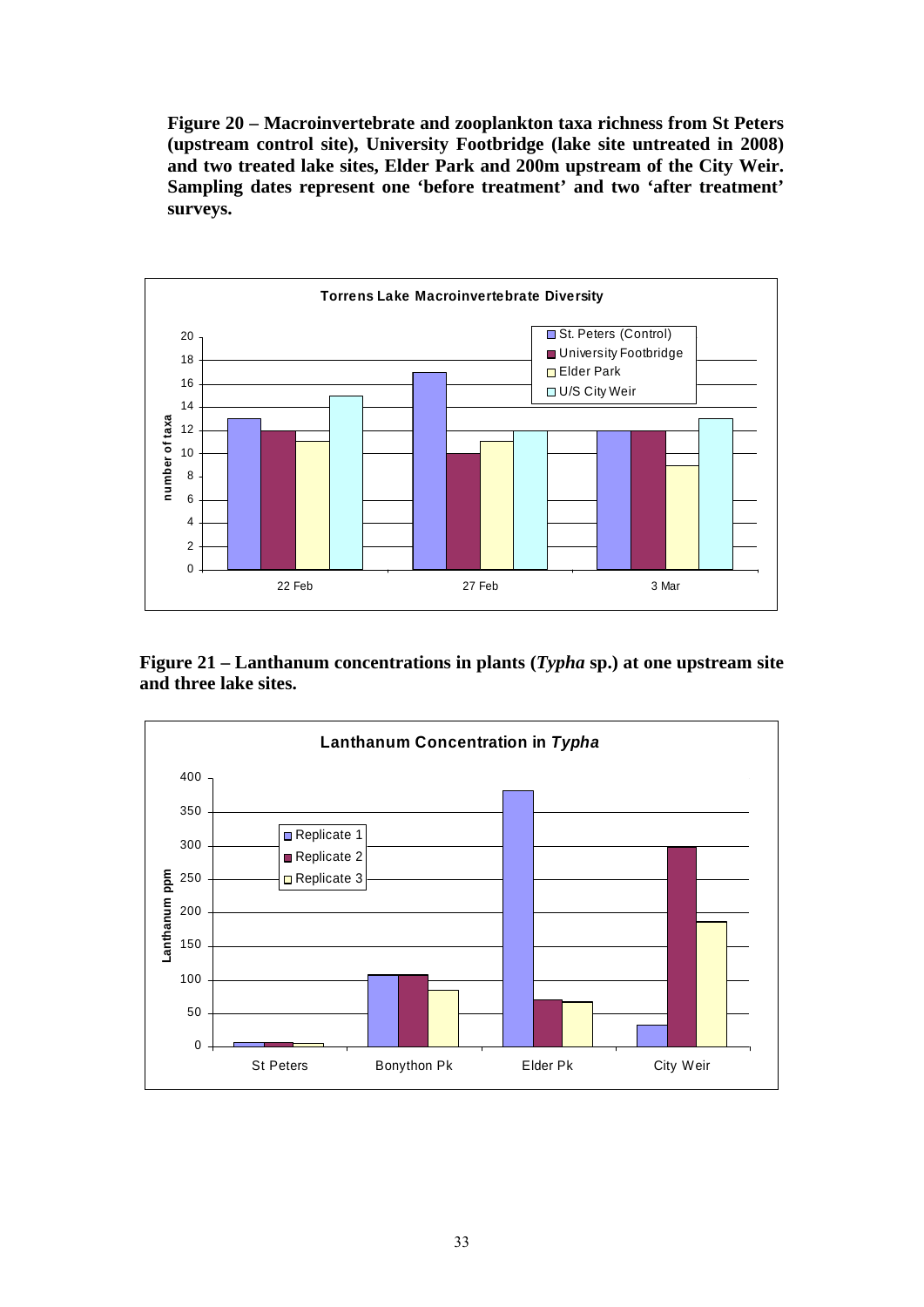|                 |                          |         | 22/2/08 survey |                  |                  |         |                   | 27/2/08 survey |        |         | 4/3/08 survey |       |         |
|-----------------|--------------------------|---------|----------------|------------------|------------------|---------|-------------------|----------------|--------|---------|---------------|-------|---------|
| Family          | <b>Species</b>           | Control | UF             | PL               | Golf             | Control | UF                | PL             | Golf   | Control | UF            | PL    | Golf    |
| Turbellaria     |                          | <10     |                |                  |                  |         |                   |                |        |         |               |       |         |
| Glossiphoniidae |                          |         |                |                  | <10              | $<$ 5   |                   |                |        |         |               |       |         |
| Oligochaeta     |                          |         | <10            |                  | <10              |         |                   |                |        |         |               |       |         |
| Hydracarina     |                          |         | <10            |                  |                  |         |                   |                |        |         |               |       |         |
| Hydrobiidae     |                          |         |                |                  |                  |         |                   |                |        | <10     |               |       |         |
| Ancylidae       | Ferrissia sp.            |         | <10            | <10              |                  |         | $\overline{\leq}$ | < 10           | < 10   |         |               | <10   | < 10    |
| Physidae        | Physa acuta <sup>*</sup> |         |                |                  |                  | $<$ 5   |                   |                |        |         |               |       |         |
| Ostracoda       |                          | < 100   | < 100          | $<$ 50           | $<$ 50           | < 100   | $<$ 50            | $<$ 200        | $<$ 50 | $<$ 200 | < 100         | < 100 | < 100   |
| Copepoda:       |                          |         |                |                  |                  | $20$    | < 10              |                |        |         |               |       | < 100   |
| Cyclopoida      |                          |         |                |                  |                  |         |                   |                |        |         |               |       |         |
| Cirolanidae     | Austroargathona          |         |                |                  | <10              |         |                   |                |        |         |               |       |         |
|                 | picta                    |         |                |                  |                  |         |                   |                |        |         |               |       |         |
| Aytidae         | Paratya                  | <100    | < 50           | $\overline{100}$ | < 100            | $<$ 20  | <100              | $<$ 300        | <100   | $<$ 20  | < 100         | <100  | $<$ 200 |
|                 | australiensis            |         |                |                  |                  |         |                   |                |        |         |               |       |         |
| Parastacidae    | Cherax                   |         |                |                  | <10              |         |                   |                |        |         |               |       | < 10    |
|                 | destructor               |         |                |                  |                  |         |                   |                |        |         |               |       |         |
| Hydrophilidae   | Hydrophilid              | <10     |                |                  |                  |         |                   |                |        |         |               |       |         |
|                 | larvae                   |         |                |                  |                  |         |                   |                |        |         |               |       |         |
| Scirtidae       |                          | <10     |                |                  | <10              |         |                   |                |        |         | <10           |       |         |
| Culicidae       | Culicine larvae          |         |                |                  |                  |         |                   |                |        |         |               |       |         |
| Ceratopogonidae |                          |         |                |                  | $\overline{<}10$ | $\leq$  |                   |                |        |         |               |       |         |
| Stratiomyidae   |                          |         |                |                  |                  |         |                   |                |        | <10     |               |       |         |
| Chironomidae    | Chironomus sp            | <10     | <10            | $<$ 20           |                  | <10     | $<$ 5             | < 10           | <10    | <10     | <10           |       | < 10    |
| Chironomidae    | non Chironomus           | <10     | < 10           | $<$ 20           | $20$             | $<$ 5   |                   | < 10           | <10    |         | <10           | <10   | < 10    |
|                 | sp                       |         |                |                  |                  |         |                   |                |        |         |               |       |         |

**Table 1**. Macroinvertebrate and zooplankton (*italics*) communities from upstream control site, lake site untreated in 2008 (UF) and two other Torrens lake sites. Surveys were conducted before and during phoslock application, and also one week post application. Also included are incidental fish collected from each site.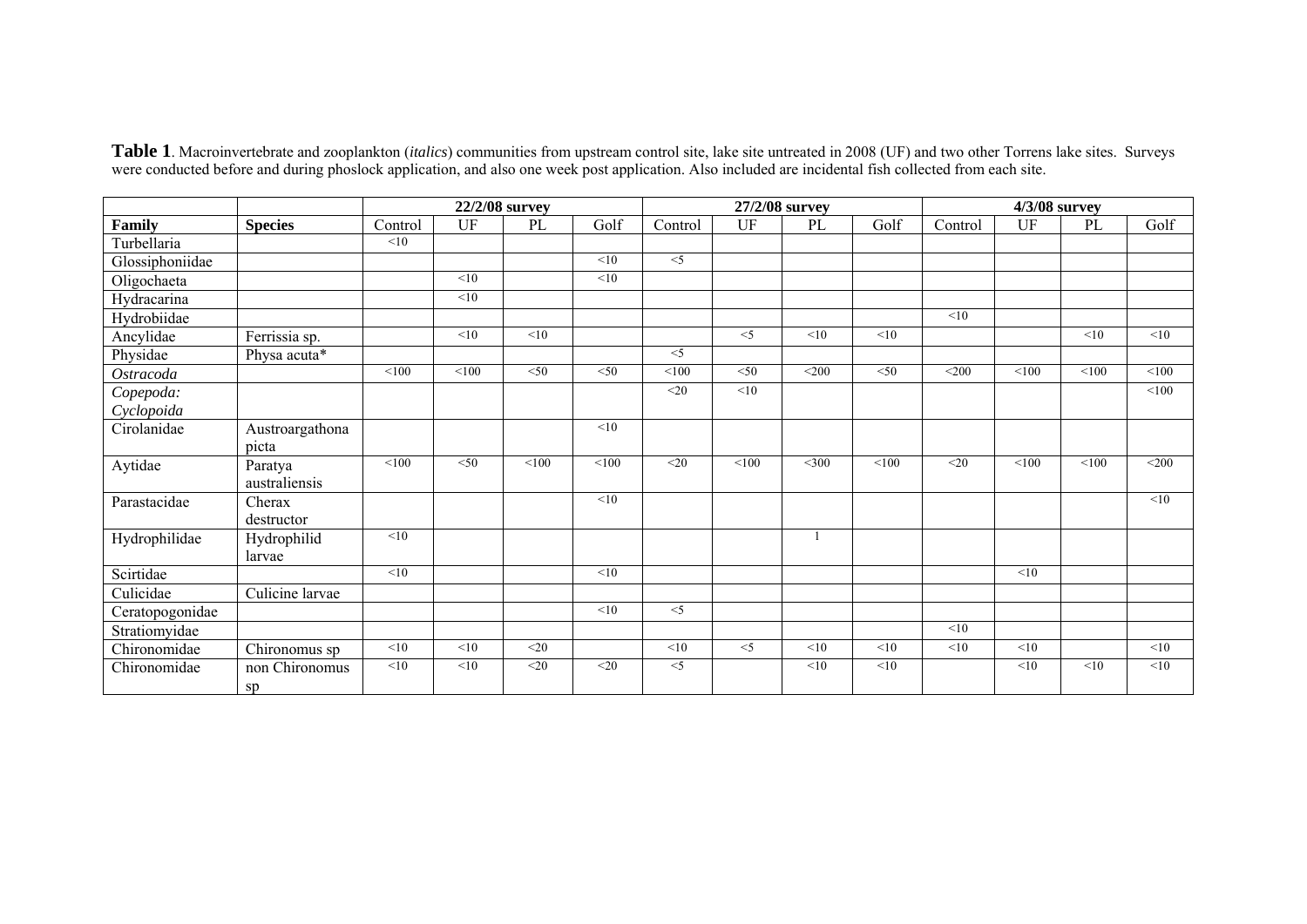|                   |                             |                      |                   | 22/2/08 survey    |                  |                  | 27/2/08 survey   |                   |                   | 4/3/08 survey     |                |                  |                   |
|-------------------|-----------------------------|----------------------|-------------------|-------------------|------------------|------------------|------------------|-------------------|-------------------|-------------------|----------------|------------------|-------------------|
| Family            | <b>Species</b>              | Control              | UF                | PL                | Family           | <b>Species</b>   | Control          | UF                | PL                | Family            | <b>Species</b> | Control          | UF                |
| Chironomidae      | Chiromonid<br>pupae         |                      |                   |                   |                  |                  |                  |                   |                   |                   |                |                  |                   |
| Baetidae          | Cloeon sp.                  | <10                  | <10               | <10               |                  |                  |                  | $<$ 5             | <10               | $20$              | <10            | <10              | $<$ 20            |
| Caenidae          |                             |                      |                   |                   |                  |                  |                  |                   | $<$ 5             |                   |                |                  |                   |
|                   |                             |                      |                   |                   |                  |                  |                  |                   |                   |                   |                |                  |                   |
| Hydrometridae     | Hydrometra sp.              |                      |                   |                   |                  |                  |                  |                   |                   |                   |                |                  | <10               |
| Veliidae          | Microvelia sp.              |                      |                   |                   |                  | $<$ 5            |                  |                   |                   | <10               |                |                  |                   |
| Corixidae         | Agraptocorixa<br>sp.        | $\leq 10$            |                   |                   |                  | $\overline{<}20$ |                  |                   |                   | $\overline{10}$   |                |                  |                   |
| Corixidae         | Micronecta sp.              | $\overline{\leq}200$ | $\overline{<}150$ | $\overline{<}150$ | $\overline{<}10$ | $\overline{200}$ | $\overline{200}$ | $\overline{$ 100  | $\overline{$ 100  | $\overline{<}100$ | $\sqrt{200}$   | $200$            | $\overline{200}$  |
| Nepidae           | Ranatra sp.                 | <10                  |                   |                   |                  |                  |                  |                   |                   |                   | <10            |                  |                   |
| Notonectidae      | Enithares sp.               |                      |                   |                   |                  | $\leq$           | <10              |                   |                   | <10               | <10            |                  |                   |
| Notonectidae      | Anisops sp.                 |                      | $\overline{10}$   | $\overline{10}$   | $\overline{10}$  |                  | $\overline{20}$  | $\overline{20}$   | $\overline{<}10$  |                   | $\sqrt{100}$   | $\overline{<}10$ | <10               |
| Notonectidae      |                             |                      |                   |                   |                  | $<$ 5            |                  |                   |                   |                   |                |                  |                   |
| Coenagrionidae    |                             | $\overline{<}10$     | <10               | $\overline{20}$   | $\overline{<}10$ | $\overline{<}20$ | $\overline{20}$  | $\overline{20}$   | $\overline{<}10$  | $\overline{10}$   | <10            | $\overline{<}10$ | <10               |
| Anisoptera        |                             |                      |                   |                   |                  |                  |                  |                   |                   |                   |                |                  |                   |
| Ecnomidae         | Ecnomus sp.                 |                      |                   |                   | <10              |                  |                  |                   |                   |                   |                |                  |                   |
| Leptoceridae      | Oecetis sp.                 |                      |                   |                   | $\leq 10$        |                  |                  |                   | $\overline{\leq}$ |                   |                |                  |                   |
| Leptoceridae      | Triplectides sp.            | <10                  | <10               | <10               | <10              | $<$ 20           | $<$ 20           | <10               | <10               | $<$ 20            | <10            | <10              | $<$ 20            |
|                   |                             |                      |                   |                   |                  |                  |                  |                   |                   |                   |                |                  |                   |
| <b>TOTAL TAXA</b> |                             | 13                   | 12                | 10                | 15               | 17               | 10               | 11                | 12                | 12                | 12             | 9                | 13                |
| Fish              |                             |                      |                   |                   |                  |                  |                  |                   |                   |                   |                |                  |                   |
| Poeciliidae       | Gambusia sp. *              | $\leq 10$            | <10               | $\overline{20}$   | $\overline{20}$  | $\leq 10$        | $\leq 50$        | $\overline{20}$   | $\leq 10$         | <10               | <100           | $\overline{<}20$ | $\overline{<}100$ |
| Eleotridae        | Philypnodon<br>grandiceps   |                      |                   |                   |                  |                  |                  |                   |                   |                   |                |                  |                   |
| Eleotridae        | Hypseleotris sp.            |                      |                   | <10               |                  |                  | 1                | $\overline{\leq}$ |                   |                   |                |                  | <10               |
| Pseudomugilidae   | Melanotaenia<br>fluviatilis |                      |                   |                   | $\overline{<}10$ |                  |                  |                   |                   |                   |                |                  |                   |

\* denotes introduced species.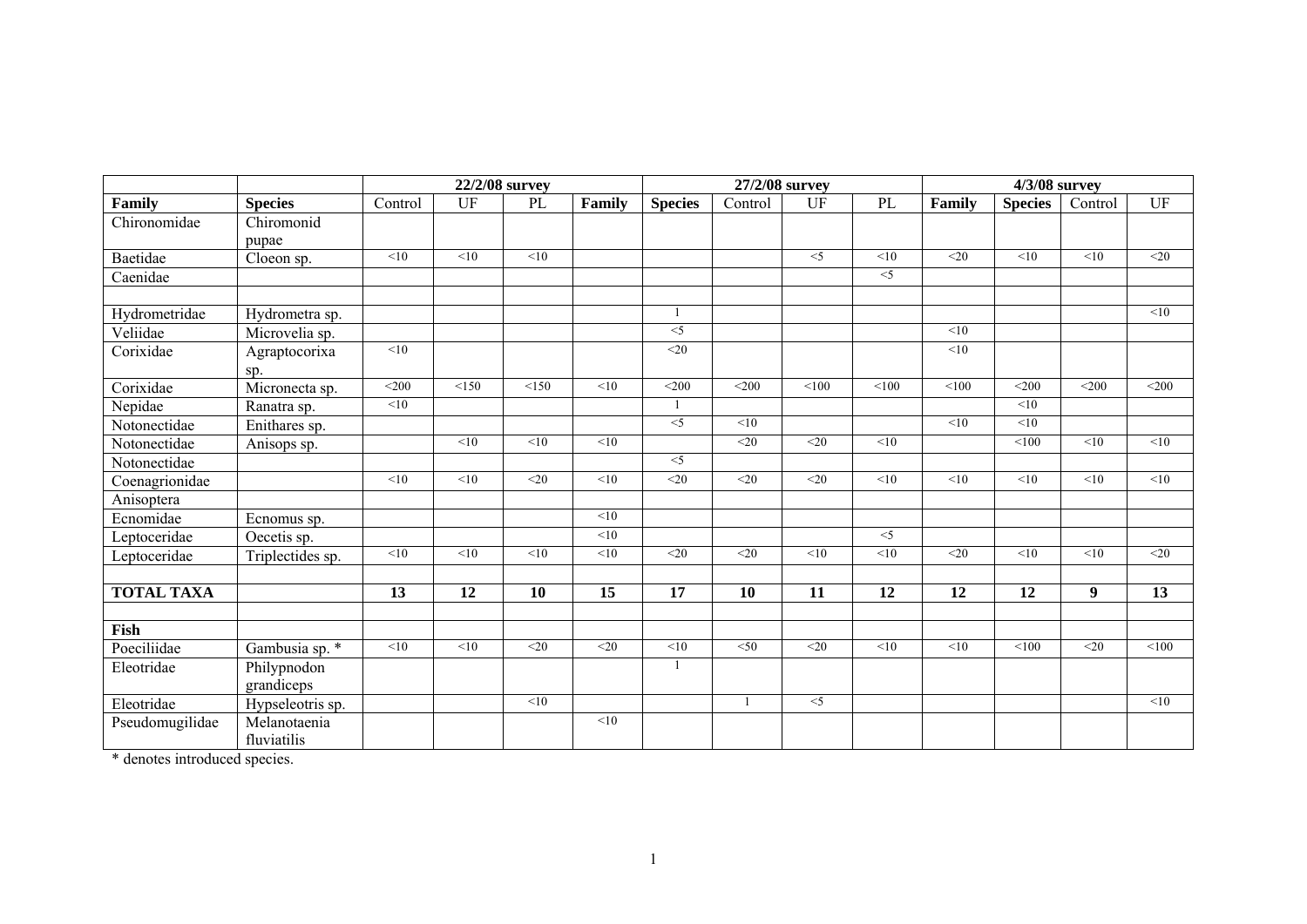# **Table 2. Chemical and Physical Data**

| <b>Date</b> | <b>Parameter</b>    | <b>City Weir</b><br>(surface) | <b>City Weir</b><br>(middle) | <b>City Weir</b><br>(bottom) | <b>City</b><br>Weir<br>(bank) | Elder Pk<br>(surface) | <b>Elder</b><br>Pk<br>middle | <b>Elder</b><br>Pk<br>bottom | <b>Elder</b><br>Pk<br>(bank) | University<br>F/B<br>(surface) | University<br>F/B<br>(middle) | University<br>F/B<br>(bottom) | University<br>F/B<br>(bank) |
|-------------|---------------------|-------------------------------|------------------------------|------------------------------|-------------------------------|-----------------------|------------------------------|------------------------------|------------------------------|--------------------------------|-------------------------------|-------------------------------|-----------------------------|
| 15/02/08    | Soluble Lanthanum   |                               |                              |                              |                               |                       |                              |                              |                              |                                |                               |                               |                             |
|             | (mg/L)              |                               |                              |                              |                               |                       |                              |                              |                              |                                |                               |                               |                             |
|             | Lanthanum<br>Total  |                               |                              |                              |                               |                       |                              |                              |                              |                                |                               |                               |                             |
|             | (mg/L)              |                               |                              |                              |                               |                       |                              |                              |                              |                                |                               |                               |                             |
|             | Filterable Reactive | < 0.005                       |                              |                              |                               | 0.006                 |                              |                              |                              |                                |                               |                               |                             |
|             | Phosphorus (mg/L)   |                               |                              |                              |                               |                       |                              |                              |                              |                                |                               |                               |                             |
|             | Phosphorus<br>Total | 0.11                          |                              |                              |                               | 0.14                  |                              |                              |                              |                                |                               |                               |                             |
|             | (mg/L)              |                               |                              |                              |                               |                       |                              |                              |                              |                                |                               |                               |                             |
|             | Turbidity (NTU)     |                               |                              |                              |                               |                       |                              |                              |                              |                                |                               |                               |                             |
|             |                     |                               |                              |                              |                               |                       |                              |                              |                              |                                |                               |                               |                             |
| 19/02/08    | Soluble Lanthanum   |                               |                              |                              |                               |                       |                              |                              |                              |                                |                               |                               |                             |
|             | (mg/L)              |                               |                              |                              |                               |                       |                              |                              |                              |                                |                               |                               |                             |
|             | Lanthanum<br>Total  |                               |                              |                              |                               |                       |                              |                              |                              |                                |                               |                               |                             |
|             | (mg/L)              |                               |                              |                              |                               |                       |                              |                              |                              |                                |                               |                               |                             |
|             | Filterable Reactive | < 0.005                       |                              |                              |                               | < 0.005               |                              |                              |                              |                                |                               |                               |                             |
|             | Phosphorus (mg/L)   |                               |                              |                              |                               |                       |                              |                              |                              |                                |                               |                               |                             |
|             | Phosphorus<br>Total | 0.09                          |                              |                              |                               | 0.125                 |                              |                              |                              |                                |                               |                               |                             |
|             | (mg/L)              |                               |                              |                              |                               |                       |                              |                              |                              |                                |                               |                               |                             |
|             | Turbidity (NTU)     |                               |                              |                              |                               |                       |                              |                              |                              |                                |                               |                               |                             |
|             |                     |                               |                              |                              |                               |                       |                              |                              |                              |                                |                               |                               |                             |
| 22/02/08    | Soluble Lanthanum   | < 0.001                       | < 0.001                      | < 0.001                      | < 0.001                       | < 0.001               | < 0.001                      | < 0.001                      | < 0.001                      | < 0.001                        | < 0.001                       | < 0.001                       | < 0.001                     |
|             | (mg/L)              |                               |                              |                              |                               |                       |                              |                              |                              |                                |                               |                               |                             |
|             | Lanthanum<br>Total  | 0.014                         | 0.015                        | 0.017                        | 0.01                          | 0.025                 | 0.028                        | 0.024                        | 0.02                         | 0.01                           | 0.012                         | 0.02                          | 0.013                       |
|             | (mg/L)              |                               |                              |                              |                               |                       |                              |                              |                              |                                |                               |                               |                             |
|             | Filterable Reactive | < 0.005                       | < 0.005                      | < 0.005                      | < 0.005                       | < 0.005               | < 0.005                      | < 0.005                      | < 0.005                      | < 0.005                        | < 0.005                       | < 0.005                       | < 0.005                     |
|             | Phosphorus (mg/L)   |                               |                              |                              |                               |                       |                              |                              |                              |                                |                               |                               |                             |
|             | Total Phosphorus    | 0.106                         | 0.118                        | 0.125                        | 0.095                         | 0.128                 | 0.135                        | 0.137                        | 0.12                         | 0.138                          | 0.137                         | 0.155                         | 0.14                        |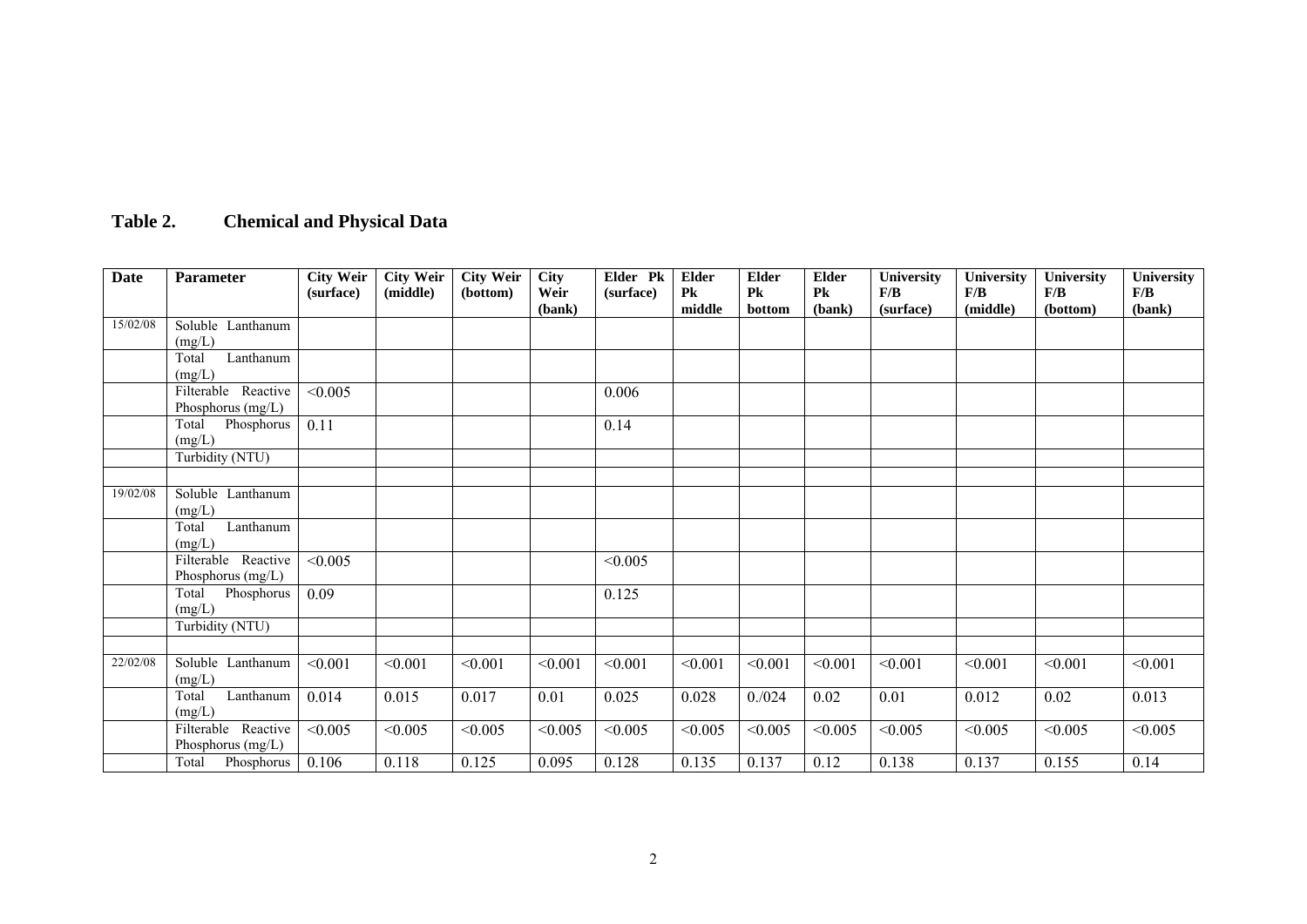|             | (mg/L)                                   |                               |                              |                              |                               |                       |                              |                                            |                                            |                                |                                       |                               |                                     |
|-------------|------------------------------------------|-------------------------------|------------------------------|------------------------------|-------------------------------|-----------------------|------------------------------|--------------------------------------------|--------------------------------------------|--------------------------------|---------------------------------------|-------------------------------|-------------------------------------|
|             | Turbidity (NTU)                          | 15                            | 27                           | 33                           | 18                            | 30                    | 39                           | 41                                         | 35                                         | 24                             | 37                                    | 37                            | 26                                  |
|             |                                          |                               |                              |                              |                               |                       |                              |                                            |                                            |                                |                                       |                               |                                     |
| <b>Date</b> | Parameter                                | <b>City Weir</b><br>(surface) | <b>City Weir</b><br>(middle) | <b>City Weir</b><br>(bottom) | <b>City</b><br>Weir<br>(bank) | Elder Pk<br>(surface) | <b>Elder</b><br>Pk<br>middle | <b>Elder</b><br>${\bf P}{\bf k}$<br>bottom | <b>Elder</b><br>${\bf P}{\bf k}$<br>(bank) | University<br>F/B<br>(surface) | University<br>${\bf F/B}$<br>(middle) | University<br>F/B<br>(bottom) | University<br>${\bf F/B}$<br>(bank) |
| 25/02/08    | Soluble Lanthanum<br>(mg/L)              | 0.01                          | 0.012                        | 0.004                        | 0.004                         | 0.007                 | 0.005                        | 0.008                                      | 0.007                                      | < 0.001                        | 0.002                                 | < 0.001                       | < 0.001                             |
|             | Lanthanum<br>Total<br>(mg/L)             | 0.267                         | 0.287                        | 0.133                        | 1.12                          | 0.654                 | 0.7                          | 0.37                                       | 0.8                                        | 0.011                          | 0.086                                 | 0.015                         | 0.012                               |
|             | Filterable Reactive<br>Phosphorus (mg/L) | < 0.005                       | < 0.005                      | < 0.005                      | < 0.005                       | < 0.005               | < 0.005                      | < 0.005                                    | 0.006                                      | 0.005                          | < 0.005                               | < 0.005                       | 0.006                               |
|             | Phosphorus<br>Total<br>(mg/L)            | 0.09                          | 0.106                        | 0.108                        | 0.094                         | 0.11                  | 0.117                        | 0.113                                      | 0.127                                      | 0.111                          | 0.132                                 | 0.121                         | 0.126                               |
|             | Turbidity (NTU)                          | 19                            | 28                           | 32                           | 30                            | 26                    | 35                           | 31                                         | 30                                         | 23                             | 25                                    | 28                            | 30                                  |
| 26/02/08    | Soluble Lanthanum<br>(mg/L)              | 0.006                         | 0.006                        | 0.005                        | 0.006                         | 0.006                 | 0.006                        | 0.004                                      | 0.005                                      | 0.002                          | 0.002                                 | 0.001                         | 0.002                               |
|             | Total<br>Lanthanum<br>(mg/L)             | 0.147                         | 0.139                        | 0.293                        | 0.206                         | 0.154                 | 0.263                        | 0.331                                      | 0.158                                      | 0.052                          | 0.037                                 | 0.028                         | 0.061                               |
|             | Filterable Reactive<br>Phosphorus (mg/L) | 0.006                         | 0.01                         | < 0.005                      | < 0.005                       | < 0.005               | < 0.005                      | < 0.005                                    | < 0.005                                    | < 0.005                        | < 0.005                               | < 0.005                       | < 0.005                             |
|             | Phosphorus<br>Total<br>(mg/L)            | 0.079                         | 0.082                        | 0.096                        | 0.066                         | 0.08                  | 0.092                        | 0.114                                      | 0.075                                      | 0.099                          | 0.100                                 | 0.105                         | 0.098                               |
|             | Turbidity (NTU)                          | $\overline{19}$               | 19                           | 39                           | 16                            | $\overline{18}$       | 22                           | 40                                         | $\overline{18}$                            | 16                             | 24                                    | 28                            | 22                                  |
| 27/02/08    | Soluble Lanthanum<br>(mg/L)              | 0.003                         | 0.003                        | 0.004                        | 0.003                         | 0.003                 | 0.003                        | 0.002                                      | 0.003                                      | 0.001                          | 0.002                                 | 0.001                         | 0.001                               |
|             | Lanthanum<br>Total<br>(mg/L)             | 0.064                         | 0.073                        | 0.089                        | 0.059                         | 0.087                 | 0.086                        | 0.115                                      | 0.09                                       | 0.036                          | 0.036                                 | 0.032                         | 0.034                               |
|             | Filterable Reactive<br>Phosphorus (mg/L) | < 0.005                       | < 0.005                      | < 0.005                      | < 0.005                       | < 0.005               | < 0.005                      | < 0.005                                    | < 0.005                                    | < 0.005                        | < 0.005                               | < 0.005                       | < 0.005                             |
|             | Phosphorus<br>Total<br>(mg/L)            | 0.073                         | 0.092                        | 0.072                        | 0.071                         | 0.101                 | 0.102                        | 0.102                                      | 0.082                                      | 0.133                          | 0.122                                 | 0.106                         | 0.097                               |
|             | Turbidity (NTU)                          | 10                            | 8.2                          | 11                           | 8.2                           | 13                    | 15                           | 24                                         | 12                                         | 15                             | 16                                    | 23                            | 14                                  |
| 28/02/08    | Soluble Lanthanum<br>(mg/L)              | 0.002                         | 0.002                        | 0.002                        | 0.002                         | 0.002                 | 0.002                        | 0.002                                      | 0.002                                      | < 0.001                        | 0.001                                 | < 0.001                       | < 0.001                             |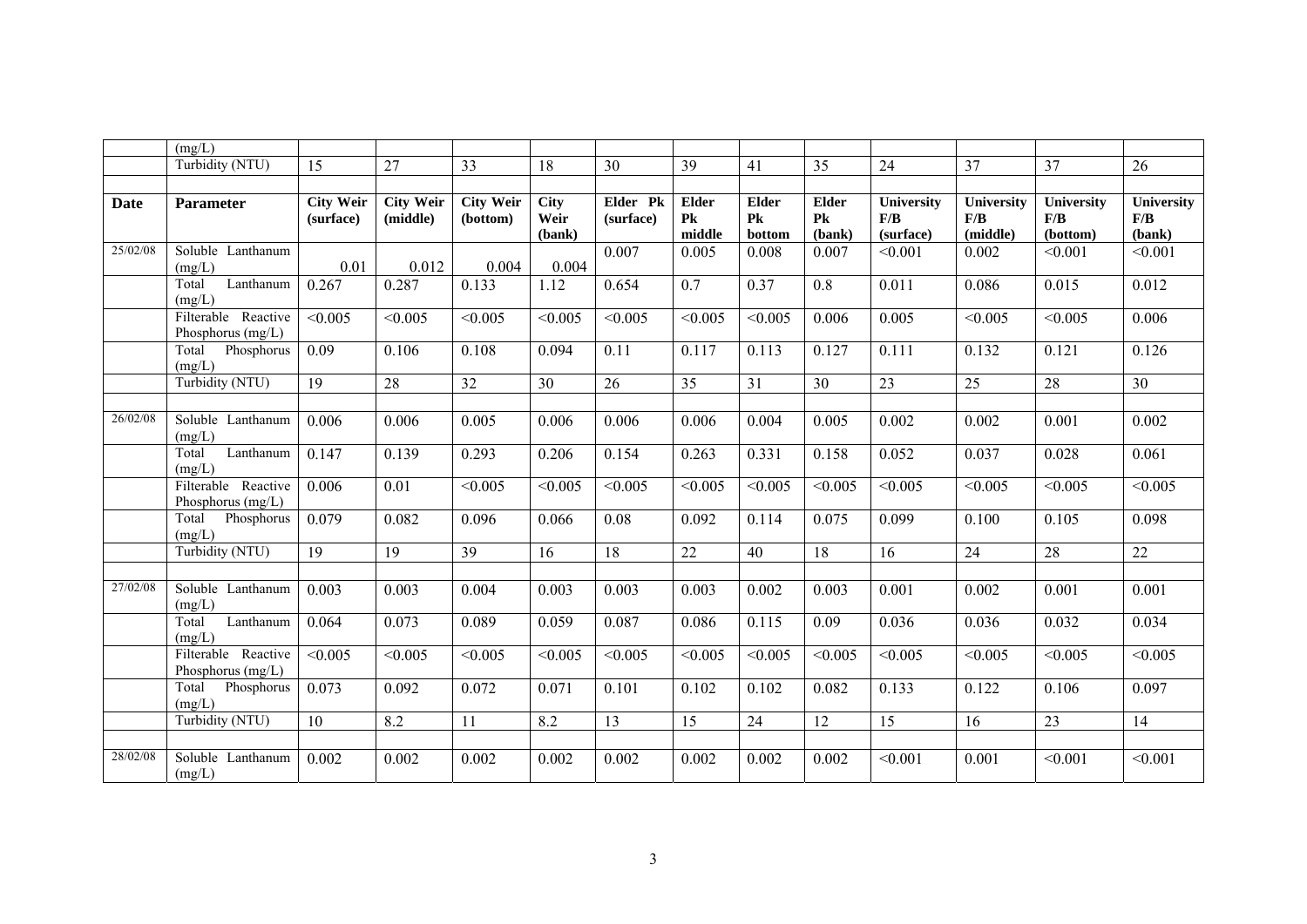|             | Total<br>Lanthanum<br>(mg/L)               | 0.036                         | 0.038                        | 0.055                        | 0.028                         | 0.048                 | 0.062                        | 0.123                        | 0.056                        | 0.022                          | 0.023                         | 0.024                         | 0.032                       |
|-------------|--------------------------------------------|-------------------------------|------------------------------|------------------------------|-------------------------------|-----------------------|------------------------------|------------------------------|------------------------------|--------------------------------|-------------------------------|-------------------------------|-----------------------------|
|             |                                            |                               |                              |                              |                               |                       |                              |                              |                              |                                |                               |                               |                             |
| <b>Date</b> | Parameter                                  | <b>City Weir</b><br>(surface) | <b>City Weir</b><br>(middle) | <b>City Weir</b><br>(bottom) | <b>City</b><br>Weir<br>(bank) | Elder Pk<br>(surface) | <b>Elder</b><br>Pk<br>middle | <b>Elder</b><br>Pk<br>bottom | <b>Elder</b><br>Pk<br>(bank) | University<br>F/B<br>(surface) | University<br>F/B<br>(middle) | University<br>F/B<br>(bottom) | University<br>F/B<br>(bank) |
|             | Filterable Reactive<br>Phosphorus (mg/L)   | < 0.005                       | < 0.005                      | < 0.005                      | < 0.005                       | 0.006                 | 0.006                        | < 0.005                      | < 0.005                      | 0.007                          | 0.006                         | 0.005                         | 0.006                       |
|             | Total Phosphorus<br>(mg/L)                 | 0.065                         | 0.07                         | 0.071                        | 0.069                         | 0.09                  | 0.086                        | 0.099                        | 0.079                        | 0.113                          | 0.106                         | 0.105                         | 0.117                       |
|             | Turbidity (NTU)                            | 8.1                           | 10                           | 15                           | 7.7                           | 11                    | 14                           | 26                           | 11                           | 13                             | 14                            | 22                            | 25                          |
| 2/03/08     | Soluble Lanthanum<br>(mg/L)                | 0.001                         | 0.001                        | < 0.001                      | < 0.001                       | 0.001                 | < 0.001                      | 0.001                        | 0.001                        | < 0.001                        | < 0.001                       | < 0.001                       | < 0.001                     |
|             | Total<br>Lanthanum<br>(mg/L)               | 0.047                         | 0.052                        | 0.054                        | 0.04                          | 0.074                 | 0.069                        | 0.078                        | 0.067                        | 0.014                          | 0.0168                        | 0.016                         | 0.011                       |
|             | Filterable Reactive<br>Phosphorus (mg/L)   | < 0.005                       | < 0.005                      | < 0.005                      | < 0.005                       | < 0.005               | 0.006                        | 0.009                        | < 0.005                      | < 0.005                        | 0.006                         | 0.006                         | < 0.005                     |
|             | Phosphorus<br>Total<br>(mg/L)              | 0.069                         | 0.084                        | 0.087                        | 0.066                         | 0.099                 | 0.099                        | 0.11                         | 0.088                        | 0.107                          | 0.103                         | 0.091                         | 0.081                       |
|             | Turbidity (NTU)                            | 16                            | 22                           | 26                           | 16                            | 19                    | 18                           | 19                           | 13                           | 9.8                            | 15                            | 16                            | 14                          |
|             |                                            |                               |                              |                              |                               |                       |                              |                              |                              |                                |                               |                               |                             |
| 5/03/08     | Soluble Lanthanum<br>(mg/L)                | 0.001                         | 0.002                        | 0.001                        | 0.002                         | 0.002                 | 0.002                        | 0.002                        | 0.002                        | < 0.001                        | < 0.001                       | < 0.001                       | < 0.001                     |
|             | Lanthanum<br>Total<br>(mg/L)               | 0.023                         | 0.023                        | 0.042                        | 0.019                         | 0.07                  | 0.055                        | 0.053                        | 0.034                        | 0.007                          | 0.005                         | 0.01                          | 0.005                       |
|             | Filterable Reactive<br>Phosphorus (mg/L)   | < 0.005                       | 0.013                        | 0.012                        | < 0.005                       | 0.006                 | 0.007                        | 0.005                        | < 0.005                      | < 0.005                        | < 0.005                       | 0.0060.061                    | 0.076                       |
|             | Total<br>Phosphorus<br>(mg/L)              | 0.054                         | 0.068                        | 0.123                        | 0.06                          | 0.084                 | 0.097                        | 0.088                        | 0.077                        | 0.061                          | 0.076                         | 0.091                         | 0.064                       |
|             | Turbidity (NTU)                            | $\overline{13}$               | 15                           | 26                           | 12                            | 29                    | 30                           | 28                           | 16                           | 4.3                            | 11                            | 16                            | $\,8\,$                     |
|             |                                            |                               |                              |                              |                               |                       |                              |                              |                              |                                |                               |                               |                             |
| 11/03/08    | Soluble Lanthanum<br>(mg/L)                | < 0.001                       | 0.001                        | < 0.001                      | < 0.001                       | 0.001                 | < 0.001                      | < 0.001                      | < 0.001                      | < 0.001                        | < 0.001                       | < 0.001                       | < 0.001                     |
|             | Lanthanum<br>Total<br>(mg/L)               | 0.024                         | 0.029                        | 0.092                        | 0.027                         | 0.048                 | 0.071                        | 0.091                        | 0.044                        | 0.012                          | 0.013                         | 0.012                         | 0.009                       |
|             | Filterable Reactive<br>Phosphorus $(mg/L)$ | 0.009                         | 0.012                        | 0.015                        | 0.008                         | 0.01                  | 0.012                        | 0.012                        | 0.011                        | 0.018                          | 0.011                         | 0.019                         | 0.019                       |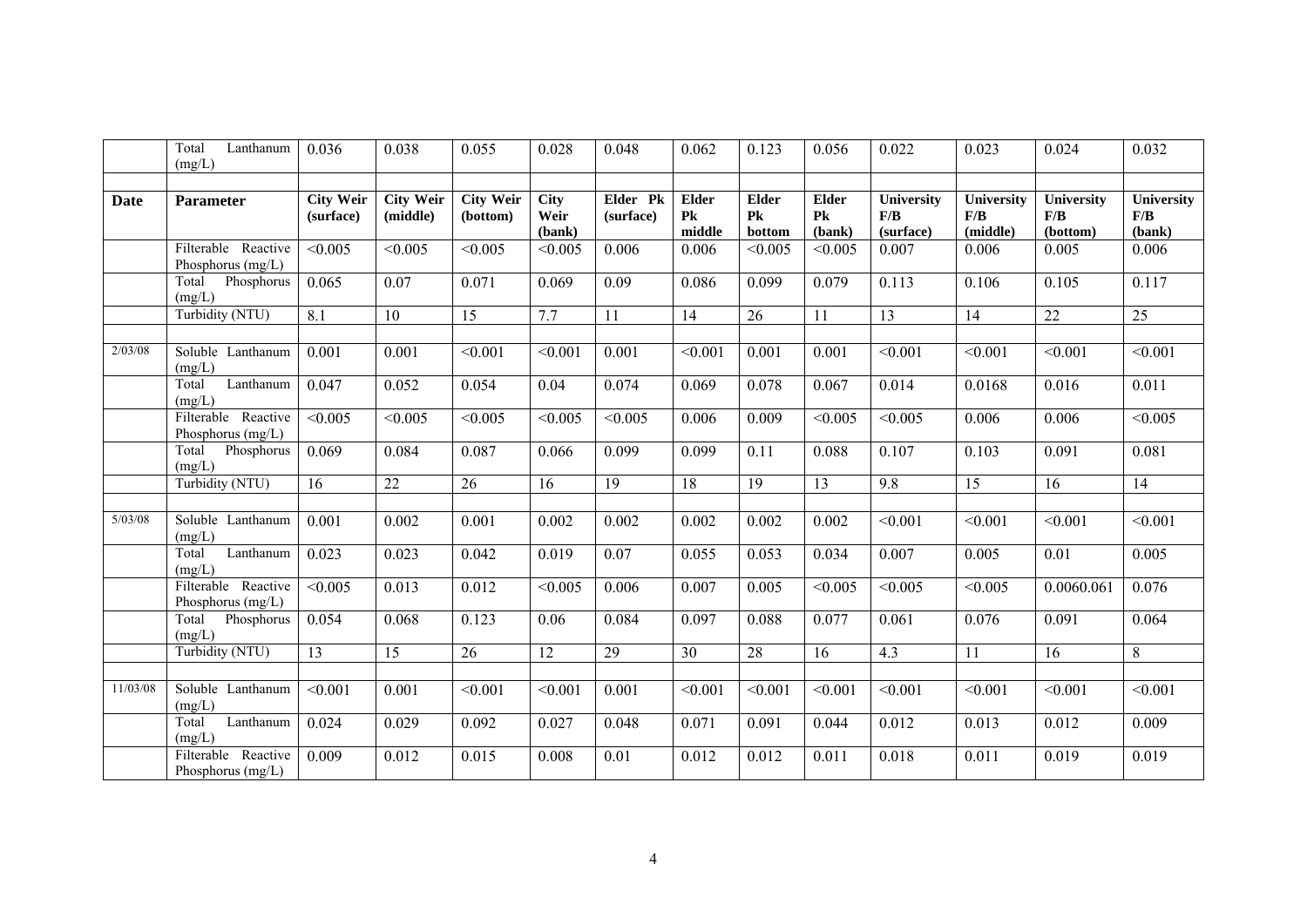|             | Total<br>Phosphorus                        | 0.045                         | 0.065                        | 0.138                        | 0.047               | 0.061                 | 0.079                          | 0.092                   | 0.058              | 0.074             | 0.081             | 0.087             | 0.058                    |
|-------------|--------------------------------------------|-------------------------------|------------------------------|------------------------------|---------------------|-----------------------|--------------------------------|-------------------------|--------------------|-------------------|-------------------|-------------------|--------------------------|
|             | (mg/L)<br>Turbidity (NTU)                  | $\overline{11}$               |                              | 56                           |                     | $\overline{18}$       |                                |                         | 19                 |                   | $\overline{11}$   | $\overline{15}$   | $\overline{13}$          |
|             |                                            |                               | $\overline{15}$              |                              | $\overline{12}$     |                       | 22                             | $\overline{34}$         |                    | 12                |                   |                   |                          |
| <b>Date</b> | <b>Parameter</b>                           | <b>City Weir</b><br>(surface) | <b>City Weir</b><br>(middle) | <b>City Weir</b><br>(bottom) | <b>City</b><br>Weir | Elder Pk<br>(surface) | <b>Elder</b><br>P <sub>k</sub> | Elder<br>P <sub>k</sub> | <b>Elder</b><br>Pk | University<br>F/B | University<br>F/B | University<br>F/B | <b>University</b><br>F/B |
|             |                                            |                               |                              |                              | (bank)              |                       | middle                         | bottom                  | (bank)             | (surface)         | (middle)          | (bottom)          | (bank)                   |
| 18/03/08    | Soluble Lanthanum                          | < 0.001                       | < 0.001                      | < 0.001                      | < 0.001             | < 0.001               | < 0.001                        | < 0.001                 | < 0.001            | < 0.001           | < 0.001           | < 0.001           | < 0.001                  |
|             | (mg/L)                                     |                               |                              |                              |                     |                       |                                |                         |                    |                   |                   |                   |                          |
|             | Total<br>Lanthanum                         | 0.05                          | 0.051                        | 0.184                        | 0.054               | 0.088                 | 0.077                          | 0.09                    | 0.068              | 0.016             | 0.013             | 0.027             | 0.017                    |
|             | (mg/L)                                     |                               |                              |                              |                     |                       |                                |                         |                    |                   |                   |                   |                          |
|             | Filterable Reactive<br>Phosphorus (mg/L)   | 0.005                         | < 0.005                      | 0.007                        | 0.006               | 0.006                 | 0.007                          | 0.006                   | 0.007              | 0.006             | < 0.005           | < 0.005           | 0.009                    |
|             | Phosphorus<br>Total<br>(mg/L)              | 0.053                         | 0.062                        | 0.165                        | 0.068               | 0.092                 | 0.087                          | 0.099                   | 0.083              | 0.09              | 0.096             | 0.093             | 0.089                    |
|             | Turbidity (NTU)                            | $\overline{20}$               | 20                           | 100                          | 22                  | $\overline{34}$       | $\overline{32}$                | 37                      | 22                 | 16                | 16                | 31                | 14                       |
|             |                                            |                               |                              |                              |                     |                       |                                |                         |                    |                   |                   |                   |                          |
| 26/03/08    | Soluble Lanthanum<br>(mg/L)                | < 0.001                       | < 0.001                      | < 0.001                      | < 0.001             | < 0.001               | < 0.001                        | < 0.001                 | < 0.001            | < 0.001           | < 0.001           | < 0.001           | < 0.001                  |
|             | Lanthanum<br>Total<br>(mg/L)               | 0.042                         | 0.06                         | 0.079                        | 0.041               | 0.03                  | 0.034                          | 0.037                   | 0.03               | < 0.001           | < 0.001           | 0.001             | < 0.001                  |
|             | Filterable Reactive<br>Phosphorus $(mg/L)$ | < 0.005                       | < 0.005                      | < 0.005                      | < 0.005             | < 0.005               | < 0.005                        | < 0.005                 | < 0.005            | < 0.005           | < 0.005           | < 0.005           | < 0.005                  |
|             | Total Phosphorus<br>(mg/L)                 | 0.093                         | 0.101                        | 0.13                         | 0.077               | 0.166                 | 90.161                         | 0.196                   | 0.159              | 0.334             | 0.278             | 0.259             | 0.313                    |
|             | Turbidity (NTU)                            | $\overline{20}$               | $\overline{34}$              | $\overline{48}$              | 15                  | 15                    | 16                             | 24                      | 21                 | 14                | 14                | 13                | $\overline{12}$          |
|             |                                            |                               |                              |                              |                     |                       |                                |                         |                    |                   |                   |                   |                          |
| 3/04/08     | Soluble Lanthanum<br>(mg/L)                | 0.001                         | 0.001                        | 0.001                        | 0.001               | 0.002                 | 0.002                          | 0.002                   | 0.002              | < 0.001           | < 0.001           | < 0.001           | < 0.001                  |
|             | Lanthanum<br>Total<br>(mg/L)               | 0.031                         | 0.042                        | 0.056                        | 0.022               | 0.023                 | 0.028                          | 0.045                   | 0.018              | 0.003             | 0.002             | 0.001             | 0.006                    |
|             | Filterable Reactive<br>Phosphorus (mg/L)   | 0.008                         | 0.006                        | 0.006                        | < 0.005             | 0.022                 | $0.01$ `8                      | 0.016                   | 0.025              | 0.026             | 0.024             | 0.029             | 0.024                    |
|             | Phosphorus<br>Total<br>(mg/L)              | 0.091                         | 0.08                         | 0.083                        | 0.076               | 0.173                 | 0.142                          | 0.143                   | 0.4                | 0.34              | 0.28              | 0.096             | 0.194                    |
|             | Turbidity (NTU)                            | 18                            | 23                           | 32                           | 12                  | 14                    | 16                             | 30                      | 20                 | 11                | 10                | 8.3               | 15                       |
|             |                                            |                               |                              |                              |                     |                       |                                |                         |                    |                   |                   |                   |                          |
| 9/04/08     | Soluble Lanthanum<br>(mg/L)                | 0.002                         | 0.002                        | 0.002                        | 0.002               | 0.002                 | 0.002                          | 0.002                   | 0.002              | < 0.001           | < 0.001           | < 0.001           | < 0.001                  |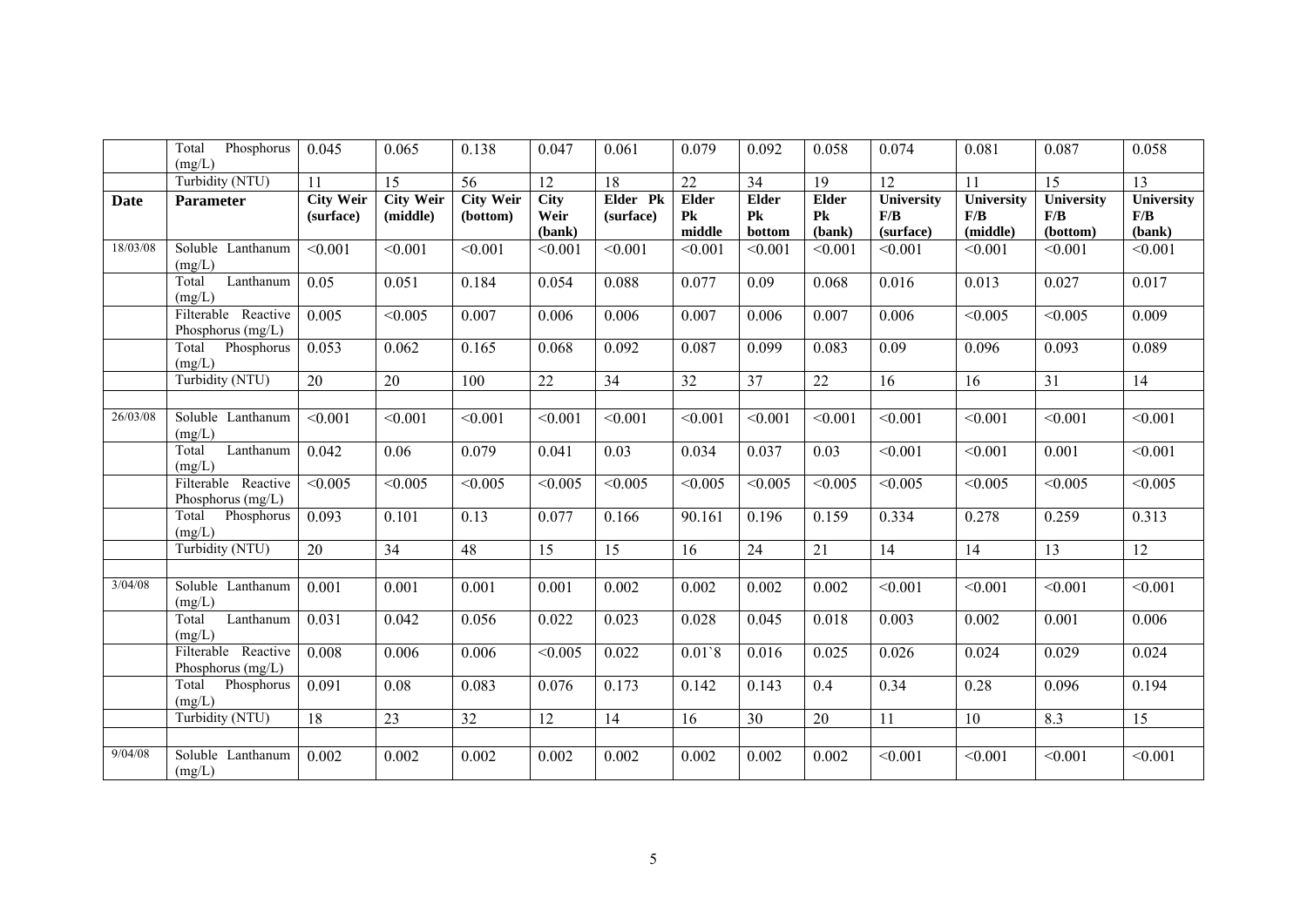|          | Total<br>Lanthanum<br>(mg/L)               | 0.039                         | 0.04                         | 0.038                        | 0.034                         | 0.047                 | 0.044                        | 0.06                         | 0.034                        | 0.004                          | 0.008                         | 0.009                                | 0.005                              |
|----------|--------------------------------------------|-------------------------------|------------------------------|------------------------------|-------------------------------|-----------------------|------------------------------|------------------------------|------------------------------|--------------------------------|-------------------------------|--------------------------------------|------------------------------------|
| Date     | <b>Parameter</b>                           | <b>City Weir</b><br>(surface) | <b>City Weir</b><br>(middle) | <b>City Weir</b><br>(bottom) | <b>City</b><br>Weir<br>(bank) | Elder Pk<br>(surface) | <b>Elder</b><br>Pk<br>middle | <b>Elder</b><br>Pk<br>bottom | <b>Elder</b><br>Pk<br>(bank) | University<br>F/B<br>(surface) | University<br>F/B<br>(middle) | <b>University</b><br>F/B<br>(bottom) | <b>University</b><br>F/B<br>(bank) |
|          | Filterable Reactive<br>Phosphorus (mg/L)   | 0.006                         | 0.013                        | 0.011                        | 0.016                         | 0.011                 | 0.006                        | 0.012                        | 0.014                        | 0.008                          | 0.008                         | 0.009                                | 0.008                              |
|          | Total Phosphorus<br>(mg/L)                 | 0.085                         | 0.102                        | 0.09                         | 0.099                         | 0.108                 | 0.119                        | 0.121                        | 0.179                        | 0.322                          | 0.163                         | 0.092                                | 0.127                              |
|          | Turbidity (NTU)                            | 21                            | 20                           | 24                           | 18                            | 25                    | 21                           | 28                           | 21                           | 12                             | 13                            | 11                                   | 10                                 |
| 15/04/08 | Soluble Lanthanum<br>(mg/L)                | 0.002                         | 0.002                        | 0.002                        | 0.002                         | 0.002                 | 0.002                        | 0.002                        | 0.002                        | < 0.001                        | < 0.001                       | < 0.001                              | < 0.001                            |
|          | Lanthanum<br>Total<br>(mg/L)               | 0.045                         | 0.05                         | 0.064                        | 0.045                         | 0.046                 | 0.052                        | 0.049                        | 0.035                        | 0.007                          | 0.007                         | 0.009                                | 0.007                              |
|          | Filterable Reactive<br>Phosphorus $(mg/L)$ | 0.01                          | 0.011                        | 0.011                        | < 0.005                       | 0.012                 | 0.012                        | 0.012                        | 0.011                        | 0.006                          | 0.006                         | 0.008                                | 0.005                              |
|          | Phosphorus<br>Total<br>(mg/L)              | 0.072                         | 0.077                        | 0.088                        | 0.07                          | 0.089                 | 0.076                        | 0.082                        | 0.087                        | 0.234                          | 0.173                         | 0.073                                | 0.300                              |
|          | Turbidity (NTU)                            | 24                            | 27                           | 30                           | 21                            | 19                    | 26                           | 20                           | 20                           | 19                             | 16                            | 11                                   | $20\,$                             |
| 23/04/08 | Soluble Lanthanum<br>(mg/L)                | 0.001                         |                              |                              | 0.001                         | < 0.001               |                              |                              | < 0.001                      | < 0.001                        |                               |                                      | < 0.001                            |
|          | Total<br>Lanthanum<br>(mg/L)               | 0.038                         |                              |                              | 0.038                         | 0.042                 |                              |                              | 0.041                        | 0.007                          |                               |                                      | 0.006                              |
|          | Filterable Reactive<br>Phosphorus (mg/L)   | 0.008                         |                              |                              | 0.007                         | 0.006                 |                              |                              | 0.006                        | < 0.005                        |                               |                                      | < 0.005                            |
|          | Total<br>Phosphorus<br>(mg/L)              | 0.068                         |                              |                              | 0.069                         | 0.079                 |                              |                              | 0.075                        | 0.082                          |                               |                                      | 0.070                              |
|          | Turbidity (NTU)                            | 22                            |                              |                              | 6.8                           | 24                    |                              |                              | 24                           | 6.9                            |                               |                                      | 0.9                                |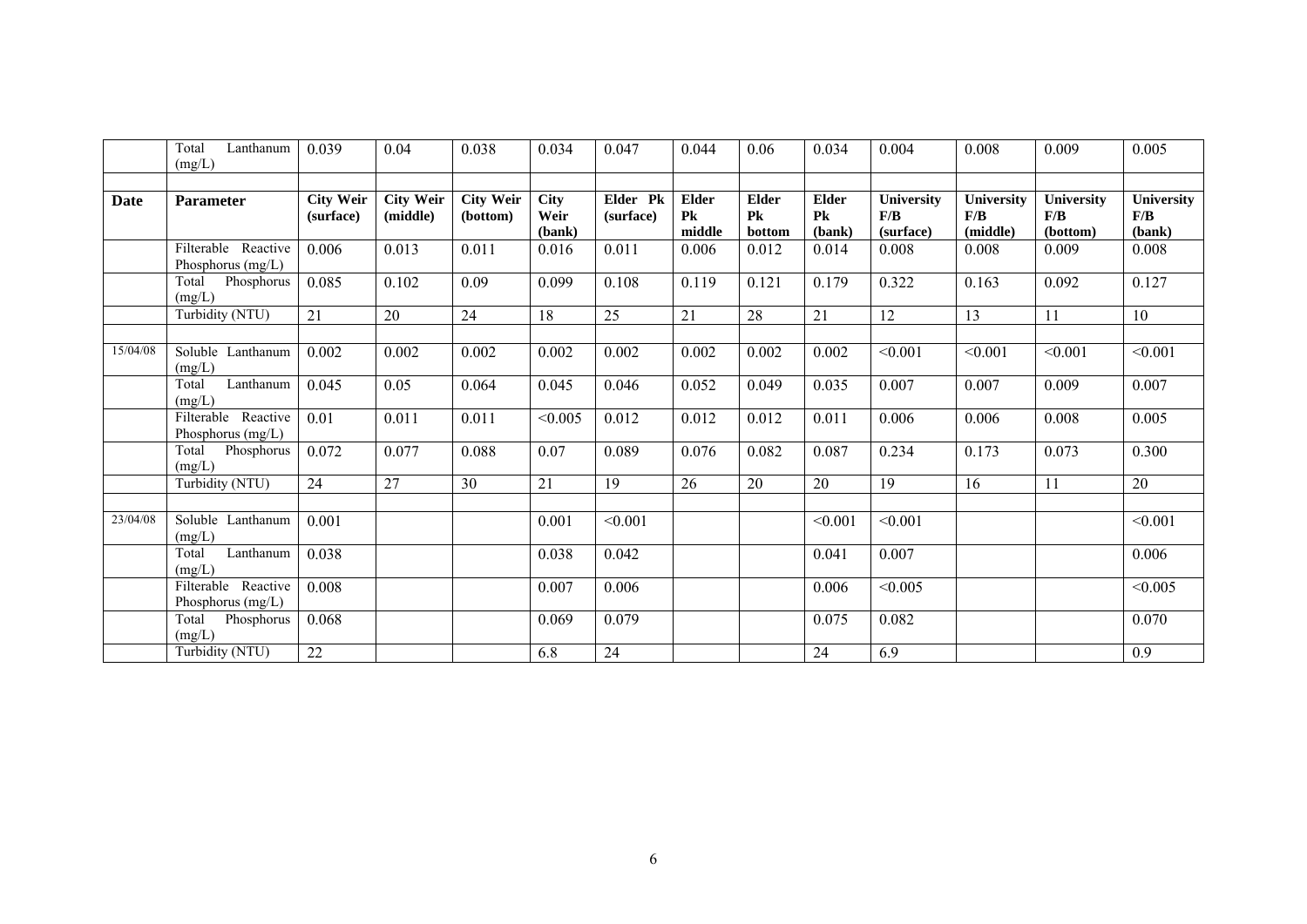# **Table 3. Algal Counts and Chlorophyll Data**

| <b>Date</b> | Parameter              | <b>City Weir</b> | Morphett<br><b>St</b><br><b>Bridge</b> | <b>Elder Park</b> | King William St<br><b>Bridge</b> | University<br>footbridge | Frome<br>Rd<br><b>Bridge</b> | <b>Hackney</b><br>Rd<br><b>Bridge</b> |
|-------------|------------------------|------------------|----------------------------------------|-------------------|----------------------------------|--------------------------|------------------------------|---------------------------------------|
| 8/01/08     | Anabaena circinalis    | 125              | 242                                    | 402               | 805                              | 250                      | 625                          | 259                                   |
|             | Microcystis aeruginosa | 13               | $\theta$                               | $\mathbf{0}$      | $\boldsymbol{0}$                 | 125                      | 90                           | $\mathbf{0}$                          |
|             | Microcystis flos-aquae | 44               | 275                                    | 630               | 155                              | 170                      | 540                          | 33                                    |
|             | Planktothrix mougeotia | $\overline{35}$  | 41                                     | $\overline{31}$   | 32                               | $\overline{38}$          | 13                           | 14                                    |
|             |                        |                  |                                        |                   |                                  |                          |                              |                                       |
| 15/01/08    | Anabaena circinalis    | 266              | 2600                                   | 3670              | 2350                             | 1010                     | 525                          | 595                                   |
|             | Microcystis aeruginosa | $\overline{0}$   | $\theta$                               | 160               | 92                               | 60                       | 580                          | 530                                   |
|             | Microcystis flos-aquae | 80               | 236                                    | 460               | 332                              | 434                      | 1350                         | 350                                   |
|             | Planktothrix mougeotia | 81               | 1270                                   | 929               | 640                              | 540                      | 320                          | 36                                    |
|             |                        |                  |                                        |                   |                                  |                          |                              |                                       |
| 22/01/08    | Anabaena circinalis    | 39300            | 7680                                   | 4170              | 11200                            | 874                      | 110                          | $\boldsymbol{0}$                      |
|             | Microcystis aeruginosa | 741              | 400                                    | 550               | 360                              | 267                      | 30                           | $\theta$                              |
|             | Microcystis flos-aquae | 1750             | 960                                    | 970               | 440                              | 233                      | $\overline{70}$              | $\mathbf{0}$                          |
|             | Planktothrix mougeotia | 3680             | 3190                                   | 1590              | 1490                             | 92                       | 28                           | 28                                    |
|             |                        |                  |                                        |                   |                                  |                          |                              |                                       |
| 29/01/08    | Anabaena circinalis    | 21600            | 23400                                  | 30000             | 8900                             | 5040                     | 4150                         | 104                                   |
|             | Microcystis aeruginosa | $\Omega$         | 480                                    | $\theta$          | $\Omega$                         | 440                      | 1600                         | $\mathbf{0}$                          |
|             | Microcystis flos-aquae | 482              | 9140                                   | 2490              | 7920                             | 700                      | 2200                         | $\mathbf{0}$                          |
|             | Planktothrix mougeotia | 11500            | 11000                                  | 13600             | 5490                             | 1750                     | 1040                         | $\boldsymbol{0}$                      |
|             |                        |                  |                                        |                   |                                  |                          |                              |                                       |
| 1/02/08     | Anabaena circinalis    | 10000            | 1080                                   | 1000              | 1380                             | 153                      | 572                          | $\boldsymbol{0}$                      |
|             | Microcystis aeruginosa | $\Omega$         | $\theta$                               | $\mathbf{0}$      | $\Omega$                         | $\Omega$                 | $\Omega$                     | $\mathbf{0}$                          |
|             | Microcystis flos-aquae | 5150             | 1080                                   | 59800             | 8280                             | 5550                     | 1130                         | $\boldsymbol{0}$                      |
|             | Planktothrix mougeotia | 45100            | 40700                                  | 21400             | 11800                            | 2480                     | 652                          | $\mathbf{0}$                          |
|             |                        |                  |                                        |                   |                                  |                          |                              |                                       |
| 5/02/08     | Anabaena circinalis    | 1360             | 928                                    | 1010              | 1230                             | 318                      | 840                          | 297                                   |
|             | Microcystis aeruginosa | $\Omega$         | 800                                    | $\theta$          | $\Omega$                         | $\mathbf{0}$             | $\Omega$                     | $\mathbf{0}$                          |
|             | Microcystis flos-aquae | 1120             | 4600                                   | 1410              | 467                              | 700                      | 925                          | 81                                    |
|             | Planktothrix mougeotia | 98900            | 47900                                  | 75700             | 55900                            | 10900                    | 6750                         | $\boldsymbol{0}$                      |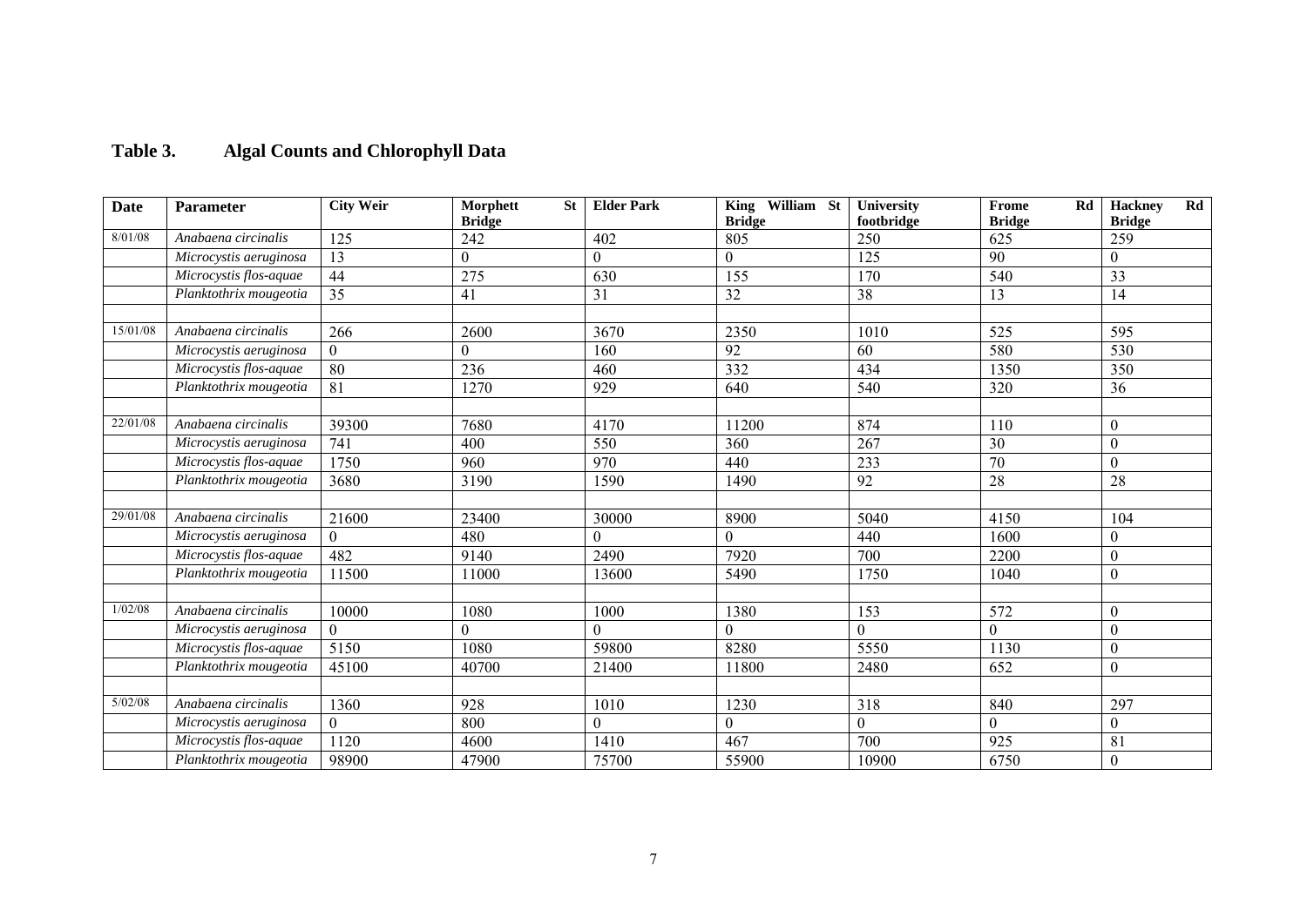| <b>Date</b> | Parameter              | <b>City Weir</b> | Morphett<br><b>St</b> | <b>Elder Park</b> | King William St | University       | Frome<br>Rd              | Hackney<br>$_{\rm Rd}$ |
|-------------|------------------------|------------------|-----------------------|-------------------|-----------------|------------------|--------------------------|------------------------|
|             |                        |                  | <b>Bridge</b>         |                   | <b>Bridge</b>   | footbridge       | <b>Bridge</b>            | <b>Bridge</b>          |
| 8/02/08     | Anabaena circinalis    | 600              | 170                   | 388               | 584             | 103              | 237                      | 156                    |
|             | Microcystis aeruginosa | $\theta$         | $\Omega$              | $\overline{0}$    | $\overline{0}$  | $\boldsymbol{0}$ | 380                      | $\theta$               |
|             | Microcystis flos-aquae | 400              | 230                   | 400               | 300             | 470              | 1420                     | 1150                   |
|             | Planktothrix mougeotia | 69800            | 110000                | 49000             | 58000           | 45300            | 9900                     | 60                     |
|             |                        |                  |                       |                   |                 |                  |                          |                        |
| 12/02/08    | Anabaena circinalis    | 114              | 596                   | 688               | 964             | 108              | 194                      | 880                    |
|             | Microcystis aeruginosa | $\theta$         | $\theta$              | 1800              | $\theta$        | $\boldsymbol{0}$ | $\Omega$                 | 1200                   |
|             | Microcystis flos-aquae | 94               | 840                   | $\mathbf{0}$      | 600             | 800              | 600                      | 2800                   |
|             | Planktothrix mougeotia | 35200            | 38500                 | 29900             | 30100           | 21200            | 33600                    | 3640                   |
|             |                        |                  |                       |                   |                 |                  |                          |                        |
| 15/02/08    | Anabaena circinalis    | 952              | 642                   | 832               | 300             | 330              | 706                      | 172                    |
|             | Microcystis aeruginosa | $\theta$         | $\Omega$              | 400               | $\Omega$        | $\Omega$         | 0                        | $\Omega$               |
|             | Microcystis flos-aquae | 300              | 300                   | 700               | 1100            | 400              | 1500                     | 600                    |
|             | Planktothrix mougeotia | 47000            | 48900                 | 59400             | 48400           | 4800             | 39600                    | 1930                   |
|             |                        |                  |                       |                   |                 |                  |                          |                        |
| 19/02/08    | Anabaena circinalis    | 3260             | 952                   | 552               | 1260            | 864              | 900                      | $\boldsymbol{0}$       |
|             | Microcystis aeruginosa | $\theta$         | $\theta$              | $\boldsymbol{0}$  | $\theta$        | 1400             | 2700                     | $\boldsymbol{0}$       |
|             | Microcystis flos-aquae | 400              | 86                    | $\theta$          | 800             | 800              | $\Omega$                 | $\Omega$               |
|             | Planktothrix mougeotia | 47600            | 65600                 | 77000             | 45600           | 55000            | 44800                    | 213                    |
|             |                        |                  |                       |                   |                 |                  |                          |                        |
| 22/02/08    | Anabaena circinalis    | 330              | 92                    | 254               | 540             | 810              | 726                      | 341                    |
|             | Microcystis aeruginosa | $\theta$         | $\mathbf{0}$          | $\mathbf{0}$      | $\overline{0}$  | $\overline{0}$   | $\Omega$                 | $\overline{0}$         |
|             | Microcystis flos-aquae | $\Omega$         | $\mathbf{0}$          | 1200              | $\overline{56}$ | $\overline{500}$ | 2200                     | 67                     |
|             | Planktothrix mougeotia | 69000            | 52700                 | 65600             | 45400           | 42000            | 35500                    | 4460                   |
|             | Chlorophyll (ug/L)     | 41.2             | $\blacksquare$        | $\overline{51.8}$ | Ξ.              | 61.4             | $\overline{\phantom{a}}$ |                        |
|             |                        |                  |                       |                   |                 |                  |                          |                        |
| 26/02/08    | Anabaena circinalis    | 46               | 124                   | 22                | 112             | 444              | 74                       | 875                    |
|             | Microcystis aeruginosa | $\Omega$         | $\Omega$              | $\mathbf{0}$      | 1000            | 400              | 324                      | $\Omega$               |
|             | Microcystis flos-aquae | $\overline{0}$   | 400                   | 600               | $\overline{0}$  | 1000             | $\theta$                 | 1750                   |
|             | Planktothrix mougeotia | 55100            | 23000                 | 23300             | 16800           | 8270             | 21200                    | 19200                  |
|             | Chlorophyll (ug/L)     | 18.6             |                       | 25.1              |                 | 38.7             |                          |                        |
|             |                        |                  |                       |                   |                 |                  |                          |                        |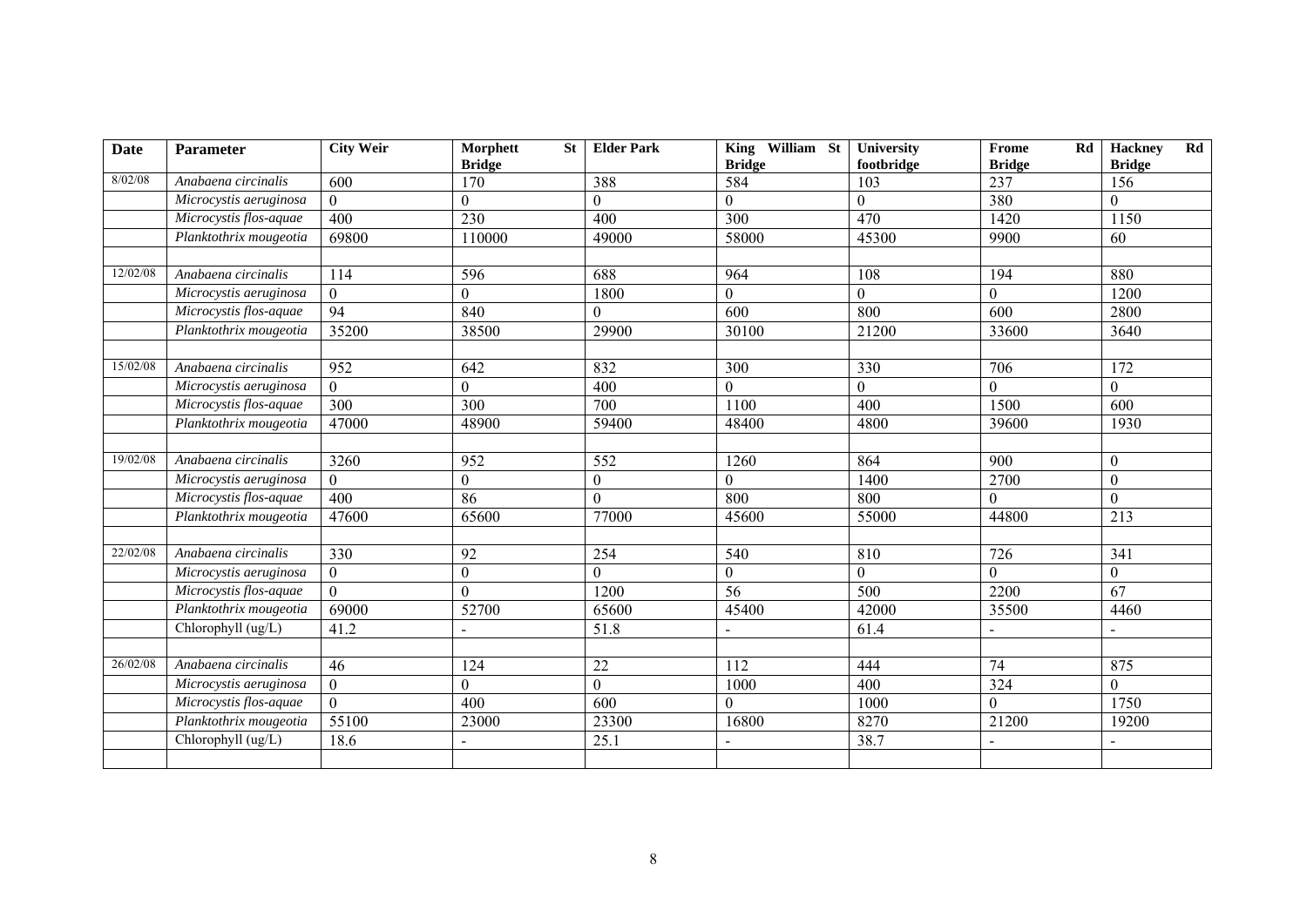| <b>Date</b> | <b>Parameter</b>       | <b>City Weir</b> | Morphett<br><b>St</b>     | <b>Elder Park</b> | King William St                 | University             | Frome<br>Rd         | <b>Hackney</b><br>$_{\rm Rd}$ |
|-------------|------------------------|------------------|---------------------------|-------------------|---------------------------------|------------------------|---------------------|-------------------------------|
| 28/02/08    | Anabaena circinalis    | $\theta$         | <b>Bridge</b><br>$\theta$ | $\theta$          | <b>Bridge</b><br>$\overline{0}$ | footbridge<br>$\theta$ | <b>Bridge</b><br>37 | <b>Bridge</b><br>284          |
|             | Microcystis aeruginosa | 150              | $\overline{40}$           | 400               | $\boldsymbol{0}$                | 885                    | 149                 | $\overline{0}$                |
|             | Microcystis flos-aquae | $\theta$         | $\Omega$                  | 500               | $\theta$                        | $\theta$               | 0                   | $\Omega$                      |
|             | Planktothrix mougeotia | 12200            | 13600                     | 4960              | 6860                            | 10200                  | 5310                | 1660                          |
|             | Chlorophyll (ug/L)     |                  |                           |                   |                                 |                        |                     |                               |
|             |                        | 16.0             | $\blacksquare$            | 21.1              |                                 | 38.8                   |                     |                               |
|             |                        |                  |                           |                   |                                 |                        |                     |                               |
| 2/03/08     | Anabaena circinalis    | $\overline{0}$   | 114                       | $\boldsymbol{0}$  | 131                             | $\mathbf{0}$           | $\mathbf{0}$        | 50                            |
|             | Microcystis aeruginosa | $\theta$         | 250                       | 550               | $\boldsymbol{0}$                | 250                    | $\Omega$            | $\Omega$                      |
|             | Microcystis flos-aquae | $\theta$         | $\theta$                  | $\boldsymbol{0}$  | 50                              | $\boldsymbol{0}$       | 400                 | 400                           |
|             | Planktothrix mougeotia | 3260             | 3000                      | 3160              | 4180                            | 1880                   | 1560                | 1380                          |
|             | Chlorophyll (ug/L)     | 16.0             |                           | 21.9              |                                 | 39.1                   |                     |                               |
|             |                        |                  |                           |                   |                                 |                        |                     |                               |
| 5/03/08     | Anabaena circinalis    | 8                | 15                        | 76                | 62                              | 182                    | 87                  | 52                            |
|             | Microcystis aeruginosa | $\overline{340}$ | 150                       | 180               | 60                              | 140                    | 160                 | $\overline{0}$                |
|             | Microcystis flos-aquae | $\theta$         | $\overline{30}$           | $\overline{40}$   | 140                             | 500                    | 660                 | 550                           |
|             | Planktothrix mougeotia | 14               | 259                       | 693               | 1300                            | 472                    | 429                 | 667                           |
|             | Chlorophyll (ug/L)     | 15.2             | $\overline{a}$            | 27.2              |                                 | 29.6                   | $\overline{a}$      | $\sim$                        |
|             |                        |                  |                           |                   |                                 |                        |                     |                               |
| 11/03/08    | Anabaena circinalis    | $\overline{0}$   | $\boldsymbol{0}$          | $\boldsymbol{0}$  | 31                              | 172                    | 169                 | 466                           |
|             | Microcystis aeruginosa | 140              | 80                        | $\mathbf{0}$      | $\boldsymbol{0}$                | 120                    | $\theta$            | 300                           |
|             | Microcystis flos-aquae | $\theta$         | $\boldsymbol{0}$          | 60                | 360                             | 760                    | 830                 | 900                           |
|             | Planktothrix mougeotia | $\Omega$         | $\boldsymbol{0}$          | 31                | 91                              | 343                    | 277                 | 138                           |
|             |                        |                  |                           |                   |                                 |                        |                     |                               |
|             | Chlorophyll (ug/L)     | 8.8              | $\blacksquare$            | 15.2              | $\overline{\phantom{0}}$        | 26.7                   | $\overline{a}$      | $\blacksquare$                |
|             |                        |                  |                           |                   |                                 |                        |                     |                               |
| 18/03/08    | Anabaena circinalis    | $\overline{0}$   | $\boldsymbol{0}$          |                   |                                 | 12                     | 180                 | 125                           |
|             | Microcystis aeruginosa | $\overline{0}$   | $\Omega$                  |                   | $\overline{0}$                  | $\overline{0}$         | $\Omega$            | $\Omega$                      |
|             | Microcystis flos-aquae | 500              | 473                       |                   | 695                             | 460                    | 290                 | 566                           |
|             | Planktothrix mougeotia | 3                | $\boldsymbol{0}$          |                   | 46                              | 142                    | 216                 | 292                           |
|             | Chlorophyll (ug/L)     | 12.6             | $\blacksquare$            | 18.7              | $\overline{\phantom{0}}$        | 40.1                   | $\blacksquare$      | $\sim$                        |
|             |                        |                  |                           |                   |                                 |                        |                     |                               |
|             |                        |                  |                           |                   |                                 |                        |                     |                               |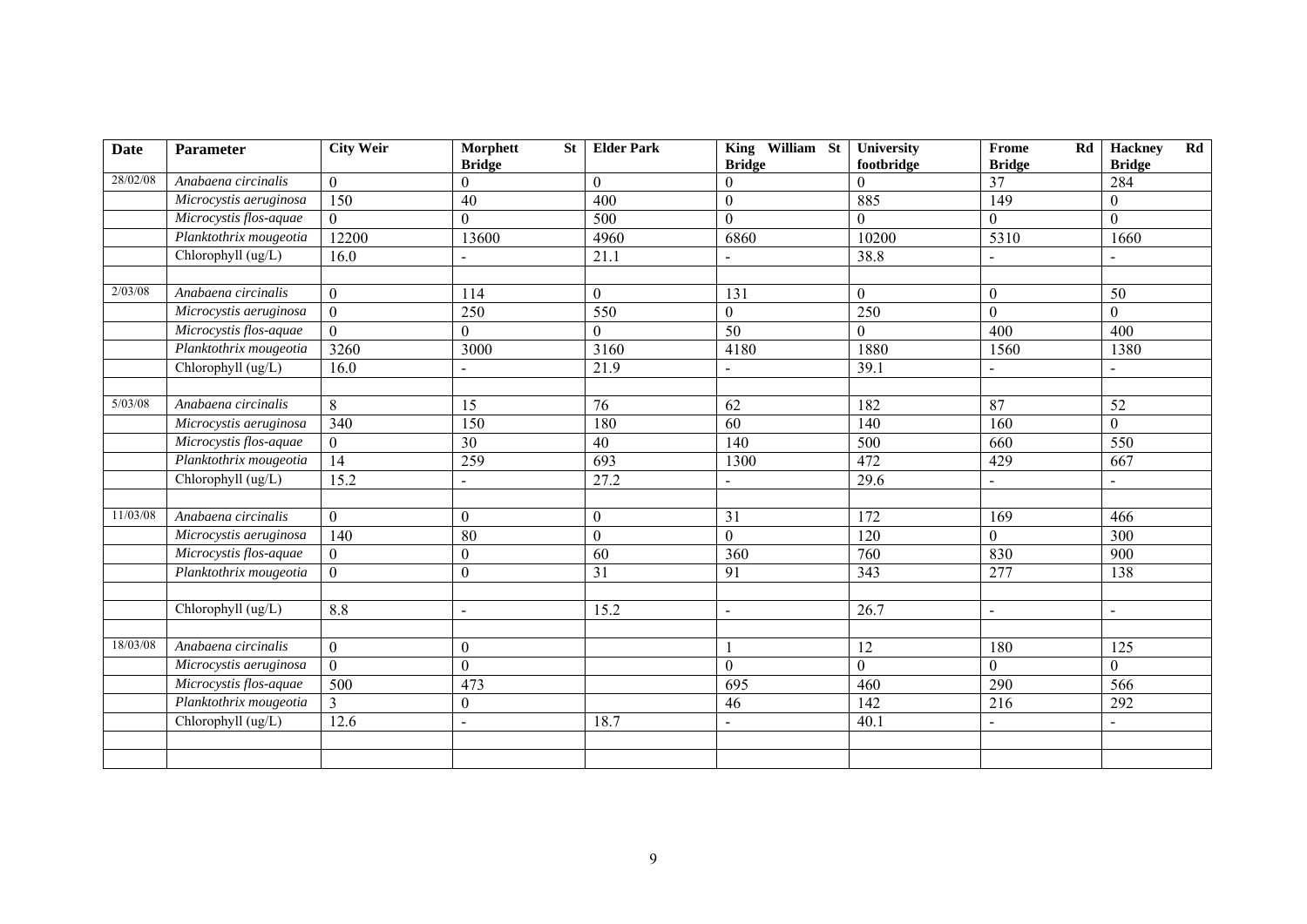| <b>Date</b> | <b>Parameter</b>       | <b>City Weir</b> | Morphett<br><b>St</b><br><b>Bridge</b> | <b>Elder Park</b> | King William St<br><b>Bridge</b> | University<br>footbridge | Frome<br>$_{\rm Rd}$<br><b>Bridge</b> | <b>Hackney</b><br>$\mathbf{R}\mathbf{d}$<br><b>Bridge</b> |
|-------------|------------------------|------------------|----------------------------------------|-------------------|----------------------------------|--------------------------|---------------------------------------|-----------------------------------------------------------|
| 26/03/08    | Anabaena circinalis    | $\theta$         | 3                                      | 8                 |                                  | $\theta$                 | $\theta$                              | $\mathbf{0}$                                              |
|             | Microcystis aeruginosa | 620              | 1060                                   | 440               | $\boldsymbol{0}$                 | $\boldsymbol{0}$         | $\overline{0}$                        | $\boldsymbol{0}$                                          |
|             | Microcystis flos-aquae | 60               | 180                                    | 380               | 214                              | 70                       | 170                                   | 100                                                       |
|             | Planktothrix mougeotia | 47               | 96                                     | 27                | 139                              | 10                       | 9                                     | 10                                                        |
|             | Peridinium             |                  |                                        |                   | Present                          | 575                      |                                       |                                                           |
|             | Cyclotella             | 675              | 1050                                   | 1530              | $\overline{\phantom{0}}$         |                          | 687                                   | 333                                                       |
|             | Chlorophyll (ug/L)     | 38.0             | $\blacksquare$                         | $\overline{110}$  | $\sim$                           | 108                      | $\blacksquare$                        | $\sim$                                                    |
|             |                        |                  |                                        |                   |                                  |                          |                                       |                                                           |
| 3/04/08     | Anabaena circinalis    | $\overline{0}$   | $\Omega$                               | $\boldsymbol{0}$  | $\boldsymbol{0}$                 | $\boldsymbol{0}$         | $\mathbf{0}$                          | $\overline{0}$                                            |
|             | Microcystis aeruginosa | 140              | 180                                    | 40                | $\mathbf{0}$                     | $\mathbf{0}$             | 100                                   | $\overline{22}$                                           |
|             | Microcystis flos-aquae | 60               | 60                                     | 80                | 40                               | $\overline{24}$          | 60                                    | $\boldsymbol{0}$                                          |
|             | Planktothrix mougeotia | 212              | 256                                    | $\overline{38}$   | $\overline{0}$                   | $\Omega$                 | 27                                    | 28                                                        |
|             | Peridinium             |                  | 395                                    | 850               | 610                              | 1060                     |                                       |                                                           |
|             | Cyclotella             | 250              | $\blacksquare$                         |                   | $\blacksquare$                   |                          | 600                                   | 255                                                       |
|             | Chlorophyll (ug/L)     | 24.5             | $\blacksquare$                         | 120               | $\blacksquare$                   | 134                      |                                       | $\blacksquare$                                            |
|             |                        |                  |                                        |                   |                                  |                          |                                       |                                                           |
| 9/04/08     | Anabaena circinalis    | $\tau$           | $\mathbf{0}$                           | 23                | $\overline{0}$                   | $\mathbf{0}$             | $\theta$                              | $\theta$                                                  |
|             | Microcystis aeruginosa | 660              | 38                                     | 221               | 369                              | $\overline{22}$          | 70                                    | $\overline{0}$                                            |
|             | Microcystis flos-aquae | 120              | 62                                     | 210               | 318                              | $\boldsymbol{0}$         | 120                                   | 84                                                        |
|             | Planktothrix mougeotia | 16               | 16                                     | 66                | $\overline{55}$                  | $\overline{24}$          | $\theta$                              | $\boldsymbol{0}$                                          |
|             | Peridinium             | 30               | 262                                    | 875               | $\overline{715}$                 | 2180                     | 4830                                  | $\sim$                                                    |
|             | Chlorophyll (ug/L)     | 11.9             | $\overline{a}$                         | 60.6              | $\overline{a}$                   | 180                      |                                       | $\blacksquare$                                            |
|             |                        |                  |                                        |                   |                                  |                          |                                       |                                                           |
| 15/04/08    | Anabaena circinalis    | $\overline{4}$   | $\mathbf{0}$                           | $\mathbf{0}$      | $\boldsymbol{0}$                 | $\mathbf{0}$             | $\boldsymbol{0}$                      | $\boldsymbol{0}$                                          |
|             | Microcystis aeruginosa | 310              | 834                                    | 350               | 310                              | 407                      | $\overline{0}$                        | $\boldsymbol{0}$                                          |
|             | Microcystis flos-aquae | $\overline{150}$ | 489                                    | $\overline{70}$   | $\boldsymbol{0}$                 | 5                        | $\overline{30}$                       | 9                                                         |
|             | Planktothrix mougeotia | $\theta$         | $\theta$                               | 8                 | $\overline{0}$                   | 14                       | $\Omega$                              | 11                                                        |
|             | Peridinium             |                  | 190                                    | 595               | 1100                             | 2340                     | 1900                                  | $\blacksquare$                                            |
|             | Chlorophyll (ug/L)     | 7.8              | $\blacksquare$                         | 31.6              | $\blacksquare$                   | 380                      |                                       | $\sim$                                                    |
|             |                        |                  |                                        |                   |                                  |                          |                                       |                                                           |
|             |                        |                  |                                        |                   |                                  |                          |                                       |                                                           |
|             |                        |                  |                                        |                   |                                  |                          |                                       |                                                           |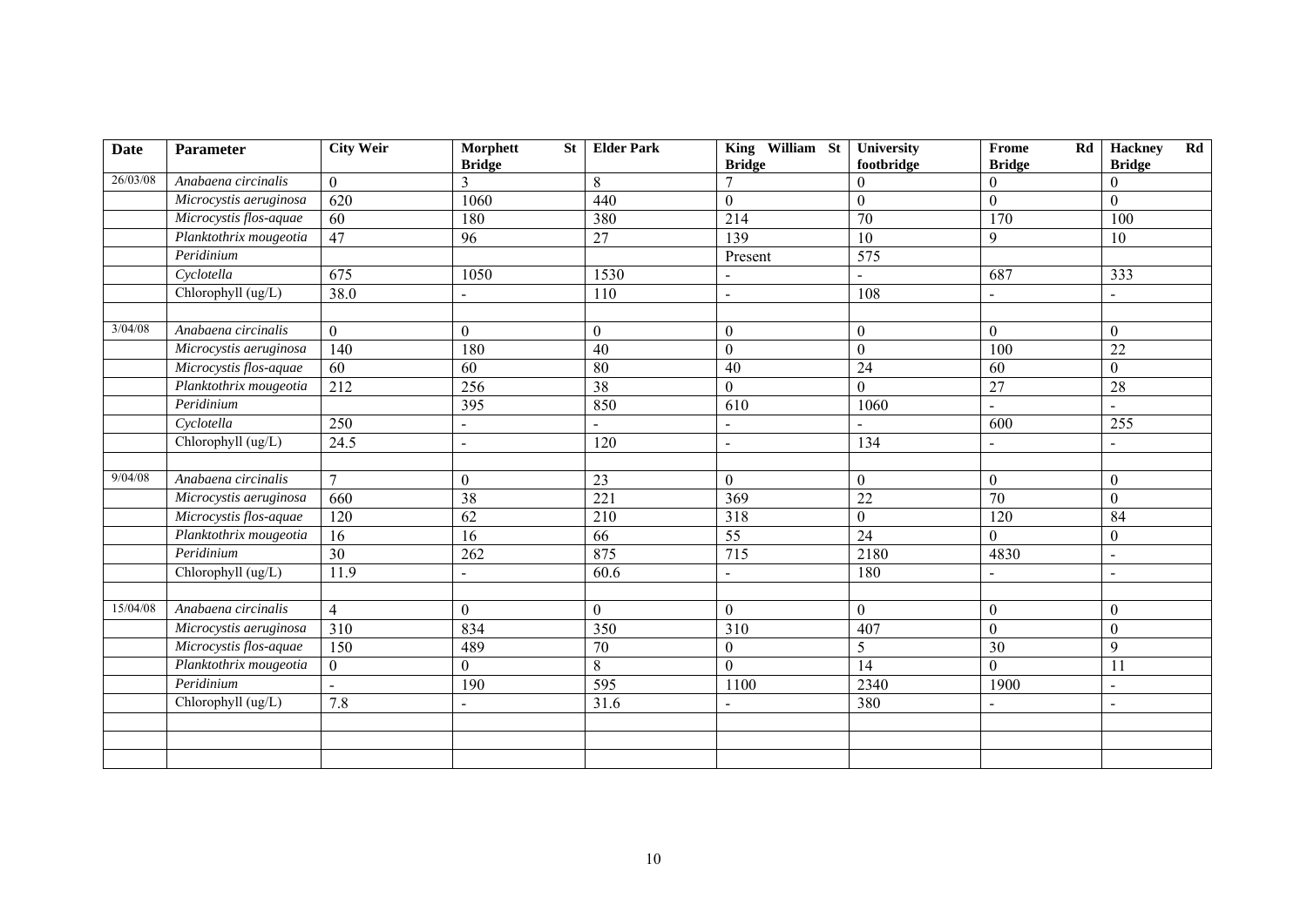| Date     | <b>Parameter</b>       | <b>City Weir</b> | Morphett<br>St | <b>Elder Park</b> | -St<br>William<br><b>King</b> | University | Rd<br><b>Frome</b> | Rd<br><b>Hackney</b> |
|----------|------------------------|------------------|----------------|-------------------|-------------------------------|------------|--------------------|----------------------|
|          |                        |                  | <b>Bridge</b>  |                   | <b>Bridge</b>                 | footbridge | <b>Bridge</b>      | <b>Bridge</b>        |
| 23/04/08 | Anabaena circinalis    |                  |                |                   |                               |            |                    |                      |
|          | Microcystis aeruginosa | 783              | 470            | 247               | 144                           | 186        | 44                 | 60                   |
|          | Microcystis flos-aquae | 60               | 110            |                   | 90                            | 282        |                    |                      |
|          | Planktothrix mougeotia |                  |                | 24                |                               |            |                    | 29                   |
|          | Peridinium             |                  |                |                   |                               |            |                    |                      |
|          | Chlorophyll (ug/L)     | 15.8             |                | 27.8              |                               | 63.9       |                    |                      |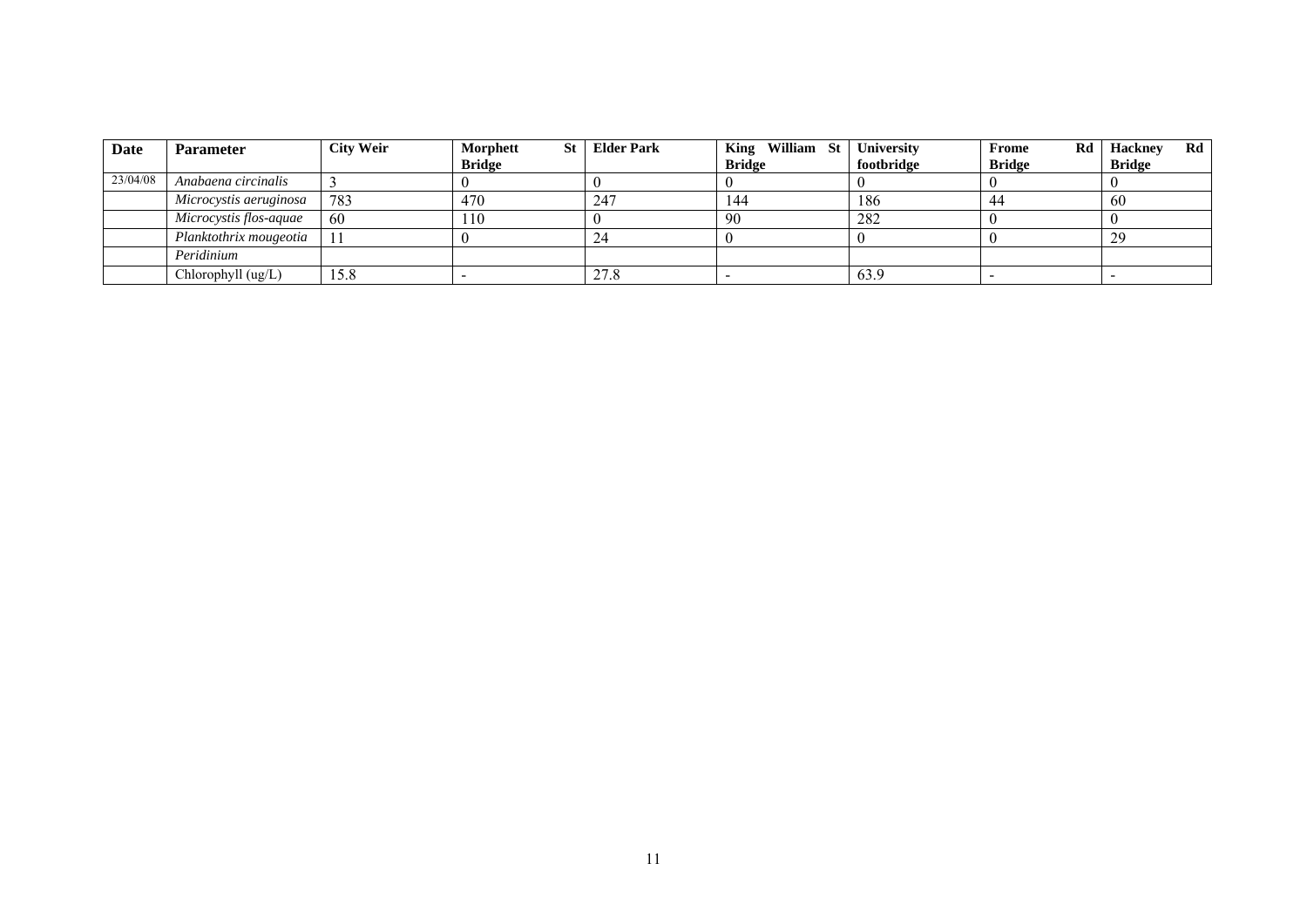| <b>Date</b> | Profile # | Depth            |                                      |                      | <b>City Weir</b> |                      |                                      |                      | <b>Elder Park</b> |                      |                                      | <b>University Footbridge</b> |      |                      |
|-------------|-----------|------------------|--------------------------------------|----------------------|------------------|----------------------|--------------------------------------|----------------------|-------------------|----------------------|--------------------------------------|------------------------------|------|----------------------|
|             |           |                  | <b>Dissolved</b><br>Oxygen<br>(mg/L) | <b>Redox</b><br>(mV) | pH               | Conductivity<br>(EC) | <b>Dissolved</b><br>Oxygen<br>(mg/L) | <b>Redox</b><br>(mV) | pH                | Conductivity<br>(EC) | <b>Dissolved</b><br>Oxygen<br>(mg/L) | <b>Redox</b><br>(mV)         | pH   | Conductivity<br>(EC) |
| 22/02/08    |           | Surface          | 5.84                                 | 184                  | 8.37             | 1143                 | 5.65                                 | 190                  | 8.93              | 1247                 | 4.9                                  | 190                          | 8.97 | 1530                 |
|             |           | 0.5m             | 5.96                                 | $\blacksquare$       |                  |                      | 5.6                                  | $\blacksquare$       |                   |                      | 4.68                                 | $\blacksquare$               |      |                      |
|             |           | 1.0 <sub>m</sub> | 5.99                                 | $\blacksquare$       |                  |                      | 5.72                                 | $\blacksquare$       |                   |                      | 4.72                                 | $\sim$                       |      |                      |
|             |           | 1.5m             | 6.01                                 | $\blacksquare$       |                  |                      | $\overline{5.7}$                     | $\blacksquare$       |                   |                      | 4.74                                 | $\sim$                       |      |                      |
|             |           | 2.0 <sub>m</sub> | 5.98                                 | $\blacksquare$       |                  |                      | 5.53                                 | $\blacksquare$       |                   |                      | 4.78                                 | $\blacksquare$               |      |                      |
|             |           | 2.5m             | 5.71                                 | $\Box$               |                  |                      |                                      |                      |                   |                      |                                      |                              |      |                      |
|             |           | 3.0 <sub>m</sub> | 5.52                                 | $\blacksquare$       |                  |                      |                                      |                      |                   |                      |                                      |                              |      |                      |
|             |           | 3.5m             | 5.46                                 | $\blacksquare$       |                  |                      |                                      |                      |                   |                      |                                      |                              |      |                      |
|             |           | 4.0 <sub>m</sub> | 4.99                                 | $\blacksquare$       |                  |                      |                                      |                      |                   |                      |                                      |                              |      |                      |
|             |           | 4.5m             | 2.2                                  | $\sim$               |                  |                      |                                      |                      |                   |                      |                                      |                              |      |                      |
|             |           |                  |                                      |                      |                  |                      |                                      |                      |                   |                      |                                      |                              |      |                      |
| 22/02/08    | 2         | Surface          | 6.07                                 | 190                  | 9.45             | 1145                 | 5.92                                 | 190                  | 9.43              | 1250                 | 5.2                                  | 190                          | 9.23 | 1525                 |
|             |           | 0.5m             | 6.14                                 |                      |                  |                      | 6.01                                 | 190                  |                   |                      | 5.23                                 | 190                          |      |                      |
|             |           | 1.0 <sub>m</sub> | 6.15                                 |                      |                  |                      | 5.9                                  | 190                  |                   |                      | 5.27                                 | 190                          |      |                      |
|             |           | 1.5m             | 6.11                                 |                      |                  |                      | 5.92                                 | 190                  |                   |                      | 5.27                                 | 190                          |      |                      |
|             |           | 2.0 <sub>m</sub> | 6.07                                 |                      |                  |                      | 5.97                                 | 190                  |                   |                      | 4.83                                 | 190                          |      |                      |
|             |           | 2.5m             | 5.57                                 |                      |                  |                      | 6                                    | 190                  |                   |                      |                                      |                              |      |                      |
|             |           | 3.0 <sub>m</sub> | 5.58                                 |                      |                  |                      |                                      |                      |                   |                      |                                      |                              |      |                      |
|             |           | 3.5m             | 5.3                                  |                      |                  |                      |                                      |                      |                   |                      |                                      |                              |      |                      |
|             |           | 4.0 <sub>m</sub> | 3.92                                 |                      |                  |                      |                                      |                      |                   |                      |                                      |                              |      |                      |
|             |           | 4.5m             | 3.22                                 |                      |                  |                      |                                      |                      |                   |                      |                                      |                              |      |                      |
|             |           |                  |                                      |                      |                  |                      |                                      |                      |                   |                      |                                      |                              |      |                      |
| 22/02/08    | 3         | Surface          | 6.32                                 | 190                  | 9.45             | 1150                 | 6.33                                 | 190                  | 9.49              | 1245                 | 5.8                                  | 190                          | 9.51 | 1520                 |
|             |           | 0.5m             | 6.38                                 | 190                  |                  |                      | 6.22                                 | 190                  |                   |                      | 5.81                                 | 90                           |      |                      |
|             |           | 1.0 <sub>m</sub> | 6.34                                 | 190                  |                  |                      | 6.27                                 | 190                  |                   |                      | 5.75                                 | 190                          |      |                      |
|             |           | 1.5m             | 6.22                                 | 190                  |                  |                      | 6.35                                 | 190                  |                   |                      | 5.12                                 | 190                          |      |                      |
|             |           | 2.0 <sub>m</sub> | 6.1                                  | 190                  |                  |                      | 5.97                                 | 190                  |                   |                      | 4.86                                 | 190                          |      |                      |
|             |           | 2.5m             | 5.33                                 | 190                  |                  |                      |                                      |                      |                   |                      |                                      |                              |      |                      |

#### **Table 4. Torrens Lake Profile Data**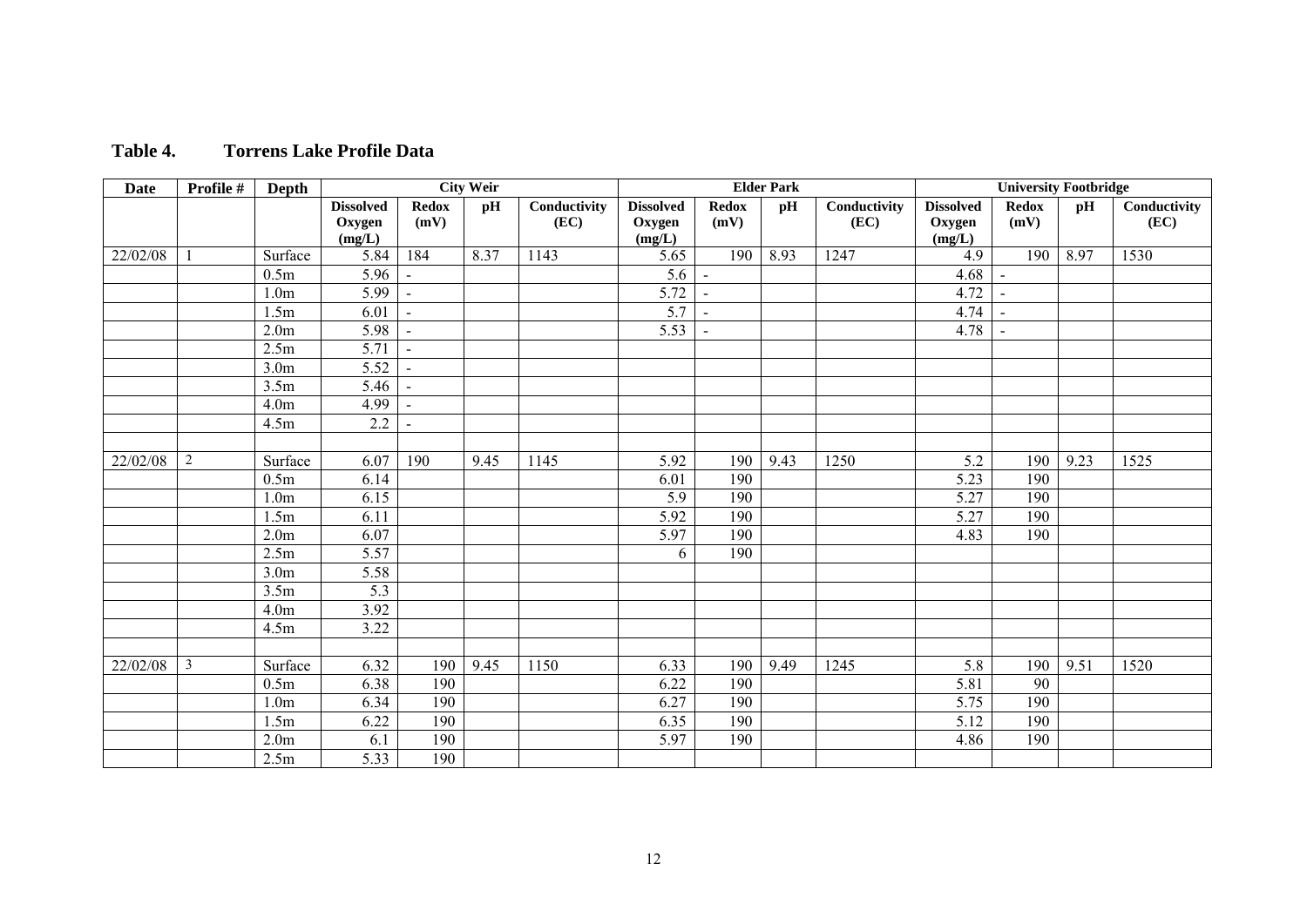| <b>Date</b> | Profile #      | <b>Depth</b>     |                                      |                             | <b>City Weir</b> |                      |                                      |                      | <b>Elder Park</b> |                      |                                      | <b>University Footbridge</b> |       |                      |
|-------------|----------------|------------------|--------------------------------------|-----------------------------|------------------|----------------------|--------------------------------------|----------------------|-------------------|----------------------|--------------------------------------|------------------------------|-------|----------------------|
|             |                |                  | <b>Dissolved</b><br>Oxygen<br>(mg/L) | <b>Redox</b><br>(mV)        | pH               | Conductivity<br>(EC) | <b>Dissolved</b><br>Oxygen<br>(mg/L) | <b>Redox</b><br>(mV) | pH                | Conductivity<br>(EC) | <b>Dissolved</b><br>Oxygen<br>(mg/L) | <b>Redox</b><br>(mV)         | pH    | Conductivity<br>(EC) |
|             |                | 3.0 <sub>m</sub> | 5.21                                 | 190                         |                  |                      |                                      |                      |                   |                      |                                      |                              |       |                      |
|             |                | 3.5m             | 4.59                                 | 190                         |                  |                      |                                      |                      |                   |                      |                                      |                              |       |                      |
|             |                | 4.0 <sub>m</sub> | 3.61                                 | 190                         |                  |                      |                                      |                      |                   |                      |                                      |                              |       |                      |
|             |                | 4.5m             | $\overline{2.83}$                    | 190                         |                  |                      |                                      |                      |                   |                      |                                      |                              |       |                      |
|             |                |                  |                                      |                             |                  |                      |                                      |                      |                   |                      |                                      |                              |       |                      |
| 22/02/08    | $\overline{4}$ | Surface          | 15.30                                | 190                         | 10.21            | 1150                 | 6.6                                  | 190                  | 10.06             | 1275                 | 6.85                                 | 190                          | 9.53  | 1520                 |
|             |                | 0.5m             | 6.25                                 | 190                         |                  |                      | 6.63                                 | 190                  |                   |                      | 5.93                                 | 190                          |       |                      |
|             |                | 1.0 <sub>m</sub> | 6.27                                 | 190                         |                  |                      | 6.68                                 | 190                  |                   |                      | 5.88                                 | 190                          |       |                      |
|             |                | 1.5m             | 6.22                                 | 190                         |                  |                      | 6.62                                 | 190                  |                   |                      | 5.79                                 | 190                          |       |                      |
|             |                | 2.0 <sub>m</sub> | 6.04                                 | 190                         |                  |                      | 6.78                                 | 190                  |                   |                      | 5.73                                 | 190                          |       |                      |
|             |                | 2.5m             | 5.82                                 | 190                         |                  |                      |                                      |                      |                   |                      | 5.8                                  | 190                          |       |                      |
|             |                | 3.0 <sub>m</sub> | 5.67                                 | 190                         |                  |                      |                                      |                      |                   |                      |                                      |                              |       |                      |
|             |                | 3.5m             | $\overline{5.67}$                    | 190                         |                  |                      |                                      |                      |                   |                      |                                      |                              |       |                      |
|             |                | 4.0 <sub>m</sub> | 4.58                                 | 190                         |                  |                      |                                      |                      |                   |                      |                                      |                              |       |                      |
|             |                | 4.5m             | 4.49                                 | 190                         |                  |                      |                                      |                      |                   |                      |                                      |                              |       |                      |
|             |                |                  |                                      |                             |                  |                      |                                      |                      |                   |                      |                                      |                              |       |                      |
| 25/02/08    |                | Surface          | $\sim$                               | $\blacksquare$              | $\blacksquare$   | $\blacksquare$       | 8.23                                 | $\sim$               | 9.92              | 1215                 | 9 <sup>1</sup>                       | $\sim$                       | 10.11 | 1460                 |
|             |                | 0.5m             | $\sim$                               | $\blacksquare$              |                  |                      | 8.03                                 | $\sim$               |                   |                      | 8.86                                 | $\sim$                       |       |                      |
|             |                | 1.0 <sub>m</sub> | $\blacksquare$                       | $\blacksquare$              |                  |                      | 7.9                                  | $\sim$               |                   |                      | 8.16                                 | $\blacksquare$               |       |                      |
|             |                | 1.5m             | $\sim$                               | $\blacksquare$              |                  |                      | 6.84                                 | $\blacksquare$       |                   |                      | 6.62                                 | $\blacksquare$               |       |                      |
|             |                | 2.0 <sub>m</sub> | $\blacksquare$                       | $\blacksquare$              |                  |                      | 6.44                                 | $\bar{\phantom{a}}$  |                   |                      | 6.52                                 |                              |       |                      |
|             |                | 2.5m             | $\blacksquare$                       | $\blacksquare$              |                  |                      |                                      |                      |                   |                      | 4.67                                 |                              |       |                      |
|             |                | 3.0 <sub>m</sub> | $\blacksquare$                       | $\blacksquare$              |                  |                      |                                      |                      |                   |                      |                                      |                              |       |                      |
|             |                | 3.5m             | $\sim$                               | $\blacksquare$              |                  |                      |                                      |                      |                   |                      |                                      |                              |       |                      |
|             |                | 4.0 <sub>m</sub> | $\blacksquare$                       | $\overline{\phantom{a}}$    |                  |                      |                                      |                      |                   |                      |                                      |                              |       |                      |
|             |                | 4.5m             | $\blacksquare$                       | $\blacksquare$              |                  |                      |                                      |                      |                   |                      |                                      |                              |       |                      |
|             |                |                  |                                      |                             |                  |                      |                                      |                      |                   |                      |                                      |                              |       |                      |
| 25/02/08    | $\overline{2}$ | Surface          | 6.92                                 | $\blacksquare$              | 9.48             | 1150                 | 8.86                                 | $\blacksquare$       | 9.92              | 1215                 | 9.06                                 | $\blacksquare$               | 10.11 | 1460                 |
|             |                | 0.5m             | 6.96                                 | $\sim$                      |                  |                      | 8.76                                 | $\sim$               |                   |                      | 9.25                                 | $\blacksquare$               |       |                      |
|             |                | 1.0 <sub>m</sub> | 6.49                                 | $\mathcal{L}_{\mathcal{A}}$ |                  |                      | $8.51$ -                             |                      |                   |                      | 8.98                                 | $\sim$                       |       |                      |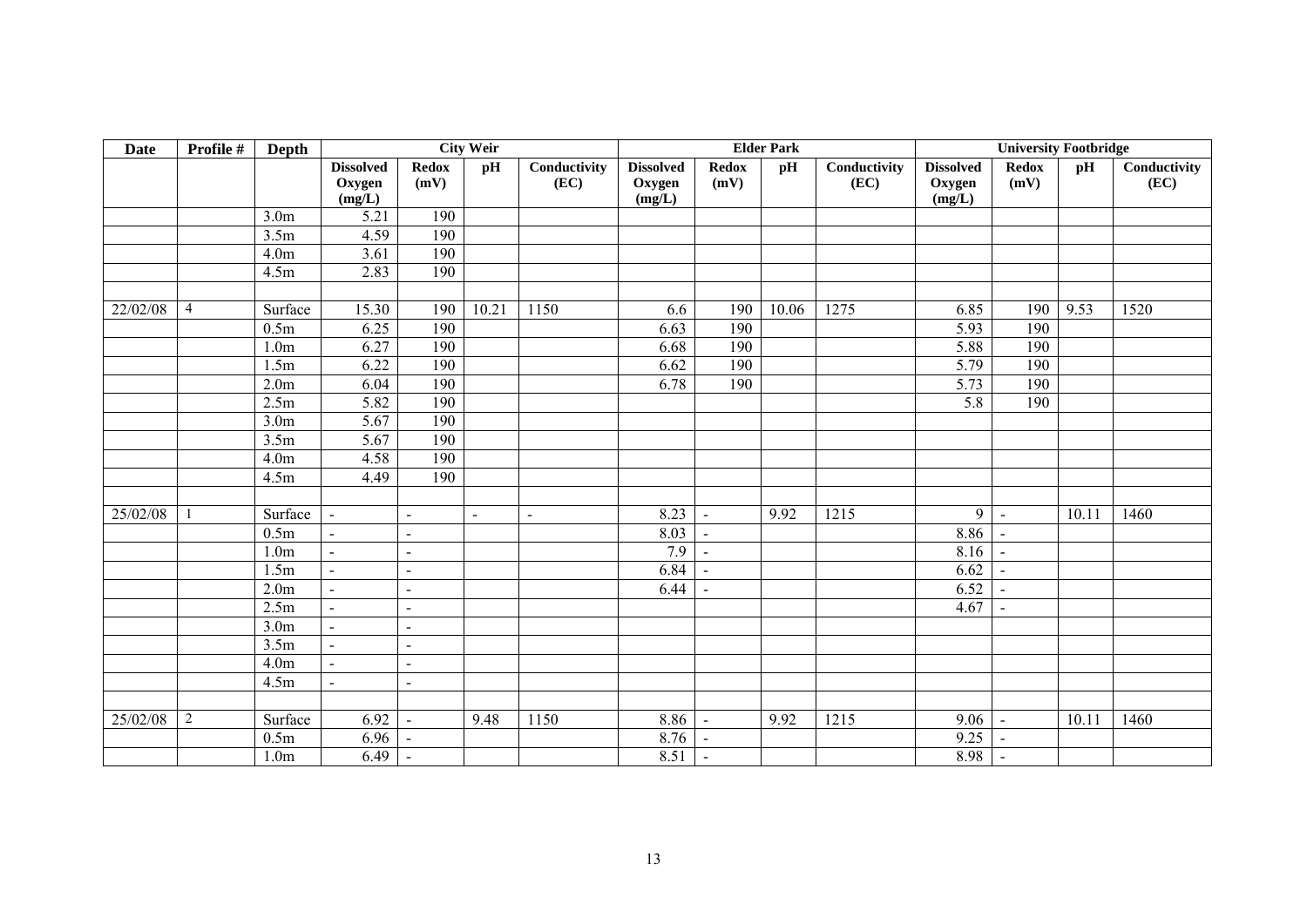| <b>Date</b> | Profile #      | Depth             |                   |                             | <b>City Weir</b> |                      |                                      |                             | <b>Elder Park</b> |                      |                                      | <b>University Footbridge</b> |      |                      |
|-------------|----------------|-------------------|-------------------|-----------------------------|------------------|----------------------|--------------------------------------|-----------------------------|-------------------|----------------------|--------------------------------------|------------------------------|------|----------------------|
|             |                |                   |                   | <b>Redox</b><br>(mV)        | pH               | Conductivity<br>(EC) | <b>Dissolved</b><br>Oxygen<br>(mg/L) | <b>Redox</b><br>(mV)        | pH                | Conductivity<br>(EC) | <b>Dissolved</b><br>Oxygen<br>(mg/L) | <b>Redox</b><br>(mV)         | pH   | Conductivity<br>(EC) |
|             |                | 1.5m              | 5.81              | $\blacksquare$              |                  |                      | 7.82                                 | $\mathbb{Z}$                |                   |                      | 8.33                                 | $\blacksquare$               |      |                      |
|             |                | 2.0 <sub>m</sub>  | 5.4               | $\blacksquare$              |                  |                      | 7.13                                 | $\sim$                      |                   |                      | 7.2                                  | $\blacksquare$               |      |                      |
|             |                | 2.5m              | 5.28              | $\Box$                      |                  |                      |                                      |                             |                   |                      | 5.86                                 | $\blacksquare$               |      |                      |
|             |                | $\overline{3}.0m$ | 5.24              | $\blacksquare$              |                  |                      |                                      |                             |                   |                      |                                      |                              |      |                      |
|             |                | 3.5m              | 4.77              | $\blacksquare$              |                  |                      |                                      |                             |                   |                      |                                      |                              |      |                      |
|             |                | 4.0 <sub>m</sub>  | 4.75              | $\mathcal{L}_{\mathcal{A}}$ |                  |                      |                                      |                             |                   |                      |                                      |                              |      |                      |
|             |                | 4.5m              | 5.16              | $\sim$                      |                  |                      |                                      |                             |                   |                      |                                      |                              |      |                      |
|             |                |                   |                   |                             |                  |                      |                                      |                             |                   |                      |                                      |                              |      |                      |
| 26/02/08    |                | Surface           | 8.1               | $\overline{\phantom{a}}$    | 9.50             | 1145                 | 5.84                                 | $\sim$                      | 9.26              | 1233                 | $\overline{7.29}$                    | $\blacksquare$               | 9.06 | 1484                 |
|             |                | 0.5m              | 6.65              | $\mathbb{Z}^2$              |                  |                      | 5.88                                 | $\mathcal{L}_{\mathcal{A}}$ |                   |                      | 6.38                                 | $\blacksquare$               |      |                      |
|             |                | 1.0 <sub>m</sub>  | 6.63              | $\sim$                      |                  |                      | $\overline{5.61}$                    | $\sim$                      |                   |                      | 5.9                                  | $\blacksquare$               |      |                      |
|             |                | 1.5m              | $6.18 -$          |                             |                  |                      | 5.31                                 | $\mathcal{L}$               |                   |                      | 5.68                                 | $\sim$                       |      |                      |
|             |                | 2.0 <sub>m</sub>  | 5.94              | $\blacksquare$              |                  |                      | 5.02                                 | $\sim$                      |                   |                      | 5.36                                 | $\blacksquare$               |      |                      |
|             |                | 2.5m              | 5.87              | $\blacksquare$              |                  |                      | 4.55                                 | $\sim$                      |                   |                      | 5.29                                 | $\blacksquare$               |      |                      |
|             |                | 3.0 <sub>m</sub>  | 5.72              | $\sim$                      |                  |                      |                                      |                             |                   |                      |                                      |                              |      |                      |
|             |                | 3.5m              | 5.4               | $\overline{\phantom{a}}$    |                  |                      |                                      |                             |                   |                      |                                      |                              |      |                      |
|             |                | 4.0m              | $\overline{5.31}$ | $\sim$                      |                  |                      |                                      |                             |                   |                      |                                      |                              |      |                      |
|             |                | 4.5m              | 5.44              | $\blacksquare$              |                  |                      |                                      |                             |                   |                      |                                      |                              |      |                      |
|             |                |                   |                   |                             |                  |                      |                                      |                             |                   |                      |                                      |                              |      |                      |
| 26/02/08    | $\overline{2}$ | Surface           | $7.16$ -          |                             | 9.62             | 1185                 | 6.85                                 | $\sim$                      | 9.89              | 1307                 | 7.98                                 | $\mathbf{r}$                 | 9.99 | 1523                 |
|             |                | 0.5m              | 7.21              | $\vert$ =                   |                  |                      | 6.07                                 | $\vert$ =                   |                   |                      | 7.76                                 | $\sim$                       |      |                      |
|             |                | 1.0 <sub>m</sub>  | 7.22              | $\mathcal{L}^{\mathcal{L}}$ |                  |                      | 5.49                                 | $\sim$                      |                   |                      | 6.91                                 | $\blacksquare$               |      |                      |
|             |                | 1.5m              | 6.94              | $\blacksquare$              |                  |                      | 5.22                                 | $\mathcal{L}_{\mathcal{A}}$ |                   |                      | 6.49                                 | $\blacksquare$               |      |                      |
|             |                | 2.0 <sub>m</sub>  | 5.98              | $\sim$                      |                  |                      | 4.47                                 | $\sim$                      |                   |                      | 5.57                                 | $\blacksquare$               |      |                      |
|             |                | 2.5m              | 5.74              | $\mathcal{L}_{\mathcal{A}}$ |                  |                      | 3.98                                 | $\sim$                      |                   |                      | 4.81                                 | $\blacksquare$               |      |                      |
|             |                | $\overline{3}.0m$ | 5.41              | $\mathcal{L}$               |                  |                      |                                      |                             |                   |                      |                                      |                              |      |                      |
|             |                | 3.5m              | 5.41              | $\bar{\mathbb{Z}}$          |                  |                      |                                      |                             |                   |                      |                                      |                              |      |                      |
|             |                | 4.0 <sub>m</sub>  | 5.45              | $\equiv$                    |                  |                      |                                      |                             |                   |                      |                                      |                              |      |                      |
|             |                | 4.5m              | 5.49              | $\overline{a}$              |                  |                      |                                      |                             |                   |                      |                                      |                              |      |                      |
|             |                |                   |                   |                             |                  |                      |                                      |                             |                   |                      |                                      |                              |      |                      |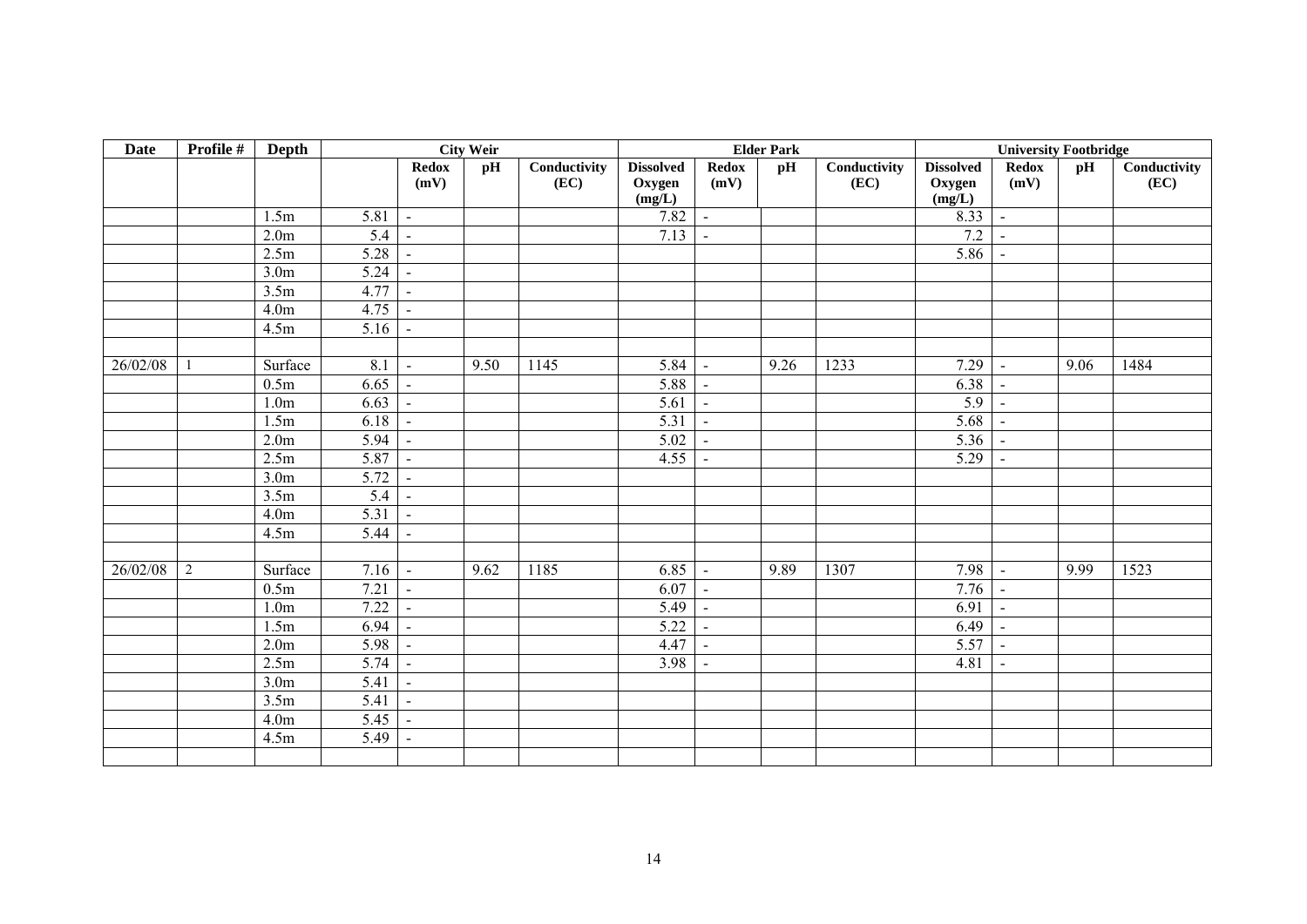| <b>Date</b> | Profile #      | Depth             |                                      |                          | <b>City Weir</b> |                      |                                      |                      | <b>Elder Park</b> |                      |                                      | <b>University Footbridge</b> |      |                      |
|-------------|----------------|-------------------|--------------------------------------|--------------------------|------------------|----------------------|--------------------------------------|----------------------|-------------------|----------------------|--------------------------------------|------------------------------|------|----------------------|
|             |                |                   | <b>Dissolved</b><br>Oxygen<br>(mg/L) | <b>Redox</b><br>(mV)     | pH               | Conductivity<br>(EC) | <b>Dissolved</b><br>Oxygen<br>(mg/L) | <b>Redox</b><br>(mV) | pH                | Conductivity<br>(EC) | <b>Dissolved</b><br>Oxygen<br>(mg/L) | <b>Redox</b><br>(mV)         | pH   | Conductivity<br>(EC) |
| 26/02/08    | 3              | Surface           | 13.00                                | $\blacksquare$           | 9.16             | 1182                 | 7.2                                  | $\sim$               | 8.86              | 1235                 | 8.55                                 | $\blacksquare$               | 8.70 | 1474                 |
|             |                | 0.5m              | 8.21                                 | $\bar{\phantom{a}}$      |                  |                      | 7.11                                 | $\sim$               |                   |                      | 8.43                                 |                              |      |                      |
|             |                | 1.0 <sub>m</sub>  | 7.93                                 | $\blacksquare$           |                  |                      | 7.03                                 | $\sim$               |                   |                      | 8.06                                 |                              |      |                      |
|             |                | 1.5m              | 7.97                                 | $\sim$                   |                  |                      | $\overline{5.07}$                    | $\sim$               |                   |                      | 7.06                                 |                              |      |                      |
|             |                | 2.0 <sub>m</sub>  | 6.42                                 | $\overline{\phantom{a}}$ |                  |                      | 4.65                                 | $\sim$               |                   |                      | 6.5                                  |                              |      |                      |
|             |                | $\overline{2.5m}$ | 6.01                                 | $\mathbb{L}$             |                  |                      | 4.1                                  | $\blacksquare$       |                   |                      | 5.05                                 | $\blacksquare$               |      |                      |
|             |                | 3.0 <sub>m</sub>  | 5.75                                 | $\blacksquare$           |                  |                      |                                      |                      |                   |                      |                                      |                              |      |                      |
|             |                | 3.5m              | 5.67                                 | $\overline{\phantom{a}}$ |                  |                      |                                      |                      |                   |                      |                                      |                              |      |                      |
|             |                | 4.0 <sub>m</sub>  | 5.49                                 | $\bar{\phantom{a}}$      |                  |                      |                                      |                      |                   |                      |                                      |                              |      |                      |
|             |                | 4.5m              | 5.29                                 | $\blacksquare$           |                  |                      |                                      |                      |                   |                      |                                      |                              |      |                      |
|             |                |                   |                                      |                          |                  |                      |                                      |                      |                   |                      |                                      |                              |      |                      |
| 26/02/08    | $\overline{4}$ | Surface           | 15.25                                | 156.7                    | 8.23             | 1305                 | 8.49                                 | 186.7                | 8.14              | 1354                 | 8.76                                 | 187.4                        | 8.10 | 1587                 |
|             |                | 0.5m              | 8.99                                 | 158.7                    |                  |                      | 8.48                                 | 185.8                |                   |                      | 8.76                                 | 185.6                        |      |                      |
|             |                | 1.0 <sub>m</sub>  | 8.97                                 | 161                      |                  |                      | 8.31                                 | 186.9                |                   |                      | 8.75                                 | 187.1                        |      |                      |
|             |                | 1.5m              | 8.66                                 | 162                      |                  |                      | 7.82                                 | 189.8                |                   |                      | 7.76                                 | 191                          |      |                      |
|             |                | 2.0 <sub>m</sub>  | 8.03                                 | 164.4                    |                  |                      | 5.46                                 | 101.3                |                   |                      | 6.68                                 | 193.5                        |      |                      |
|             |                | 2.5m              | 7.29                                 | 166.6                    |                  |                      | 5.19                                 | 107.4                |                   |                      | 5.73                                 | 192.2                        |      |                      |
|             |                | 3.0 <sub>m</sub>  | 6.27                                 | 168                      |                  |                      |                                      |                      |                   |                      |                                      |                              |      |                      |
|             |                | $\overline{3}.5m$ | 6.05                                 | $\overline{171}$         |                  |                      |                                      |                      |                   |                      |                                      |                              |      |                      |
|             |                | 4.0 <sub>m</sub>  | 5.66                                 | 175.6                    |                  |                      |                                      |                      |                   |                      |                                      |                              |      |                      |
|             |                | 4.5m              | 5.46                                 | 173.8                    |                  |                      |                                      |                      |                   |                      |                                      |                              |      |                      |
|             |                |                   |                                      |                          |                  |                      |                                      |                      |                   |                      |                                      |                              |      |                      |
| 27/02/08    |                | Surface           | 10.10                                | 213                      | 8.25             | 1320                 | 4.89                                 | 235                  | 8.08              | 1375                 | 5.94                                 | 256                          | 8.0  | 1645                 |
|             |                | 0.5m              | 6.58                                 | 215                      |                  |                      | 4.64                                 | 235                  |                   |                      | 5.72                                 | 255                          |      |                      |
|             |                | 1.0 <sub>m</sub>  | 6.55                                 | $\overline{215}$         |                  |                      | 4.27                                 | 235                  |                   |                      | 6.02                                 | 251                          |      |                      |
|             |                | 1.5m              | 6.53                                 | $\overline{216}$         |                  |                      | 3.9                                  | 234                  |                   |                      | 5.75                                 | 249                          |      |                      |
|             |                | 2.0 <sub>m</sub>  | 6.34                                 | 218                      |                  |                      | 3.6                                  | 233                  |                   |                      | 5.62                                 | 248                          |      |                      |
|             |                | 2.5m              | 6.03                                 | 219                      |                  |                      | 3.02                                 | 202                  |                   |                      | 5.59                                 | 247                          |      |                      |
|             |                | 3.0 <sub>m</sub>  | 5.92                                 | 220                      |                  |                      |                                      |                      |                   |                      |                                      |                              |      |                      |
|             |                | 3.5m              | 5.95                                 | 221                      |                  |                      |                                      |                      |                   |                      |                                      |                              |      |                      |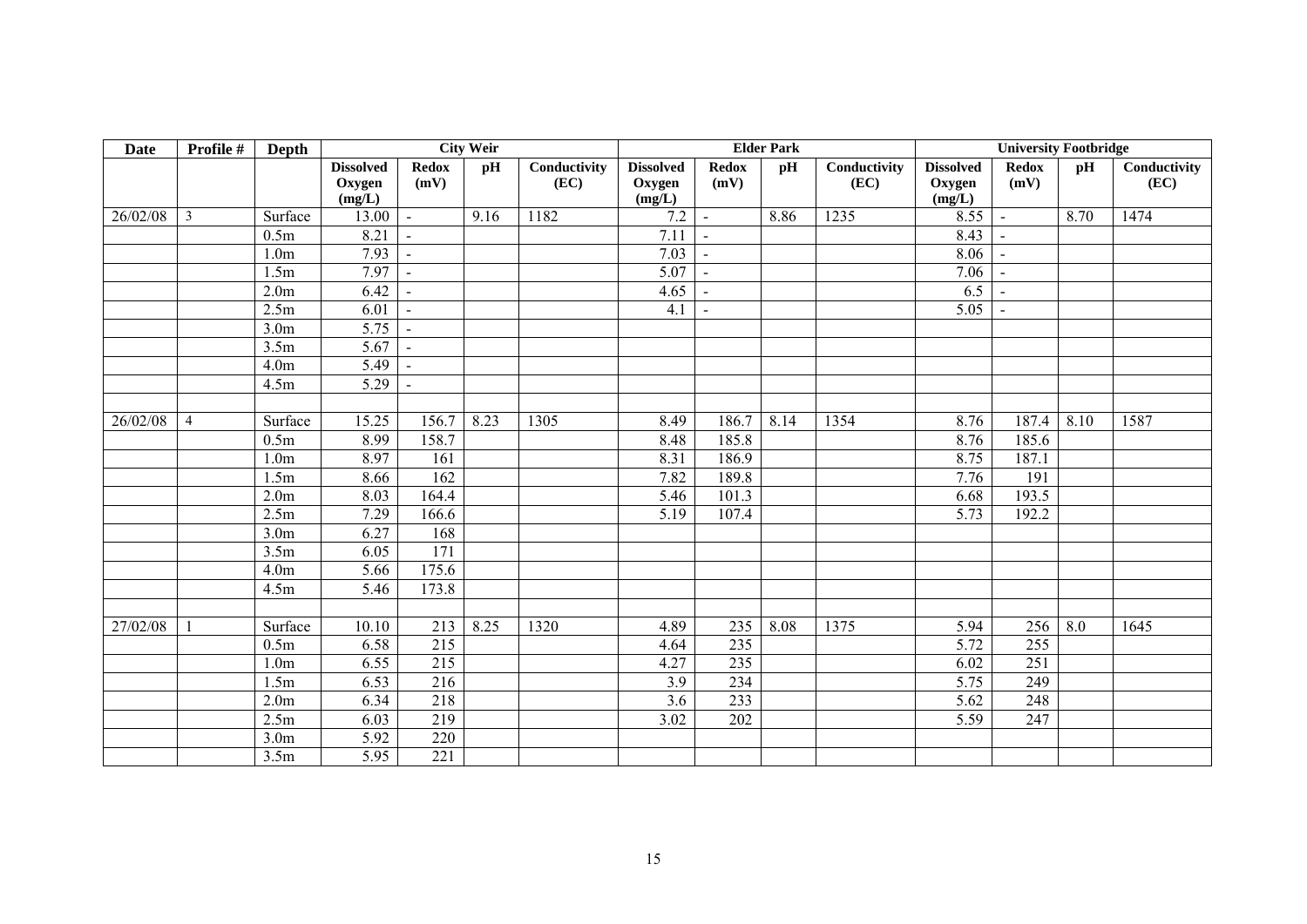| Date     | Profile #      | Depth            |                                      |                      | <b>City Weir</b> |                      |                                      |                      | <b>Elder Park</b> |                      |                                      | <b>University Footbridge</b> |      |                      |
|----------|----------------|------------------|--------------------------------------|----------------------|------------------|----------------------|--------------------------------------|----------------------|-------------------|----------------------|--------------------------------------|------------------------------|------|----------------------|
|          |                |                  | <b>Dissolved</b><br>Oxygen<br>(mg/L) | <b>Redox</b><br>(mV) | pH               | Conductivity<br>(EC) | <b>Dissolved</b><br>Oxygen<br>(mg/L) | <b>Redox</b><br>(mV) | pH                | Conductivity<br>(EC) | <b>Dissolved</b><br>Oxygen<br>(mg/L) | <b>Redox</b><br>(mV)         | pH   | Conductivity<br>(EC) |
|          |                | 4.0 <sub>m</sub> | 5.63                                 | 213                  |                  |                      |                                      |                      |                   |                      |                                      |                              |      |                      |
|          |                | 4.5m             | 5.22                                 | 215                  |                  |                      |                                      |                      |                   |                      |                                      |                              |      |                      |
|          |                |                  |                                      |                      |                  |                      |                                      |                      |                   |                      |                                      |                              |      |                      |
| 27/02/08 | 2              | Surface          | 11.30                                | 214                  | 8.33             | 1320                 | 5.02                                 | 220                  | 8.14              | 1409                 | 7.11                                 | 220                          | 8.19 | 1580                 |
|          |                | 0.5m             | 7.15                                 | 215                  |                  |                      | 4.5                                  | 221                  |                   |                      | 6.43                                 | 222                          |      |                      |
|          |                | 1.0 <sub>m</sub> | 6.98                                 | 215                  |                  |                      | 3.99                                 | 222                  |                   |                      | 5.82                                 | 223                          |      |                      |
|          |                | 1.5m             | 6.51                                 | 215                  |                  |                      | 3.84                                 | 221                  |                   |                      | 5.69                                 | 223                          |      |                      |
|          |                | 2.0 <sub>m</sub> | 6.4                                  | 215                  |                  |                      | 3.88                                 | 221                  |                   |                      | 5.34                                 | 223                          |      |                      |
|          |                | 2.5m             | 6.33                                 | 216                  |                  |                      | 3.73                                 | 220                  |                   |                      | 4.85                                 | 224                          |      |                      |
|          |                | 3.0 <sub>m</sub> | 6.21                                 | 216                  |                  |                      |                                      |                      |                   |                      |                                      |                              |      |                      |
|          |                | 3.5m             | 5.97                                 | 216                  |                  |                      |                                      |                      |                   |                      |                                      |                              |      |                      |
|          |                | 4.0 <sub>m</sub> | 5.83                                 | 217                  |                  |                      |                                      |                      |                   |                      |                                      |                              |      |                      |
|          |                | 4.5m             | 5.48                                 | 218                  |                  |                      |                                      |                      |                   |                      |                                      |                              |      |                      |
|          |                |                  |                                      |                      |                  |                      |                                      |                      |                   |                      |                                      |                              |      |                      |
| 27/02/08 | $\mathfrak{Z}$ | Surface          | 13.15                                | 183                  | 8.43             | 1310                 | 5.57                                 | 213                  | 8.27              | 1390                 | 6.66                                 | 216                          | 8.28 | 1605                 |
|          |                | 0.5m             | 6.8                                  | 184                  |                  |                      | 5.37                                 | 213                  |                   |                      | 6.22                                 | 217                          |      |                      |
|          |                | 1.0 <sub>m</sub> | 6.67                                 | 185                  |                  |                      | 4.92                                 | 214                  |                   |                      | 6.09                                 | $\overline{217}$             |      |                      |
|          |                | 1.5m             | 6.58                                 | 187                  |                  |                      | 4.22                                 | 216                  |                   |                      | 5.09                                 | 220                          |      |                      |
|          |                | 2.0 <sub>m</sub> | 6.31                                 | 188                  |                  |                      | 3.59                                 | 215                  |                   |                      | 4.83                                 | 220                          |      |                      |
|          |                | 2.5m             | 5.93                                 | 188                  |                  |                      | 3.32                                 | $\overline{133}$     |                   |                      | 4.55                                 | 220                          |      |                      |
|          |                | 3.0 <sub>m</sub> | 5.84                                 | 189                  |                  |                      |                                      |                      |                   |                      |                                      |                              |      |                      |
|          |                | 3.5m             | 5.63                                 | 190                  |                  |                      |                                      |                      |                   |                      |                                      |                              |      |                      |
|          |                | 4.0 <sub>m</sub> | 5.43                                 | 192                  |                  |                      |                                      |                      |                   |                      |                                      |                              |      |                      |
|          |                | 4.5m             | 4.56                                 | 193                  |                  |                      |                                      |                      |                   |                      |                                      |                              |      |                      |
|          |                |                  |                                      |                      |                  |                      |                                      |                      |                   |                      |                                      |                              |      |                      |
| 27/02/08 | $\overline{4}$ | Surface          | 15.20                                | 157                  | 8.40             | 1299                 | 15.00                                | 186                  | 8.29              | 1395                 | 6.22                                 | 212                          | 8.12 | 1650                 |
|          |                | 0.5m             | 4.75                                 | 162                  |                  |                      | 5.22                                 | 187                  |                   |                      | 5.94                                 | 209                          |      |                      |
|          |                | 1.0 <sub>m</sub> | 4.72                                 | 164                  |                  |                      | 5                                    | 187                  |                   |                      | 5.35                                 | 209                          |      |                      |
|          |                | 1.5m             | 4.53                                 | 168                  |                  |                      | 4.64                                 | 189                  |                   |                      | 5.12                                 | 207                          |      |                      |
|          |                | 2.0 <sub>m</sub> | 4.28                                 | 169                  |                  |                      | 4.22                                 | 189                  |                   |                      | 4.44                                 | 208                          |      |                      |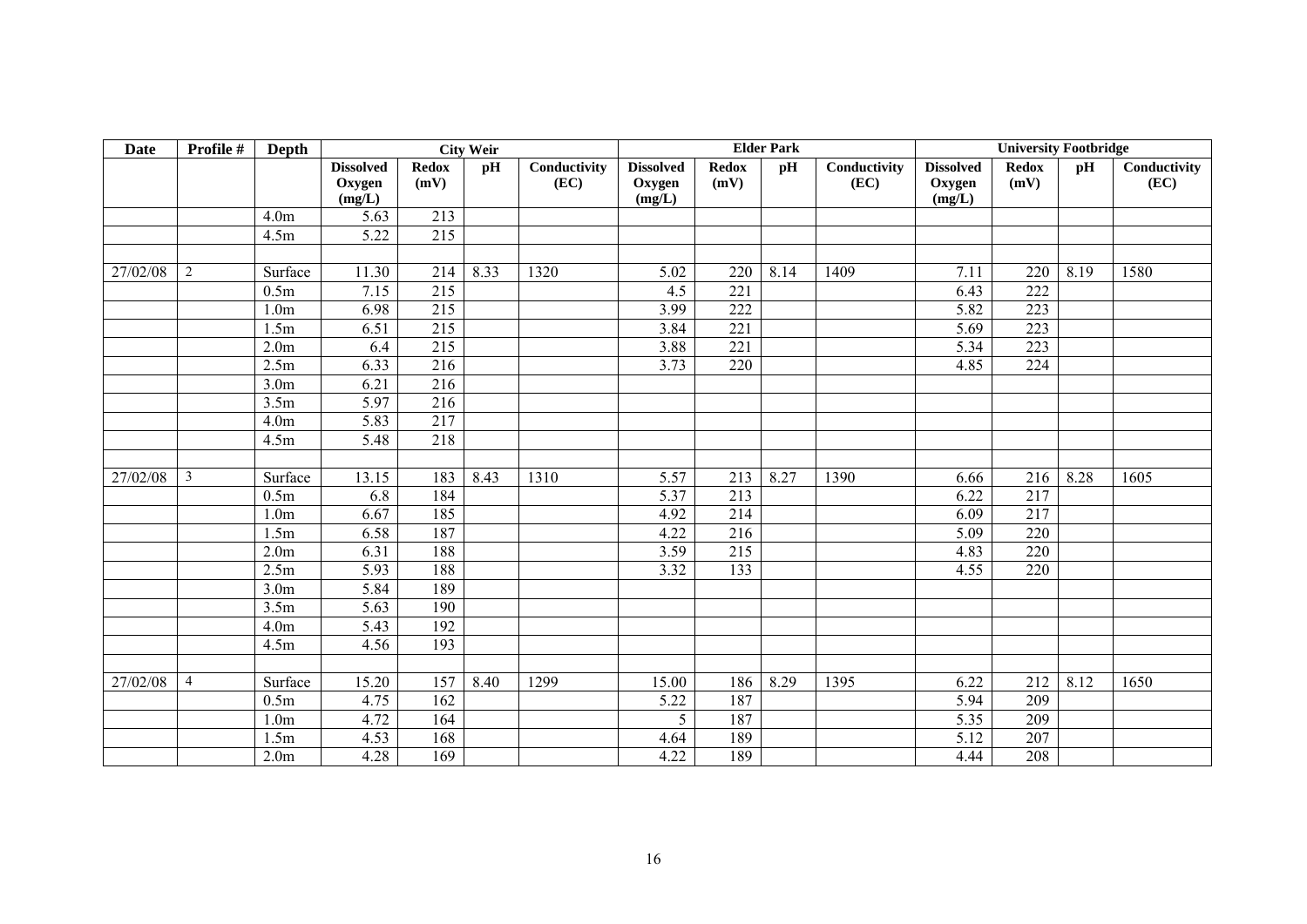| <b>Date</b> | Profile #      | Depth            |                                      |                      | <b>City Weir</b> |                      |                                      |                      | <b>Elder Park</b> |                      |                                      | <b>University Footbridge</b> |      |                      |
|-------------|----------------|------------------|--------------------------------------|----------------------|------------------|----------------------|--------------------------------------|----------------------|-------------------|----------------------|--------------------------------------|------------------------------|------|----------------------|
|             |                |                  | <b>Dissolved</b><br>Oxygen<br>(mg/L) | <b>Redox</b><br>(mV) | pH               | Conductivity<br>(EC) | <b>Dissolved</b><br>Oxygen<br>(mg/L) | <b>Redox</b><br>(mV) | pH                | Conductivity<br>(EC) | <b>Dissolved</b><br>Oxygen<br>(mg/L) | <b>Redox</b><br>(mV)         | pH   | Conductivity<br>(EC) |
|             |                | 2.5m             | 4.09                                 | 171                  |                  |                      | 3.31                                 |                      |                   |                      | 3.58                                 | 164                          |      |                      |
|             |                | 3.0 <sub>m</sub> | 3.98                                 | $\overline{175}$     |                  |                      |                                      |                      |                   |                      |                                      |                              |      |                      |
|             |                | 3.5m             | 3.64                                 | 179                  |                  |                      |                                      |                      |                   |                      |                                      |                              |      |                      |
|             |                | 4.0 <sub>m</sub> | $\overline{3.5}$                     | 180                  |                  |                      |                                      |                      |                   |                      |                                      |                              |      |                      |
|             |                | 4.5m             | 3.17                                 | 1280                 |                  |                      |                                      |                      |                   |                      |                                      |                              |      |                      |
| 28/02/08    |                | Surface          | 10.15                                | 155                  | 8.49             | 1329                 | 6.53                                 | 229                  | 8.49              | 1431                 | 6.86                                 | 246                          | 8.49 | 1743                 |
|             |                | 0.5m             | 7.31                                 | 159                  |                  |                      | 6.4                                  | 229                  |                   |                      | 6.53                                 | 244                          |      |                      |
|             |                | 1.0 <sub>m</sub> | 7.2                                  | 161                  |                  |                      | 6.21                                 | $\overline{228}$     |                   |                      | 6.29                                 | 243                          |      |                      |
|             |                | 1.5m             | 6.9                                  | 163                  |                  |                      | 5.96                                 | 228                  |                   |                      | 6.19                                 | 242                          |      |                      |
|             |                | 2.0 <sub>m</sub> | 6.81                                 | 165                  |                  |                      | 5.82                                 | 227                  |                   |                      | 5.88                                 | $\overline{241}$             |      |                      |
|             |                | 2.5m             | 6.63                                 | 167                  |                  |                      | 5.66                                 | 103                  |                   |                      | 5.85                                 | 240                          |      |                      |
|             |                | 3.0 <sub>m</sub> | 6.38                                 | 168                  |                  |                      |                                      |                      |                   |                      |                                      |                              |      |                      |
|             |                | 3.5m             | 6.17                                 | 169                  |                  |                      |                                      |                      |                   |                      |                                      |                              |      |                      |
|             |                | 4.0 <sub>m</sub> | 6.08                                 | 170                  |                  |                      |                                      |                      |                   |                      |                                      |                              |      |                      |
|             |                | 4.5m             | 6                                    | 170                  |                  |                      |                                      |                      |                   |                      |                                      |                              |      |                      |
| 28/02/08    | $\overline{2}$ | Surface          | 11.50                                | 168                  | 8.63             | 1334                 | 5.02                                 | 189                  | 8.56              | 1438                 | 8.41                                 | 194                          | 8.53 | 1720                 |
|             |                | 0.5m             | 5.18                                 | 170                  |                  |                      | 4.5                                  | 191                  |                   |                      | 7.97                                 | 195                          |      |                      |
|             |                | 1.0 <sub>m</sub> | 5.17                                 | 170                  |                  |                      | 3.99                                 | 191                  |                   |                      | 7.58                                 | 195                          |      |                      |
|             |                | 1.5m             | 5.11                                 | $\overline{171}$     |                  |                      | 3.84                                 | 191                  |                   |                      | 7.03                                 | 196                          |      |                      |
|             |                | 2.0 <sub>m</sub> | 4.99                                 | 172                  |                  |                      | 3.88                                 | 191                  |                   |                      | 6.82                                 | 195                          |      |                      |
|             |                | 2.5m             | 4.89                                 | 173                  |                  |                      | 3.73                                 | $\overline{56}$      |                   |                      | 6.8                                  | 195                          |      |                      |
|             |                | 3.0 <sub>m</sub> | 4.46                                 | $\overline{173}$     |                  |                      |                                      |                      |                   |                      |                                      |                              |      |                      |
|             |                | 3.5m             | 4.26                                 | 174                  |                  |                      |                                      |                      |                   |                      |                                      |                              |      |                      |
|             |                | 4.0 <sub>m</sub> | 4.21                                 | 174                  |                  |                      |                                      |                      |                   |                      |                                      |                              |      |                      |
|             |                | 4.5m             | 4.13                                 | $\overline{175}$     |                  |                      |                                      |                      |                   |                      |                                      |                              |      |                      |
| 28/02/08    | 3              | Surface          | 14.00                                | 184                  | 8.7              | 1356                 | 4.08                                 | 192                  | 8.63              | 1432                 | 4.84                                 | 197                          | 8.66 | 1710                 |
|             |                | 0.5m             | 4.24                                 | 184                  |                  |                      | 3.79                                 | 194                  |                   |                      | 4.69                                 | $\overline{197}$             |      |                      |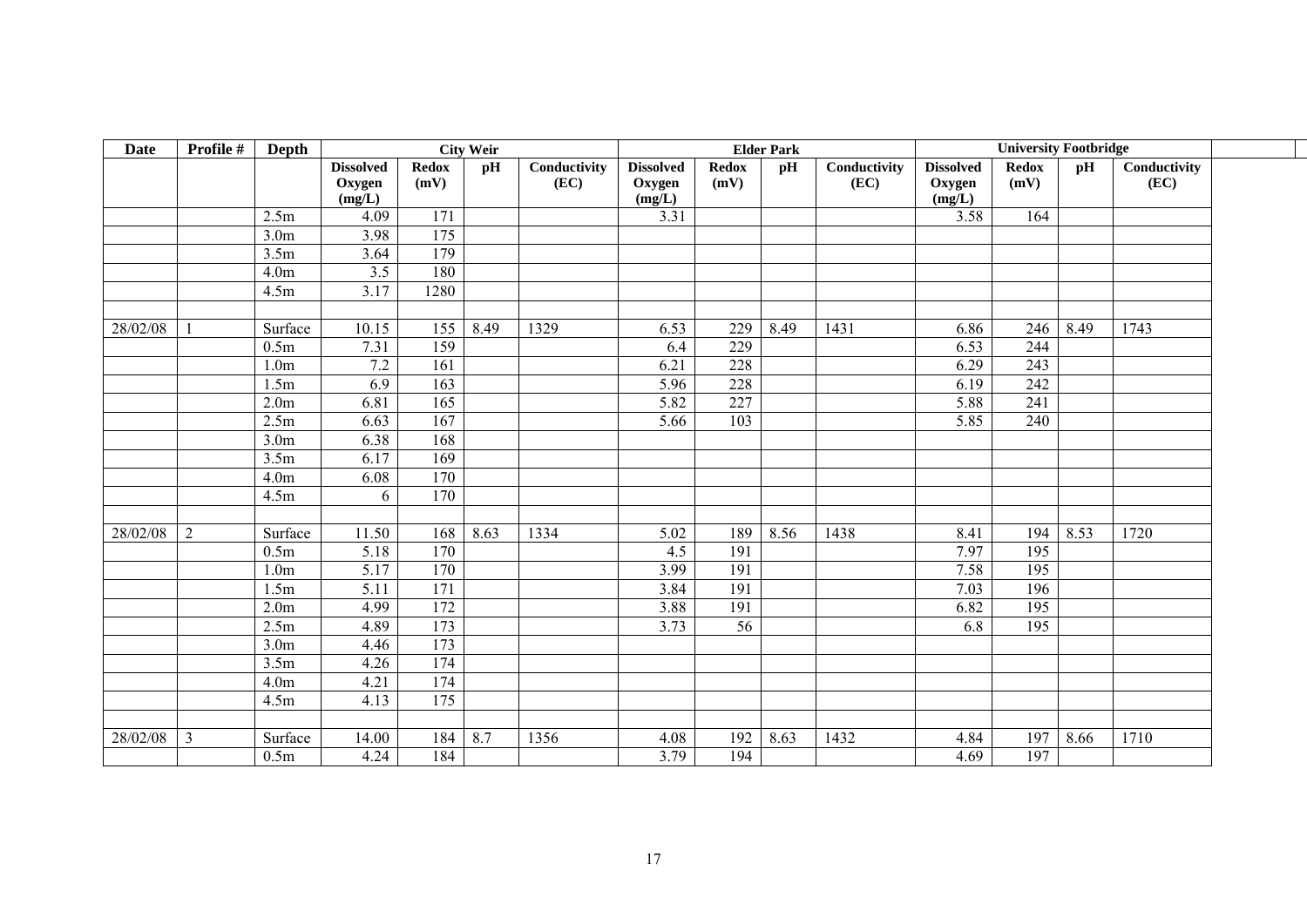| <b>Date</b> | Profile #      | Depth             |                                      |                      | <b>City Weir</b> |                      |                                      |                      | <b>Elder Park</b> |                      |                                      | <b>University Footbridge</b> |      |                      |
|-------------|----------------|-------------------|--------------------------------------|----------------------|------------------|----------------------|--------------------------------------|----------------------|-------------------|----------------------|--------------------------------------|------------------------------|------|----------------------|
|             |                |                   | <b>Dissolved</b><br>Oxygen<br>(mg/L) | <b>Redox</b><br>(mV) | pH               | Conductivity<br>(EC) | <b>Dissolved</b><br>Oxygen<br>(mg/L) | <b>Redox</b><br>(mV) | pH                | Conductivity<br>(EC) | <b>Dissolved</b><br>Oxygen<br>(mg/L) | <b>Redox</b><br>(mV)         | pH   | Conductivity<br>(EC) |
|             |                | 1.0 <sub>m</sub>  | 4.17                                 | 184                  |                  |                      | 3.47                                 | 194                  |                   |                      | 4.21                                 | 199                          |      |                      |
|             |                | 1.5m              | 4.03                                 | 186                  |                  |                      | 3.19                                 | 194                  |                   |                      | 3.91                                 | 199                          |      |                      |
|             |                | 2.0 <sub>m</sub>  | 3.87                                 | 187                  |                  |                      | 3.07                                 | 193                  |                   |                      | 3.7                                  | 199                          |      |                      |
|             |                | $\overline{2}.5m$ | 3.71                                 | 187                  |                  |                      | 2.84                                 | 177                  |                   |                      | 3.33                                 | 199                          |      |                      |
|             |                | 3.0 <sub>m</sub>  | 3.61                                 | 187                  |                  |                      |                                      |                      |                   |                      |                                      |                              |      |                      |
|             |                | 3.5m              | 3.38                                 | 189                  |                  |                      |                                      |                      |                   |                      |                                      |                              |      |                      |
|             |                | 4.0 <sub>m</sub>  | 3.05                                 | 189                  |                  |                      |                                      |                      |                   |                      |                                      |                              |      |                      |
|             |                | 4.5m              | 2.91                                 | 140                  |                  |                      |                                      |                      |                   |                      |                                      |                              |      |                      |
|             |                |                   |                                      |                      |                  |                      |                                      |                      |                   |                      |                                      |                              |      |                      |
| 28/02/08    | $\overline{4}$ | Surface           | 15.30                                | 179                  | 8.7              | 1326                 | 5.5                                  | 180                  | 8.68              | 1416                 | 3.26                                 | 187                          | 8.73 | 1696                 |
|             |                | 0.5m              | 6.52                                 | 179                  |                  |                      | 5.25                                 | 179                  |                   |                      | 2.88                                 | 188                          |      |                      |
|             |                | 1.0 <sub>m</sub>  | 6.16                                 | 180                  |                  |                      | 4.59                                 | 181                  |                   |                      | 2.64                                 | 188                          |      |                      |
|             |                | 1.5m              | 5.87                                 | 181                  |                  |                      | 4.09                                 | 183                  |                   |                      | 2.43                                 | 188                          |      |                      |
|             |                | 2.0 <sub>m</sub>  | 5.4                                  | 183                  |                  |                      | 3.7                                  | 183                  |                   |                      | 2.18                                 | 187                          |      |                      |
|             |                | 2.5m              | 5.13                                 | 184                  |                  |                      | 3.3                                  | 181                  |                   |                      | 1.98                                 | 187                          |      |                      |
|             |                | 3.0 <sub>m</sub>  | 4.8                                  | 185                  |                  |                      |                                      |                      |                   |                      |                                      |                              |      |                      |
|             |                | 3.5m              | 4.43                                 | 185                  |                  |                      |                                      |                      |                   |                      |                                      |                              |      |                      |
|             |                | 4.0 <sub>m</sub>  | 4.03                                 | 184                  |                  |                      |                                      |                      |                   |                      |                                      |                              |      |                      |
|             |                | 4.5m              | 3.82                                 | 183                  |                  |                      |                                      |                      |                   |                      |                                      |                              |      |                      |
|             |                |                   |                                      |                      |                  |                      |                                      |                      |                   |                      |                                      |                              |      |                      |
| 29/02/08    |                | Surface           | 10.30                                | 240.9                | 8.78             | 1367                 | 4.86                                 | 218.4                | 8.80              | 1437                 | 4.82                                 | 169.2                        | 8.78 | 1793                 |
|             |                | 0.5m              | 5.33                                 | 235.9                |                  |                      | 4.76                                 | 216.8                |                   |                      | 4.52                                 | 172                          |      |                      |
|             |                | 1.0 <sub>m</sub>  | 5.44                                 | 234.1                |                  |                      | 4.36                                 | 216.5                |                   |                      | 4.51                                 | 173.1                        |      |                      |
|             |                | 1.5m              | 5.38                                 | 232.9                |                  |                      | 4.31                                 | 215.8                |                   |                      | 4.16                                 | 175.2                        |      |                      |
|             |                | 2.0 <sub>m</sub>  | 5.16                                 | 231.3                |                  |                      | 3.88                                 | 212.6                |                   |                      | 3.91                                 | 156.1                        |      |                      |
|             |                | 2.5m              | 5.1                                  | 230                  |                  |                      |                                      |                      |                   |                      |                                      |                              |      |                      |
|             |                | 3.0 <sub>m</sub>  | 4.98                                 | 228.9                |                  |                      |                                      |                      |                   |                      |                                      |                              |      |                      |
|             |                | 3.5m              | 4.97                                 | 227.4                |                  |                      |                                      |                      |                   |                      |                                      |                              |      |                      |
|             |                | 4.0 <sub>m</sub>  | 4.76                                 | 226.2                |                  |                      |                                      |                      |                   |                      |                                      |                              |      |                      |
|             |                | 4.5m              | 4.76                                 | 224.3                |                  |                      |                                      |                      |                   |                      |                                      |                              |      |                      |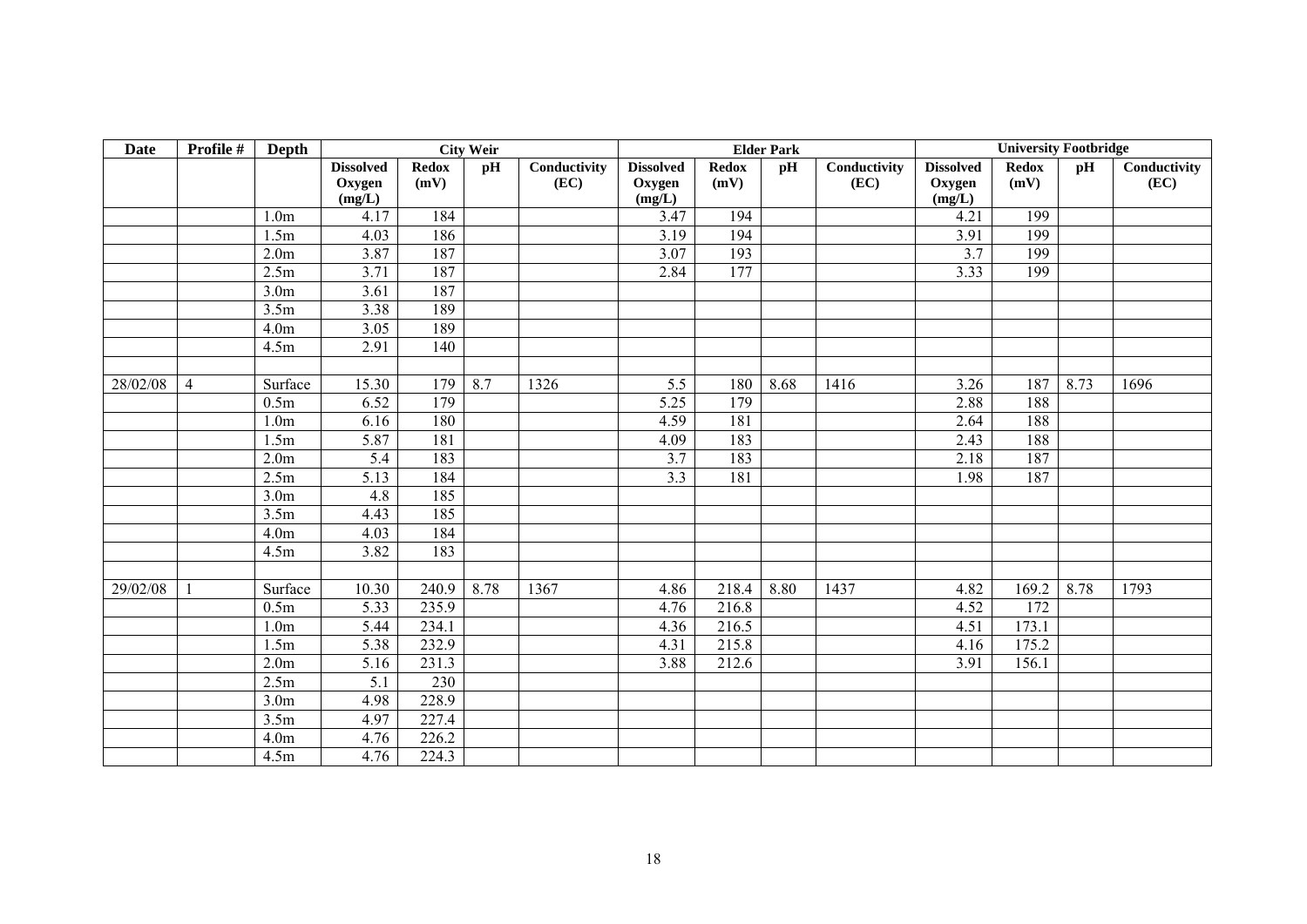| Date     | Profile #      | Depth            |                                      |                      | <b>City Weir</b> |                      |                                      |                      | <b>Elder Park</b> |                      |                                      | <b>University Footbridge</b> |      |                      |
|----------|----------------|------------------|--------------------------------------|----------------------|------------------|----------------------|--------------------------------------|----------------------|-------------------|----------------------|--------------------------------------|------------------------------|------|----------------------|
|          |                |                  | <b>Dissolved</b><br>Oxygen<br>(mg/L) | <b>Redox</b><br>(mV) | pH               | Conductivity<br>(EC) | <b>Dissolved</b><br>Oxygen<br>(mg/L) | <b>Redox</b><br>(mV) | pH                | Conductivity<br>(EC) | <b>Dissolved</b><br>Oxygen<br>(mg/L) | <b>Redox</b><br>(mV)         | pH   | Conductivity<br>(EC) |
| 29/02/08 | 2              | Surface          | 12.35                                | 184.8                | 8.85             | 1365                 | 4.75                                 | 184.5                | 8.93              | 1479                 | 4.39                                 | 106.5                        | 8.89 | 1768                 |
|          |                | 0.5m             | 4.31                                 | 184.5                |                  |                      | 4.09                                 | 184.4                |                   |                      | 3.84                                 | 110.7                        |      |                      |
|          |                | 1.0 <sub>m</sub> | 4.36                                 | 185                  |                  |                      | 3.53                                 | 185.5                |                   |                      | 3.64                                 | 114.7                        |      |                      |
|          |                | 1.5m             | 4.28                                 | 184.8                |                  |                      | 3.36                                 | 186.4                |                   |                      | 3.24                                 | 118.5                        |      |                      |
|          |                | 2.0 <sub>m</sub> | 4.23                                 | 185                  |                  |                      | 3.24                                 | 184.1                |                   |                      | 2.98                                 | 120                          |      |                      |
|          |                | 2.5m             | 4.08                                 | 185.4                |                  |                      |                                      |                      |                   |                      | 2.63                                 | 110.7                        |      |                      |
|          |                | 3.0 <sub>m</sub> | 4.02                                 | 186.6                |                  |                      |                                      |                      |                   |                      |                                      |                              |      |                      |
|          |                | 3.5m             | 3.65                                 | 186.4                |                  |                      |                                      |                      |                   |                      |                                      |                              |      |                      |
|          |                | 4.0 <sub>m</sub> | 3.53                                 | 187.2                |                  |                      |                                      |                      |                   |                      |                                      |                              |      |                      |
|          |                | 4.5m             | 3.48                                 | 186.3                |                  |                      |                                      |                      |                   |                      |                                      |                              |      |                      |
|          |                |                  |                                      |                      |                  |                      |                                      |                      |                   |                      |                                      |                              |      |                      |
| 1/03/08  |                | Surface          | 9.50                                 | 107.0                | 6.63             | 1177                 | 4.34                                 | 218.4                | 6.13              | 1205                 | 4.45                                 | 199.0                        | 6.54 | 1487                 |
|          |                | 0.5m             | 3.80                                 | 112.0                |                  |                      | 4.19                                 | 216.8                |                   |                      | 4.52                                 | 198.0                        |      |                      |
|          |                | 1.0 <sub>m</sub> | 3.85                                 | 115.0                |                  |                      | 4.13                                 | 216.5                |                   |                      | 4.36                                 | 199.0                        |      |                      |
|          |                | 1.5m             | 3.80                                 | 119.0                |                  |                      | 4.16                                 | 215.8                |                   |                      | 4.36                                 | 199.0                        |      |                      |
|          |                | 2.0 <sub>m</sub> | 3.65                                 | 122.0                |                  |                      | 4.17                                 | 212.6                |                   |                      | 4.36                                 | 199.0                        |      |                      |
|          |                | 2.5m             | 3.63                                 | 124.0                |                  |                      | 4.14                                 | 109.0                |                   |                      | 4.09                                 | 199.0                        |      |                      |
|          |                | 3.0 <sub>m</sub> | 3.70                                 | 129.0                |                  |                      |                                      |                      |                   |                      |                                      |                              |      |                      |
|          |                | 3.5m             | 3.67                                 | 133.0                |                  |                      |                                      |                      |                   |                      |                                      |                              |      |                      |
|          |                | 4.0 <sub>m</sub> | 3.53                                 | 134.0                |                  |                      |                                      |                      |                   |                      |                                      |                              |      |                      |
|          |                | 4.5m             | 3.68                                 | 136.0                |                  |                      |                                      |                      |                   |                      |                                      |                              |      |                      |
|          |                |                  |                                      |                      |                  |                      |                                      |                      |                   |                      |                                      |                              |      |                      |
| 1/03/08  | $\overline{2}$ | Surface          | 12.30                                | 20.0                 | 7.74             | 1204                 | 4.96                                 | 22.0                 | 7.36              | 1234                 | 5.95                                 | 29.0                         | 7.44 | 1498                 |
|          |                | 0.5m             | 4.26                                 | 57.0                 |                  |                      | 4.65                                 | 40.0                 |                   |                      | 5.65                                 | 46.0                         |      |                      |
|          |                | 1.0 <sub>m</sub> | 4.21                                 | 66.0                 |                  |                      | 4.46                                 | 54.0                 |                   |                      | 4.62                                 | 64.0                         |      |                      |
|          |                | 1.5m             | 3.92                                 | 72.0                 |                  |                      | 4.55                                 | 60.0                 |                   |                      | 4.29                                 | 74.0                         |      |                      |
|          |                | 2.0 <sub>m</sub> | 4.00                                 | 77.0                 |                  |                      | 4.77                                 | 73.0                 |                   |                      | 3.89                                 | 78.0                         |      |                      |
|          |                | 2.5m             | 3.94                                 | 85.0                 |                  |                      | 4.68                                 | 21.0                 |                   |                      | 3.70                                 | 85.0                         |      |                      |
|          |                | 3.0 <sub>m</sub> | 3.67                                 | 88.0                 |                  |                      |                                      |                      |                   |                      |                                      |                              |      |                      |
|          |                | 3.5m             | 3.73                                 | 95.0                 |                  |                      |                                      |                      |                   |                      |                                      |                              |      |                      |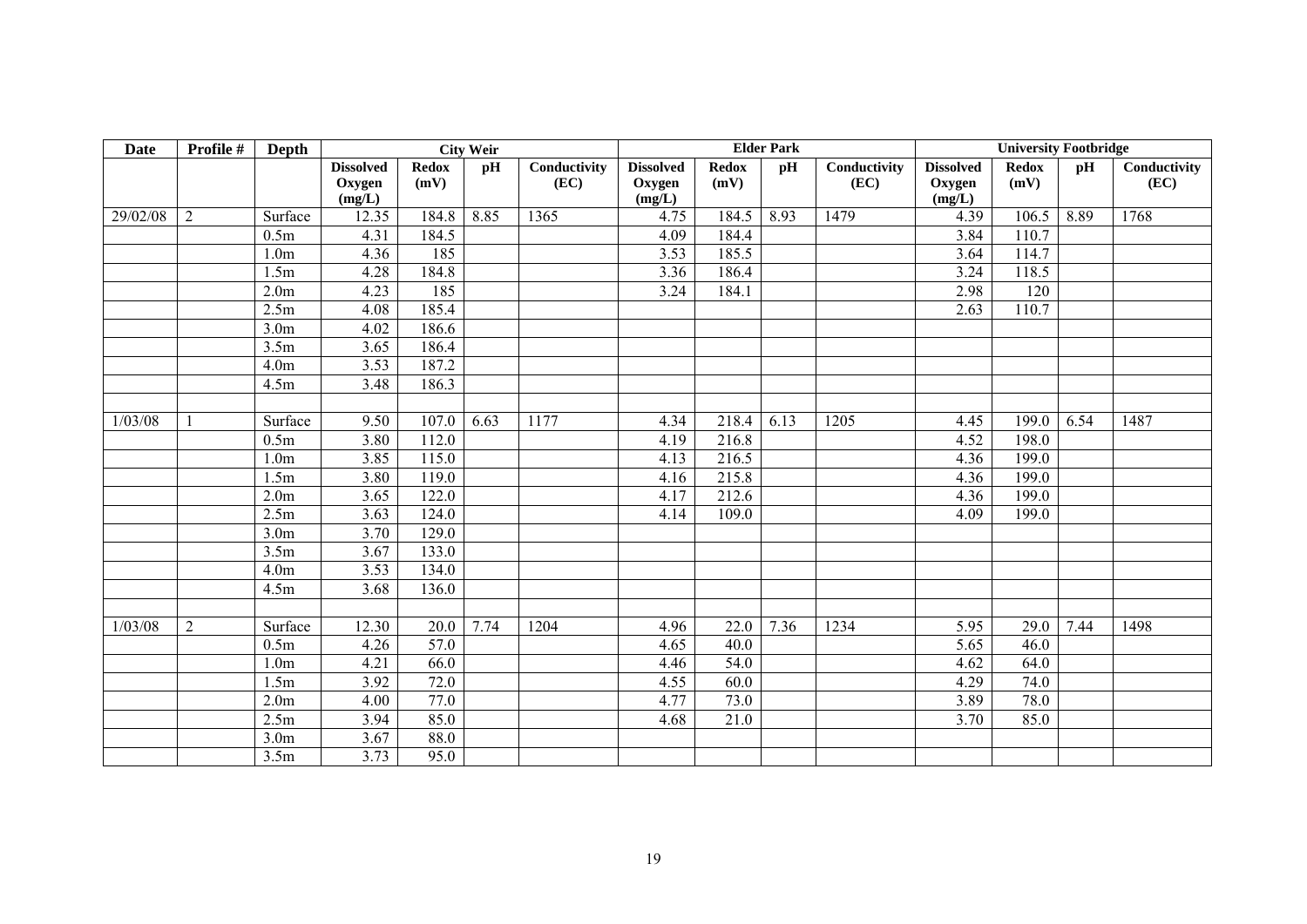| <b>Date</b> | Profile #      | Depth            |                                      |                      | <b>City Weir</b> |                      |                                      |                      | <b>Elder Park</b> |                      |                                      | <b>University Footbridge</b> |      |                      |
|-------------|----------------|------------------|--------------------------------------|----------------------|------------------|----------------------|--------------------------------------|----------------------|-------------------|----------------------|--------------------------------------|------------------------------|------|----------------------|
|             |                |                  | <b>Dissolved</b><br>Oxygen<br>(mg/L) | <b>Redox</b><br>(mV) | pH               | Conductivity<br>(EC) | <b>Dissolved</b><br>Oxygen<br>(mg/L) | <b>Redox</b><br>(mV) | pH                | Conductivity<br>(EC) | <b>Dissolved</b><br>Oxygen<br>(mg/L) | <b>Redox</b><br>(mV)         | pH   | Conductivity<br>(EC) |
|             |                | 4.0 <sub>m</sub> | 3.60                                 | 97.0                 |                  |                      |                                      |                      |                   |                      |                                      |                              |      |                      |
|             |                | 4.5m             | 3.51                                 | 98.0                 |                  |                      |                                      |                      |                   |                      |                                      |                              |      |                      |
|             |                |                  |                                      |                      |                  |                      |                                      |                      |                   |                      |                                      |                              |      |                      |
| 2/03/08     |                | Surface          | 9.40                                 | 177.8                | 7.02             | 1183                 | 2.16                                 | 75.7                 | 9.23              | 1435                 | 3.14                                 | 122.8                        | 9.13 | 1846                 |
|             |                | 0.5m             | 3.50                                 | $\overline{180.2}$   |                  |                      | 1.3                                  | 79.5                 |                   |                      | 2.5                                  | 123.1                        |      |                      |
|             |                | 1.0 <sub>m</sub> | 3.54                                 | 181.4                |                  |                      | 0.98                                 | 81.3                 |                   |                      | 1.84                                 | 125.6                        |      |                      |
|             |                | 1.5m             | 3.44                                 | 182.4                |                  |                      | 0.78                                 | 87.4                 |                   |                      | 1.48                                 | 127.1                        |      |                      |
|             |                | 2.0 <sub>m</sub> | 3.28                                 | 182.8                |                  |                      | 0.72                                 | 89.8                 |                   |                      | 1.31                                 | 128.5                        |      |                      |
|             |                | 2.5m             | 3.25                                 | 183.3                |                  |                      | 0.66                                 | 92.8                 |                   |                      | 1.08                                 | 123.7                        |      |                      |
|             |                | 3.0 <sub>m</sub> | 3.25                                 | 183.3                |                  |                      |                                      |                      |                   |                      |                                      |                              |      |                      |
|             |                | 3.5m             | 3.24                                 | 183.6                |                  |                      |                                      |                      |                   |                      |                                      |                              |      |                      |
|             |                | 4.0 <sub>m</sub> | 3.21                                 | 183.3                |                  |                      |                                      |                      |                   |                      |                                      |                              |      |                      |
|             |                | 4.5m             | 3.12                                 | 181.2                |                  |                      |                                      |                      |                   |                      |                                      |                              |      |                      |
|             |                |                  |                                      |                      |                  |                      |                                      |                      |                   |                      |                                      |                              |      |                      |
| 2/03/08     | $\overline{2}$ | Surface          | 12.30                                | 160.5                | 7.41             | 1386                 | 8.2                                  | 70.5                 | 7.67              | 1432                 | 7.22                                 | 77                           | 7.17 | 1821                 |
|             |                | 0.5m             | 5.72                                 | 162.8                |                  |                      | 7.08                                 | 85.4                 |                   |                      | 6.58                                 | 85.9                         |      |                      |
|             |                | 1.0 <sub>m</sub> | 5.43                                 | 158.2                |                  |                      | 6.01                                 | 92.6                 |                   |                      | 5.94                                 | 94.1                         |      |                      |
|             |                | 1.5m             | 5.73                                 | 156.3                |                  |                      | 5.38                                 | $\overline{95}$      |                   |                      | 5.24                                 | 105.2                        |      |                      |
|             |                | 2.0 <sub>m</sub> | 5.18                                 | 158.1                |                  |                      | 4.7                                  | 99.2                 |                   |                      | 4.81                                 | 111                          |      |                      |
|             |                | 2.5m             | 4.67                                 | 155.6                |                  |                      | 4.45                                 | 101.4                |                   |                      | 4.32                                 | 114.2                        |      |                      |
|             |                | 3.0 <sub>m</sub> | 4.53                                 | 151.3                |                  |                      |                                      |                      |                   |                      |                                      |                              |      |                      |
|             |                | 3.5m             | 4.68                                 | 150.5                |                  |                      |                                      |                      |                   |                      |                                      |                              |      |                      |
|             |                | 4.0 <sub>m</sub> | 4.37                                 | 147.5                |                  |                      |                                      |                      |                   |                      |                                      |                              |      |                      |
|             |                | 4.5m             | 4.30                                 | 146.8                |                  |                      |                                      |                      |                   |                      |                                      |                              |      |                      |
|             |                |                  |                                      |                      |                  |                      |                                      |                      |                   |                      |                                      |                              |      |                      |
| 3/03/08     |                | Surface          | 10.55                                | 190.0                | 7.12             | 1385                 | 5.71                                 | 176.0                | 7.26              | 1440                 | 7.03                                 | 234.0                        | 7.23 | 1785                 |
|             |                | 0.5m             | 4.49                                 | 195.0                |                  |                      | 5.65                                 | 180.0                |                   |                      | 7.06                                 | 233.0                        |      |                      |
|             |                | 1.0 <sub>m</sub> | 4.58                                 | 195.0                |                  |                      | 5.40                                 | 182.0                |                   |                      | 6.41                                 | 234.0                        |      |                      |
|             |                | 1.5m             | 4.61                                 | 195.0                |                  |                      | 5.35                                 | 184.0                |                   |                      | 5.51                                 | 235.0                        |      |                      |
|             |                | 2.0 <sub>m</sub> | 4.59                                 | 196.0                |                  |                      | 5.32                                 | 184.0                |                   |                      | 5.34                                 | 235.0                        |      |                      |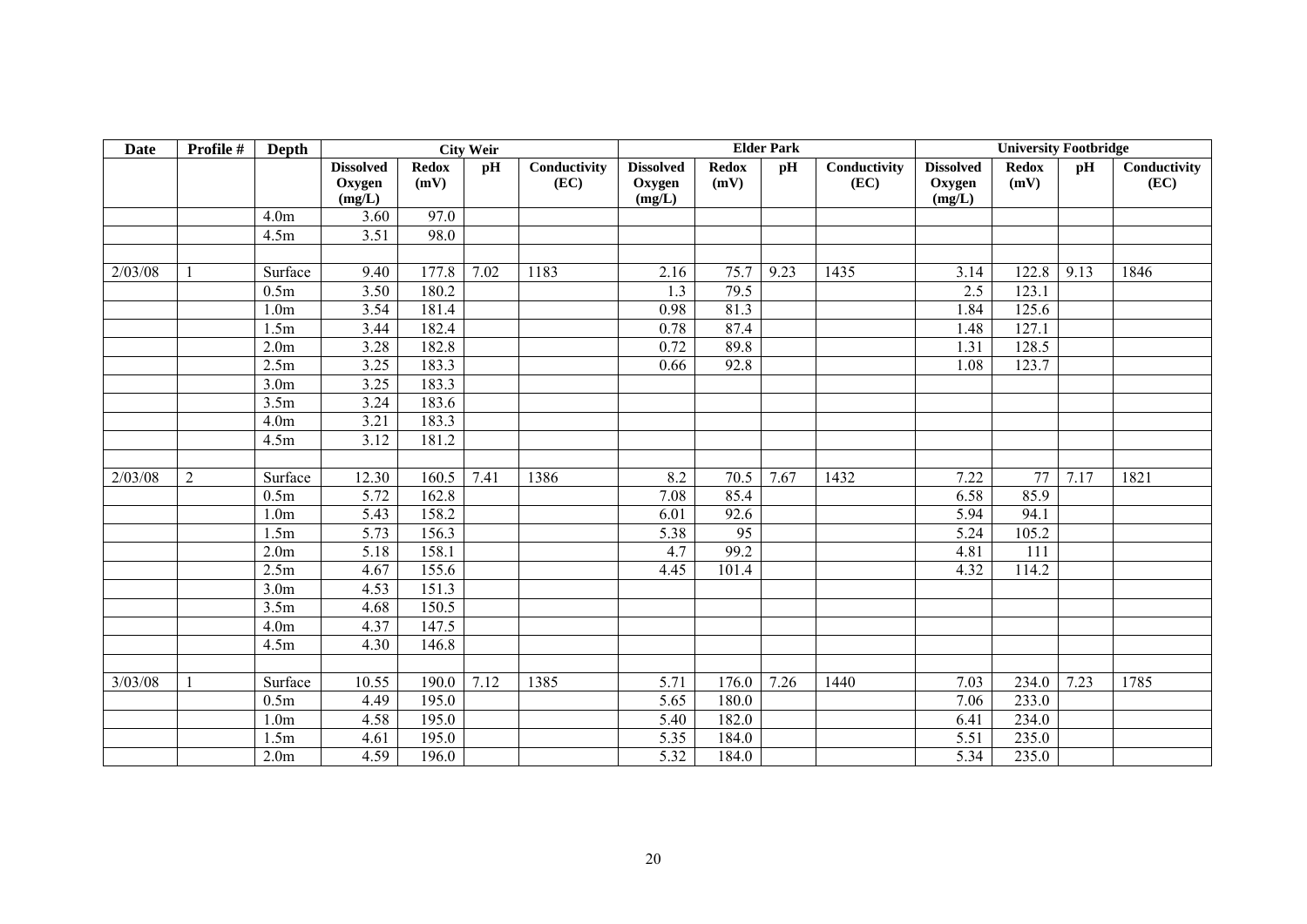| <b>Date</b> | Profile #      | Depth            |                                      |                      | <b>City Weir</b> |                      |                                      |                      | <b>Elder Park</b> |                      |                                      | <b>University Footbridge</b> |      |                      |
|-------------|----------------|------------------|--------------------------------------|----------------------|------------------|----------------------|--------------------------------------|----------------------|-------------------|----------------------|--------------------------------------|------------------------------|------|----------------------|
|             |                |                  | <b>Dissolved</b><br>Oxygen<br>(mg/L) | <b>Redox</b><br>(mV) | pH               | Conductivity<br>(EC) | <b>Dissolved</b><br>Oxygen<br>(mg/L) | <b>Redox</b><br>(mV) | pH                | Conductivity<br>(EC) | <b>Dissolved</b><br>Oxygen<br>(mg/L) | <b>Redox</b><br>(mV)         | pH   | Conductivity<br>(EC) |
|             |                | 2.5m             | 4.58                                 | 190.0                |                  |                      | 5.62                                 | 184.0                |                   |                      | 5.32                                 | 147.0                        |      |                      |
|             |                | 3.0 <sub>m</sub> | 4.53                                 | 195.0                |                  |                      |                                      |                      |                   |                      |                                      |                              |      |                      |
|             |                | 3.5m             | 4.36                                 | 195.0                |                  |                      |                                      |                      |                   |                      |                                      |                              |      |                      |
|             |                | 4.0 <sub>m</sub> | 4.31                                 | 195.0                |                  |                      |                                      |                      |                   |                      |                                      |                              |      |                      |
|             |                | 4.5m             | 3.85                                 | 196.0                |                  |                      |                                      |                      |                   |                      |                                      |                              |      |                      |
|             |                |                  |                                      |                      |                  |                      |                                      |                      |                   |                      |                                      |                              |      |                      |
| 3/03/08     | $\overline{2}$ | Surface          | 13.55                                | 194.0                | 7.13             | 1385                 | 6.00                                 | 190.0                | 7.19              | 1455                 | 8.00                                 | 177.0                        | 7.08 | 1860                 |
|             |                | 0.5m             | 5.09                                 | 195.0                |                  |                      | 6.02                                 | 190.0                |                   |                      | 7.72                                 | 181.0                        |      |                      |
|             |                | 1.0 <sub>m</sub> | 5.06                                 | 196.0                |                  |                      | 6.04                                 | 193.0                |                   |                      | 7.69                                 | 183.0                        |      |                      |
|             |                | 1.5m             | 4.84                                 | 197.0                |                  |                      | 6.07                                 | 192.0                |                   |                      | 7.02                                 | 185.0                        |      |                      |
|             |                | 2.0 <sub>m</sub> | 4.63                                 | 198.0                |                  |                      | 6.10                                 | 192.0                |                   |                      | 5.71                                 | 188.0                        |      |                      |
|             |                | 2.5m             | 4.47                                 | 199.0                |                  |                      |                                      |                      |                   |                      | 5.18                                 | 189.0                        |      |                      |
|             |                | 3.0 <sub>m</sub> | 4.35                                 | 200.0                |                  |                      |                                      |                      |                   |                      |                                      |                              |      |                      |
|             |                | 3.5m             | 4.19                                 | 200.0                |                  |                      |                                      |                      |                   |                      |                                      |                              |      |                      |
|             |                | 4.0 <sub>m</sub> | 3.57                                 | 201.0                |                  |                      |                                      |                      |                   |                      |                                      |                              |      |                      |
|             |                | 4.5m             | 2.69                                 | 182.0                |                  |                      |                                      |                      |                   |                      |                                      |                              |      |                      |
|             |                |                  |                                      |                      |                  |                      |                                      |                      |                   |                      |                                      |                              |      |                      |
| 4/03/08     |                | Surface          | 11.00                                | 162.6                | 7.17             | 1394                 | 6.25                                 | 177.0                | 7.28              | 1463                 | 6.75                                 | 216.0                        | 7.23 | 1820                 |
|             |                | 0.5m             | 5.20                                 | 166.8                |                  |                      | 6.06                                 | 180.0                |                   |                      | 6.78                                 | 217.0                        |      |                      |
|             |                | 1.0 <sub>m</sub> | 5.08                                 | 167.8                |                  |                      | 5.80                                 | 183.0                |                   |                      | 6.36                                 | 219.0                        |      |                      |
|             |                | 1.5m             | 4.88                                 | 168.6                |                  |                      | 5.62                                 | 183.0                |                   |                      | 6.10                                 | 219.0                        |      |                      |
|             |                | 2.0 <sub>m</sub> | 4.79                                 | 169.3                |                  |                      | 5.64                                 | 185.0                |                   |                      | 5.87                                 | 219.0                        |      |                      |
|             |                | 2.5m             | 4.67                                 | 169.3                |                  |                      | 5.87                                 | 174.0                |                   |                      | 5.03                                 | 99.0                         |      |                      |
|             |                | 3.0 <sub>m</sub> | 4.58                                 | 170.8                |                  |                      |                                      |                      |                   |                      |                                      |                              |      |                      |
|             |                | 3.5m             | 4.58                                 | 191.0                |                  |                      |                                      |                      |                   |                      |                                      |                              |      |                      |
|             |                | 4.0 <sub>m</sub> | 4.55                                 | 192.0                |                  |                      |                                      |                      |                   |                      |                                      |                              |      |                      |
|             |                | 4.5m             | 3.90                                 | 193.0                |                  |                      |                                      |                      |                   |                      |                                      |                              |      |                      |
|             |                |                  |                                      |                      |                  |                      |                                      |                      |                   |                      |                                      |                              |      |                      |
| 4/03/08     | $\overline{2}$ | Surface          | 14.00                                | 202.0                | 7.14             | 1382                 | 6.45                                 | 200.0                | 7.27              | 1477                 | 8.31                                 | 213.0                        | 7.03 | 1779                 |
|             |                | 0.5m             | 5.57                                 | 204.0                |                  |                      | 6.44                                 | 201.0                |                   |                      | 8.24                                 | 214.0                        |      |                      |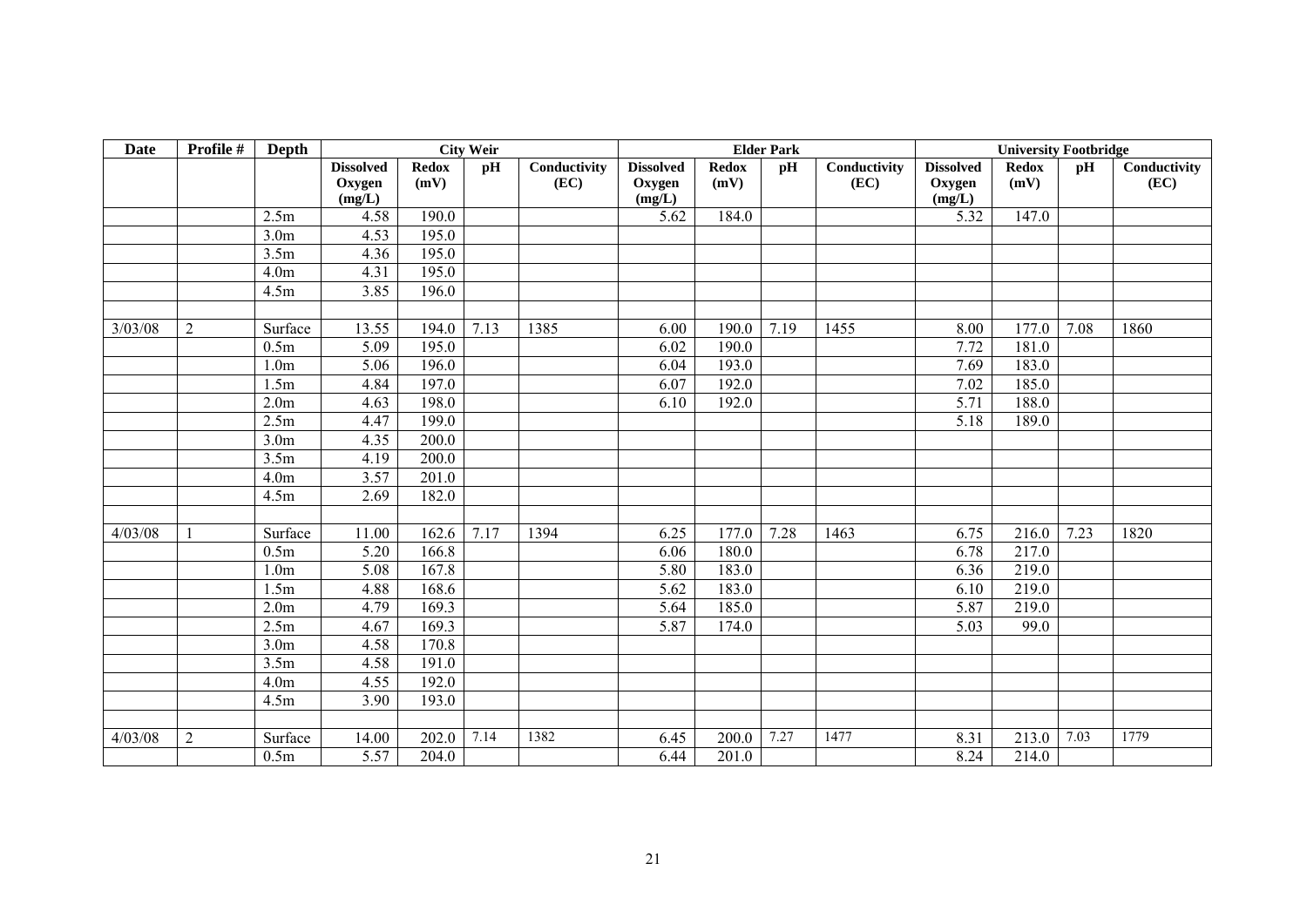| <b>Date</b> | Profile #      | Depth            |                                      |                      | <b>City Weir</b> |                      |                                      |                      | <b>Elder Park</b> |                      |                                      | <b>University Footbridge</b> |      |                      |
|-------------|----------------|------------------|--------------------------------------|----------------------|------------------|----------------------|--------------------------------------|----------------------|-------------------|----------------------|--------------------------------------|------------------------------|------|----------------------|
|             |                |                  | <b>Dissolved</b><br>Oxygen<br>(mg/L) | <b>Redox</b><br>(mV) | pH               | Conductivity<br>(EC) | <b>Dissolved</b><br>Oxygen<br>(mg/L) | <b>Redox</b><br>(mV) | pH                | Conductivity<br>(EC) | <b>Dissolved</b><br>Oxygen<br>(mg/L) | <b>Redox</b><br>(mV)         | pH   | Conductivity<br>(EC) |
|             |                | 1.0 <sub>m</sub> | 5.57                                 | 205.0                |                  |                      | 6.39                                 | 202.0                |                   |                      | 7.54                                 | 216.0                        |      |                      |
|             |                | 1.5m             | 5.60                                 | 207.0                |                  |                      | 6.35                                 | 203.0                |                   |                      | 6.74                                 | 220.0                        |      |                      |
|             |                | 2.0 <sub>m</sub> | 5.40                                 | 208.0                |                  |                      | 6.31                                 | 204.0                |                   |                      | 5.83                                 | 222.0                        |      |                      |
|             |                | 2.5m             | 5.16                                 | 209.0                |                  |                      | 6.34                                 | 204.0                |                   |                      | 5.02                                 | 223.0                        |      |                      |
|             |                | 3.0 <sub>m</sub> | 4.82                                 | 208.0                |                  |                      |                                      |                      |                   |                      |                                      |                              |      |                      |
|             |                | 3.5m             | 4.61                                 | 208.0                |                  |                      |                                      |                      |                   |                      |                                      |                              |      |                      |
|             |                | 4.0 <sub>m</sub> | 4.37                                 | 208.0                |                  |                      |                                      |                      |                   |                      |                                      |                              |      |                      |
|             |                |                  |                                      |                      |                  |                      |                                      |                      |                   |                      |                                      |                              |      |                      |
| 5/03/08     |                | Surface          | 10.15                                | 157.4                | 7.25             | 1402                 | 6.04                                 | 109.0                | 7.37              | 1509                 | 7.32                                 | 139.1                        | 7.34 | 1846                 |
|             |                | 0.5m             | 5.29                                 | 162.2                |                  |                      | 5.97                                 | 115.3                |                   |                      | 7.11                                 | 143.2                        |      |                      |
|             |                | 1.0 <sub>m</sub> | 5.30                                 | 163.3                |                  |                      | 5.73                                 | 119.2                |                   |                      | 6.82                                 | 145.9                        |      |                      |
|             |                | 1.5m             | 5.03                                 | 164.1                |                  |                      | 5.30                                 | 122.6                |                   |                      | 6.05                                 | 149.2                        |      |                      |
|             |                | 2.0 <sub>m</sub> | 4.89                                 | 164.5                |                  |                      | 5.11                                 | 125.3                |                   |                      | 5.55                                 | 150.9                        |      |                      |
|             |                | 2.5m             | 4.85                                 | 164.4                |                  |                      |                                      |                      |                   |                      | 4.87                                 | 153.9                        |      |                      |
|             |                | 3.0 <sub>m</sub> | 4.75                                 | 166.0                |                  |                      |                                      |                      |                   |                      |                                      |                              |      |                      |
|             |                | 3.5m             | 4.55                                 | 131.9                |                  |                      |                                      |                      |                   |                      |                                      |                              |      |                      |
|             |                | 4.0 <sub>m</sub> | 4.30                                 | 133.0                |                  |                      |                                      |                      |                   |                      |                                      |                              |      |                      |
|             |                | 4.5m             | 4.05                                 | 44.8                 |                  |                      |                                      |                      |                   |                      |                                      |                              |      |                      |
|             |                |                  |                                      |                      |                  |                      |                                      |                      |                   |                      |                                      |                              |      |                      |
| 5/03/08     | $\overline{2}$ | Surface          | 13.05                                | 172.6                | 7.12             | 1397                 | 6.58                                 | 142.0                | 7.33              | 1469                 | 8.09                                 | 156.2                        | 7.50 | 1788                 |
|             |                | 0.5m             | 5.75                                 | 174.2                |                  |                      | 6.55                                 | 144.6                |                   |                      | 8.12                                 | 157.4                        |      |                      |
|             |                | 1.0 <sub>m</sub> | 5.49                                 | 174.4                |                  |                      | 6.30                                 | 146.6                |                   |                      | 7.02                                 | 162.3                        |      |                      |
|             |                | 1.5m             | 5.32                                 | 175.8                |                  |                      | 6.14                                 | 147.6                |                   |                      | 6.61                                 | 166.3                        |      |                      |
|             |                | 2.0 <sub>m</sub> | 5.15                                 | 175.3                |                  |                      | 6.12                                 | 149.0                |                   |                      | 6.12                                 | 167.4                        |      |                      |
|             |                | 2.5m             | 5.00                                 | 175.4                |                  |                      | 6.00                                 | 150.2                |                   |                      | 5.89                                 | 169.2                        |      |                      |
|             |                | 3.0 <sub>m</sub> | 4.82                                 | 176.0                |                  |                      |                                      |                      |                   |                      |                                      |                              |      |                      |
|             |                | 3.5m             | 4.68                                 | 176.4                |                  |                      |                                      |                      |                   |                      |                                      |                              |      |                      |
|             |                | 4.0 <sub>m</sub> | 4.56                                 | 177.3                |                  |                      |                                      |                      |                   |                      |                                      |                              |      |                      |
|             |                | 4.5m             | 4.19                                 | 20.0                 |                  |                      |                                      |                      |                   |                      |                                      |                              |      |                      |
|             |                |                  |                                      |                      |                  |                      |                                      |                      |                   |                      |                                      |                              |      |                      |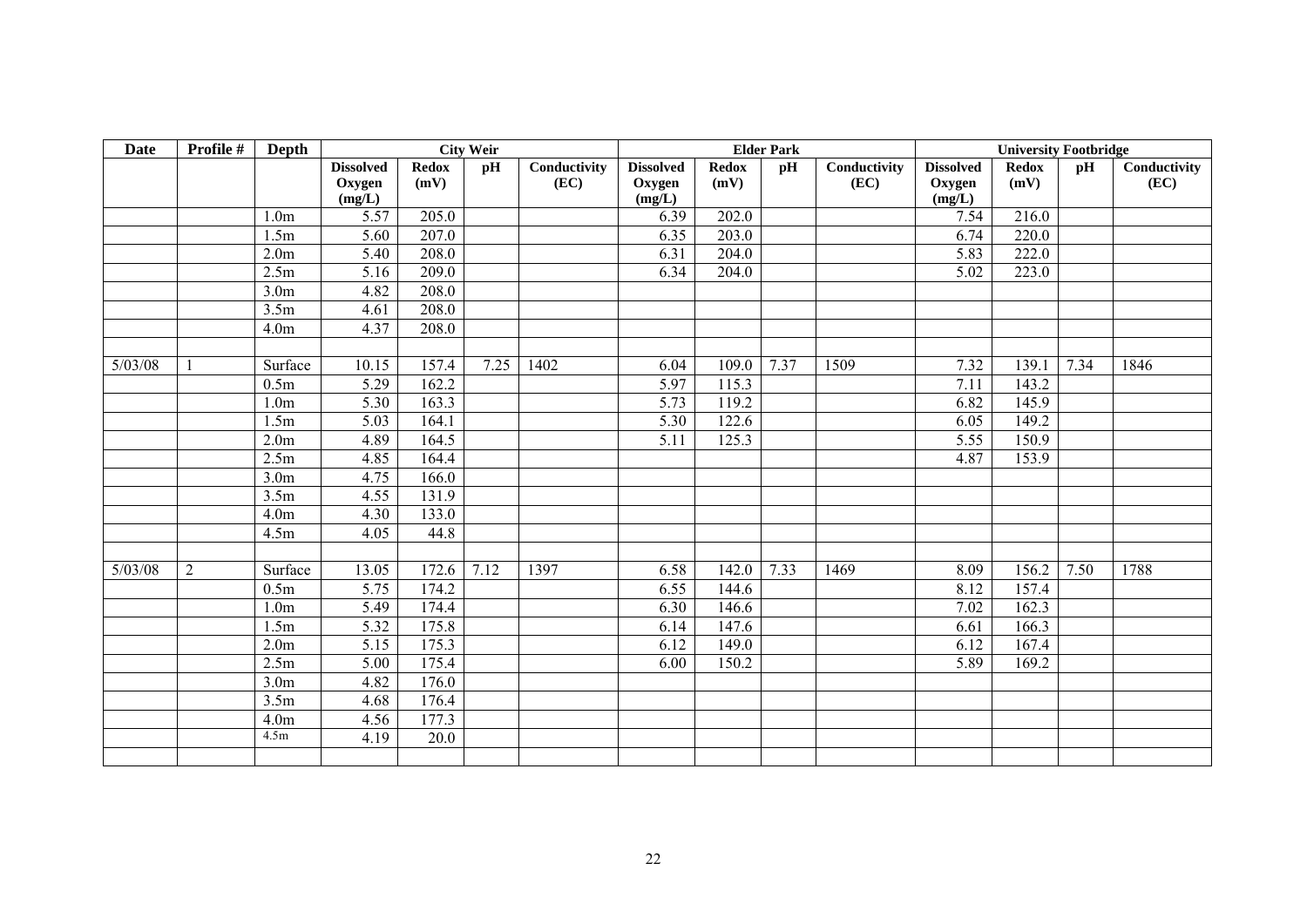| <b>Date</b> | Profile # | Depth            |                                      |                      | <b>City Weir</b> |                      |                                      |                      | <b>Elder Park</b> |                      |                                      | <b>University Footbridge</b> |      |                      |
|-------------|-----------|------------------|--------------------------------------|----------------------|------------------|----------------------|--------------------------------------|----------------------|-------------------|----------------------|--------------------------------------|------------------------------|------|----------------------|
|             |           |                  | <b>Dissolved</b><br>Oxygen<br>(mg/L) | <b>Redox</b><br>(mV) | pH               | Conductivity<br>(EC) | <b>Dissolved</b><br>Oxygen<br>(mg/L) | <b>Redox</b><br>(mV) | pH                | Conductivity<br>(EC) | <b>Dissolved</b><br>Oxygen<br>(mg/L) | <b>Redox</b><br>(mV)         | pH   | Conductivity<br>(EC) |
| 6/03/08     |           | Surface          | 10.20                                | 160.0                | 7.31             | 1416                 | 5.97                                 | 214.0                | 7.38              | 1500                 | 6.19                                 | 228.0                        | 7.28 | 1866                 |
|             |           | 0.5m             | 5.06                                 | 164.0                |                  |                      | 5.77                                 | 216.0                |                   |                      | 5.72                                 | 228.0                        |      |                      |
|             |           | 1.0 <sub>m</sub> | 4.88                                 | 168.0                |                  |                      | 5.49                                 | 216.0                |                   |                      | 5.57                                 | 227.0                        |      |                      |
|             |           | 1.5m             | 4.69                                 | 169.0                |                  |                      | 5.40                                 | 216.0                |                   |                      | 5.44                                 | 226.0                        |      |                      |
|             |           | 2.0 <sub>m</sub> | 4.73                                 | 173.0                |                  |                      | 5.48                                 | 215.0                |                   |                      | 5.41                                 | 226.0                        |      |                      |
|             |           | 2.5m             | 4.82                                 | 175.0                |                  |                      | 5.67                                 | 215.0                |                   |                      | 4.52                                 | 228.0                        |      |                      |
|             |           | 3.0 <sub>m</sub> | 4.79                                 | 177.0                |                  |                      |                                      |                      |                   |                      |                                      |                              |      |                      |
|             |           | 3.5m             | 4.99                                 | 180.0                |                  |                      |                                      |                      |                   |                      |                                      |                              |      |                      |
|             |           | 4.0 <sub>m</sub> | 3.09                                 | 182.0                |                  |                      |                                      |                      |                   |                      |                                      |                              |      |                      |
|             |           | 4.5m             | 2.78                                 | 184.0                |                  |                      |                                      |                      |                   |                      |                                      |                              |      |                      |
|             |           |                  |                                      |                      |                  |                      |                                      |                      |                   |                      |                                      |                              |      |                      |
| 6/03/08     | 2         | Surface          | 13.30                                | 194.0                | 7.25             | 1419                 | 6.21                                 | 194.0                | 7.36              | 1516                 | 7.34                                 | 198.0                        | 7.30 | 1843                 |
|             |           | 0.5m             | 5.67                                 | 196.0                |                  |                      | 6.10                                 | 195.0                |                   |                      | 7.28                                 | 197.0                        |      |                      |
|             |           | 1.0 <sub>m</sub> | 5.16                                 | 197.0                |                  |                      | 5.82                                 | 197.0                |                   |                      | 6.66                                 | 201.0                        |      |                      |
|             |           | 1.5m             | 5.38                                 | 197.0                |                  |                      | 5.43                                 | 199.0                |                   |                      | 6.10                                 | 204.0                        |      |                      |
|             |           | 2.0 <sub>m</sub> | 5.19                                 | 198.0                |                  |                      | 5.68                                 | 198.0                |                   |                      | 5.28                                 | 205.0                        |      |                      |
|             |           | 2.5m             | 4.90                                 | 100.0                |                  |                      | 5.66                                 | 197.0                |                   |                      | 3.94                                 | 207.0                        |      |                      |
|             |           | 3.0 <sub>m</sub> | 4.62                                 | 199.0                |                  |                      |                                      |                      |                   |                      |                                      |                              |      |                      |
|             |           | 3.5m             | 4.54                                 | 199.0                |                  |                      |                                      |                      |                   |                      |                                      |                              |      |                      |
|             |           | 4.0 <sub>m</sub> | 4.05                                 | 201.0                |                  |                      |                                      |                      |                   |                      |                                      |                              |      |                      |
|             |           | 4.5m             | 3.44                                 | 167.0                |                  |                      |                                      |                      |                   |                      |                                      |                              |      |                      |
|             |           |                  |                                      |                      |                  |                      |                                      |                      |                   |                      |                                      |                              |      |                      |
| 7/03/08     |           | Surface          | 10.30                                | 172.0                | 7.34             | 1430                 | 5.24                                 | 181.0                | 7.41              | 1520                 | 6.01                                 | 176.0                        | 7.41 | 1880                 |
|             |           | 0.5m             | 4.75                                 | 173.0                |                  |                      | 5.23                                 | 182.0                |                   |                      | 5.66                                 | 178.0                        |      |                      |
|             |           | 1.0 <sub>m</sub> | 4.65                                 | 174.0                |                  |                      | 5.22                                 | 183.0                |                   |                      | 5.26                                 | 180.0                        |      |                      |
|             |           | 1.5m             | 4.58                                 | 175.0                |                  |                      | 5.18                                 | 182.0                |                   |                      | 4.91                                 | 180.0                        |      |                      |
|             |           | 2.0 <sub>m</sub> | 4.69                                 | 176.0                |                  |                      | 5.17                                 | 183.0                |                   |                      | 4.80                                 | 181.0                        |      |                      |
|             |           | 2.5m             | 4.82                                 | 177.0                |                  |                      | 5.07                                 | 155.0                |                   |                      | 4.55                                 | 183.0                        |      |                      |
|             |           | 3.0 <sub>m</sub> | 4.86                                 | 177.0                |                  |                      |                                      |                      |                   |                      |                                      |                              |      |                      |
|             |           | 3.5m             | 4.30                                 | 179.0                |                  |                      |                                      |                      |                   |                      |                                      |                              |      |                      |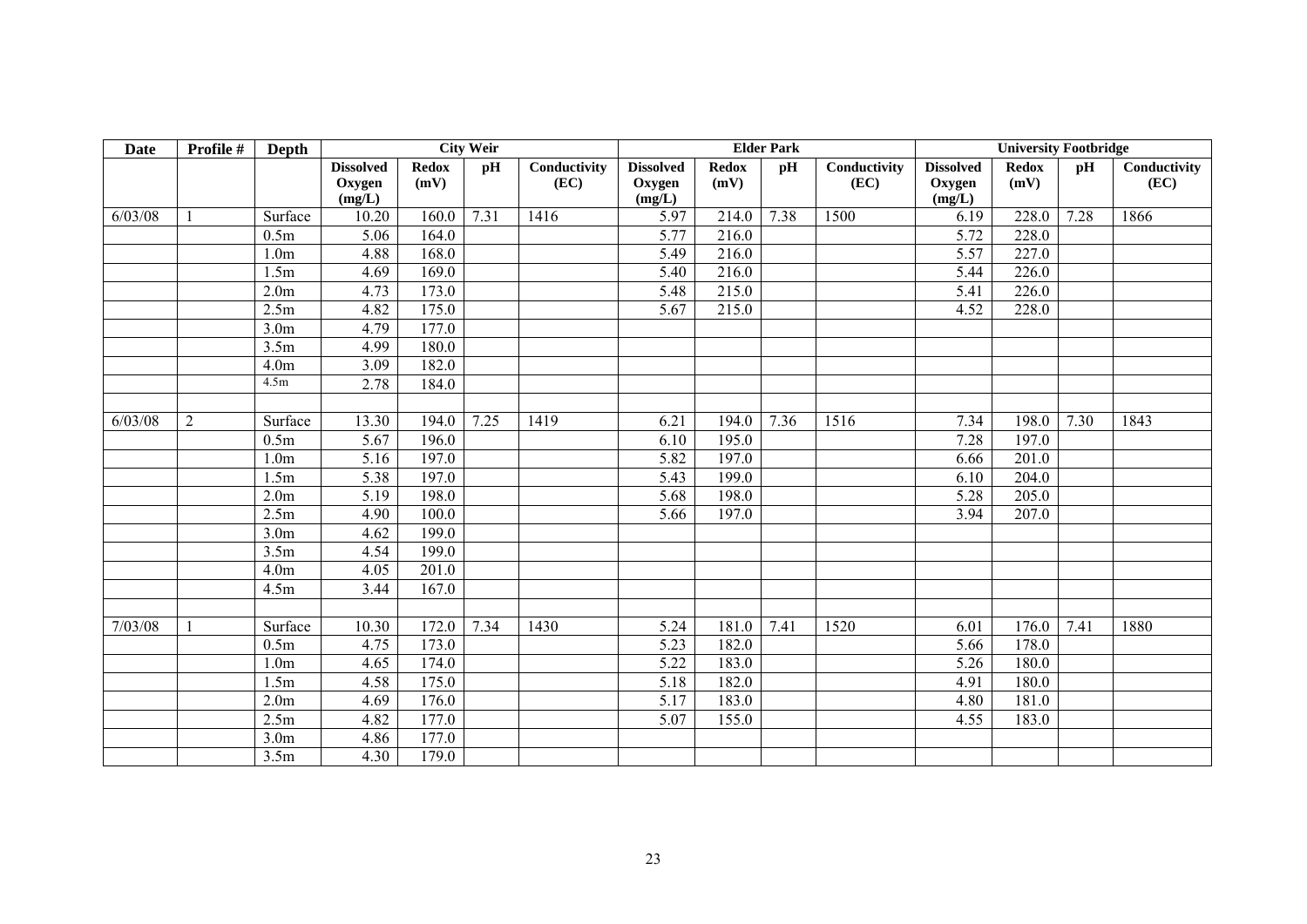| Date     | Profile #    | Depth            | <b>City Weir</b>                     |                      |      | <b>Elder Park</b>    |                                      |                      |      | <b>University Footbridge</b> |                                      |                      |      |                      |
|----------|--------------|------------------|--------------------------------------|----------------------|------|----------------------|--------------------------------------|----------------------|------|------------------------------|--------------------------------------|----------------------|------|----------------------|
|          |              |                  | <b>Dissolved</b><br>Oxygen<br>(mg/L) | <b>Redox</b><br>(mV) | pH   | Conductivity<br>(EC) | <b>Dissolved</b><br>Oxygen<br>(mg/L) | <b>Redox</b><br>(mV) | pH   | Conductivity<br>(EC)         | <b>Dissolved</b><br>Oxygen<br>(mg/L) | <b>Redox</b><br>(mV) | pH   | Conductivity<br>(EC) |
|          |              | 4.0 <sub>m</sub> | 3.86                                 | 172.0                |      |                      |                                      |                      |      |                              |                                      |                      |      |                      |
|          |              | 4.5m             | 2.76                                 | 173.0                |      |                      |                                      |                      |      |                              |                                      |                      |      |                      |
|          |              |                  |                                      |                      |      |                      |                                      |                      |      |                              |                                      |                      |      |                      |
| 7/03/08  | $\mathbf{2}$ | Surface          | 13.10                                | 153.0                | 7.35 | 1415                 | 5.83                                 | 148.0                | 7.42 | 1510                         | 6.41                                 | 165.0                | 7.27 | 1888                 |
|          |              | 0.5m             | 5.25                                 | 154.0                |      |                      | 5.72                                 | 152.0                |      |                              | 6.16                                 | 167.0                |      |                      |
|          |              | 1.0 <sub>m</sub> | 5.20                                 | 153.0                |      |                      | 5.60                                 | 153.0                |      |                              | 5.85                                 | 168.0                |      |                      |
|          |              | 1.5m             | 5.01                                 | 153.0                |      |                      | 5.52                                 | 153.0                |      |                              | 0.71                                 | 170.0                |      |                      |
|          |              | 2.0 <sub>m</sub> | 4.92                                 | 154.0                |      |                      | 5.61                                 | 155.0                |      |                              | 4.29                                 | 172.0                |      |                      |
|          |              | 2.5m             | 4.71                                 | 154.0                |      |                      | 5.63                                 | 155.0                |      |                              | 3.82                                 | 174.0                |      |                      |
|          |              | 3.0 <sub>m</sub> | 4.69                                 | 157.0                |      |                      |                                      |                      |      |                              |                                      |                      |      |                      |
|          |              | 3.5m             | 4.64                                 | 160.0                |      |                      |                                      |                      |      |                              |                                      |                      |      |                      |
|          |              | 4.0 <sub>m</sub> | 3.25                                 | 162.0                |      |                      |                                      |                      |      |                              |                                      |                      |      |                      |
|          |              | 4.5m             | 2.23                                 | 163.0                |      |                      |                                      |                      |      |                              |                                      |                      |      |                      |
|          |              |                  |                                      |                      |      |                      |                                      |                      |      |                              |                                      |                      |      |                      |
| 11/03/08 |              | Surface          | 12.40                                | 180.0                | 7.44 | 1500                 | 5.09                                 | 186.0                | 7.45 | 1580                         | 5.98                                 | 200.0                | 7.44 | 1950                 |
|          |              | 0.5m             | 4.81                                 | 183.0                |      |                      | 4.75                                 | 189.0                |      |                              | 5.81                                 | 201.0                |      |                      |
|          |              | 1.0 <sub>m</sub> | 4.61                                 | 186.0                |      |                      | 4.63                                 | 190.0                |      |                              | 5.30                                 | 203.0                |      |                      |
|          |              | 1.5m             | 4.35                                 | 187.0                |      |                      | 4.57                                 | 189.0                |      |                              | 4.87                                 | 205.0                |      |                      |
|          |              | 2.0 <sub>m</sub> | 4.36                                 | 187.0                |      |                      | 4.59                                 | 189.0                |      |                              | 4.38                                 | 204.0                |      |                      |
|          |              | 2.5m             | 4.37                                 | 186.0                |      |                      | 4.60                                 | 187.0                |      |                              | 3.65                                 | 206.0                |      |                      |
|          |              | 3.0 <sub>m</sub> | 4.36                                 | 186.0                |      |                      |                                      |                      |      |                              |                                      |                      |      |                      |
|          |              | 3.5m             | 4.04                                 | 187.0                |      |                      |                                      |                      |      |                              |                                      |                      |      |                      |
|          |              | 4.0 <sub>m</sub> | 3.51                                 | 191.0                |      |                      |                                      |                      |      |                              |                                      |                      |      |                      |
|          |              | 4.5m             | 1.39                                 | 154.0                |      |                      |                                      |                      |      |                              |                                      |                      |      |                      |
|          |              |                  |                                      |                      |      |                      |                                      |                      |      |                              |                                      |                      |      |                      |
| 18/03/08 |              | Surface          | 10.40                                | 203.1                | 7.61 | 1601                 | 4.95                                 | 177.6                | 7.67 | 1700                         | 4.78                                 | 185.3                | 7.54 | 2117                 |
|          |              | 0.5m             | 4.55                                 | 201.2                |      |                      | 4.96                                 | 178.7                |      |                              | 4.58                                 | 186.4                |      |                      |
|          |              | 1.0 <sub>m</sub> | 4.56                                 | 201.6                |      |                      | 4.97                                 | 178.7                |      |                              | 4.37                                 | 188.1                |      |                      |
|          |              | 1.5m             | 4.35                                 | 203.2                |      |                      | 4.96                                 | 179.0                |      |                              | 4.20                                 | 189.2                |      |                      |
|          |              | 2.0 <sub>m</sub> | 4.13                                 | 203.3                |      |                      | 4.99                                 | 179.5                |      |                              | 3.93                                 | 190.4                |      |                      |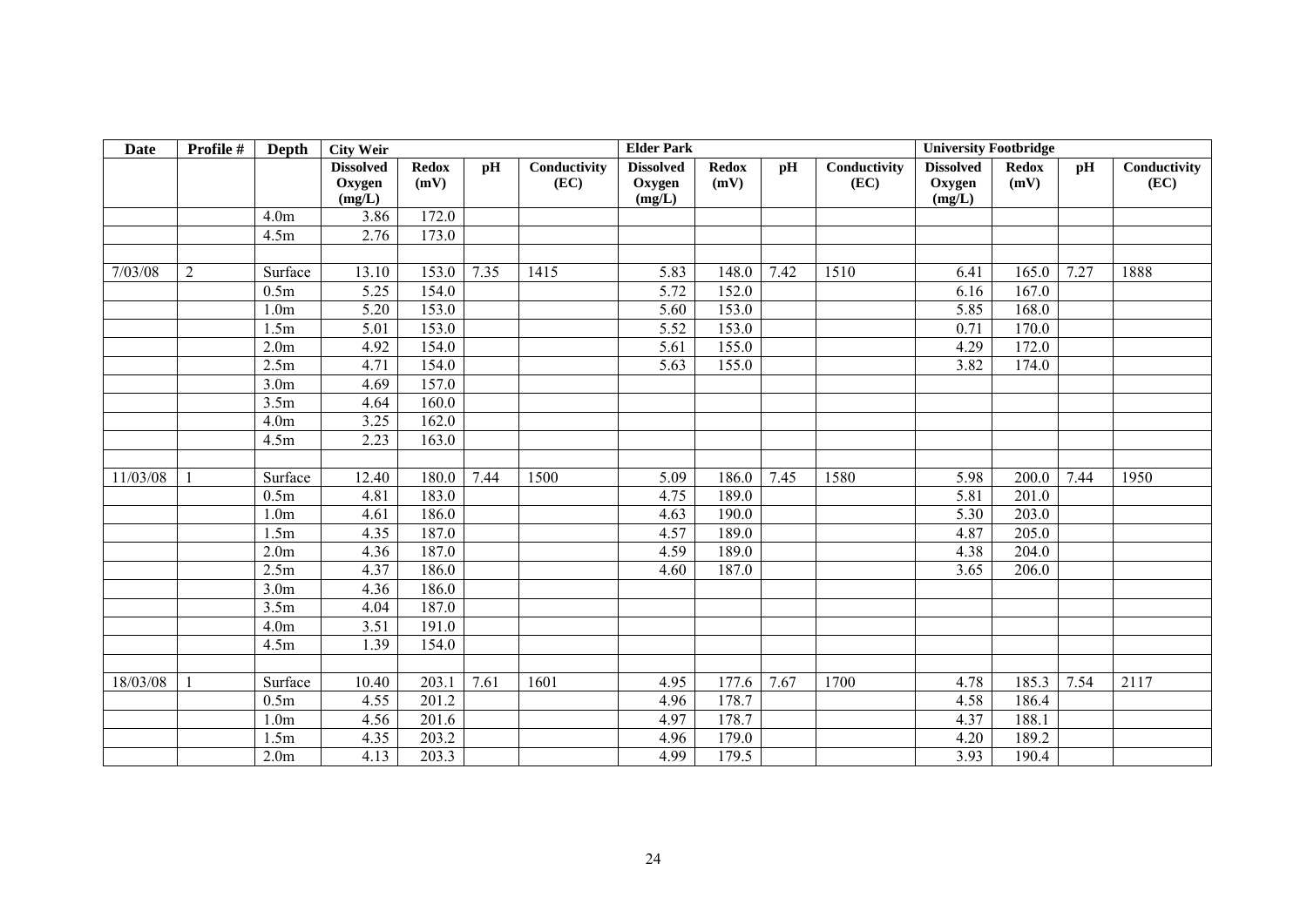| <b>Date</b> | Profile # | Depth            | <b>City Weir</b>                     |                      |      | <b>Elder Park</b>    |                                      |                      |      | <b>University Footbridge</b> |                                      |                      |      |                      |
|-------------|-----------|------------------|--------------------------------------|----------------------|------|----------------------|--------------------------------------|----------------------|------|------------------------------|--------------------------------------|----------------------|------|----------------------|
|             |           |                  | <b>Dissolved</b><br>Oxygen<br>(mg/L) | <b>Redox</b><br>(mV) | pH   | Conductivity<br>(EC) | <b>Dissolved</b><br>Oxygen<br>(mg/L) | <b>Redox</b><br>(mV) | pH   | Conductivity<br>(EC)         | <b>Dissolved</b><br>Oxygen<br>(mg/L) | <b>Redox</b><br>(mV) | pH   | Conductivity<br>(EC) |
|             |           | 2.5m             | 4.13                                 | 203.1                |      |                      | 4.90                                 | 178.7                |      |                              | 3.58                                 | 186.6                |      |                      |
|             |           | 3.0 <sub>m</sub> | 4.14                                 | 201.2                |      |                      |                                      |                      |      |                              |                                      |                      |      |                      |
|             |           | 3.5m             | 4.24                                 | 201.6                |      |                      |                                      |                      |      |                              |                                      |                      |      |                      |
|             |           | 4.0 <sub>m</sub> | 4.31                                 | 203.2                |      |                      |                                      |                      |      |                              |                                      |                      |      |                      |
|             |           | 4.5m             | 3.76                                 | 203.3                |      |                      |                                      |                      |      |                              |                                      |                      |      |                      |
|             |           |                  |                                      |                      |      |                      |                                      |                      |      |                              |                                      |                      |      |                      |
| 26/03/08    |           | Surface          | 12.45                                | 195.0                | 7.76 | 1710                 | 4.64                                 | 200.0                | 7.60 | 1890                         | 1.30                                 | 226.0                | 7.13 | 1450                 |
|             |           | 0.5m             | 5.90                                 | 195.0                |      |                      | 4.48                                 | 202.0                |      |                              | 0.73                                 | 222.0                |      |                      |
|             |           | 1.0 <sub>m</sub> | 5.96                                 | 195.0                |      |                      | 4.55                                 | 204.0                |      |                              | 0.56                                 | 218.0                |      |                      |
|             |           | 1.5m             | 5.82                                 | 195.0                |      |                      | 4.45                                 | 206.0                |      |                              | 0.45                                 | 200.0                |      |                      |
|             |           | 2.0 <sub>m</sub> | 5.70                                 | 198.0                |      |                      | 4.26                                 | 205.0                |      |                              | 0.46                                 | 196.0                |      |                      |
|             |           | 2.5m             | 5.55                                 | 197.0                |      |                      | 4.05                                 | 206.0                |      |                              | 0.48                                 | 189.0                |      |                      |
|             |           | 3.0 <sub>m</sub> | 5.42                                 | 197.0                |      |                      |                                      |                      |      |                              |                                      |                      |      |                      |
|             |           | 3.5m             | 5.38                                 | 198.0                |      |                      |                                      |                      |      |                              |                                      |                      |      |                      |
|             |           | 4.0 <sub>m</sub> | 5.40                                 | 198.0                |      |                      |                                      |                      |      |                              |                                      |                      |      |                      |
|             |           | 4.5m             | 5.29                                 | 199.0                |      |                      |                                      |                      |      |                              |                                      |                      |      |                      |
|             |           |                  |                                      |                      |      |                      |                                      |                      |      |                              |                                      |                      |      |                      |
| 3/04/08     |           | Surface          | 13.45                                | 155.3                | 7.85 | 1420                 | 5.34                                 | 152.4                | 7.63 | 985                          | 5.09                                 | 163.8                | 7.40 | 807                  |
|             |           | 0.5m             | 5.07                                 | 155.0                |      |                      | 5.33                                 | 152.0                |      |                              | 4.47                                 | 162.3                |      |                      |
|             |           | 1.0 <sub>m</sub> | 4.93                                 | 154.3                |      |                      | 5.41                                 | 152.2                |      |                              | 3.76                                 | 159.6                |      |                      |
|             |           | 1.5m             | 4.88                                 | 153.8                |      |                      | 5.46                                 | 150.7                |      |                              | 3.18                                 | 159.0                |      |                      |
|             |           | 2.0 <sub>m</sub> | 4.82                                 | 153.3                |      |                      | 5.34                                 | 150.8                |      |                              | 2.07                                 | 157.6                |      |                      |
|             |           | 2.5m             | 4.81                                 | 152.5                |      |                      | 5.38                                 | 150.6                |      |                              | 1.59                                 | 156.6                |      |                      |
|             |           | 3.0 <sub>m</sub> | 4.84                                 | 151.8                |      |                      |                                      |                      |      |                              |                                      |                      |      |                      |
|             |           | 3.5m             | 4.82                                 | 151.7                |      |                      |                                      |                      |      |                              |                                      |                      |      |                      |
|             |           | 4.0 <sub>m</sub> | 4.80                                 | 151.3                |      |                      |                                      |                      |      |                              |                                      |                      |      |                      |
|             |           | 4.5m             | 4.79                                 | 150.9                |      |                      |                                      |                      |      |                              |                                      |                      |      |                      |
|             |           |                  |                                      |                      |      |                      |                                      |                      |      |                              |                                      |                      |      |                      |
| 9/04/08     |           | Surface          | 10.20                                | 243.1                | 7.63 | 1338                 | 7.25                                 | 224.0                | 7.73 | 1262                         | 17.35                                | 193.5                | 8.45 | 1013                 |
|             |           | 0.5m             | 5.90                                 | 241.5                |      |                      | $\overline{7.24}$                    | 224.0                |      |                              | 14.29                                | 206.5                |      |                      |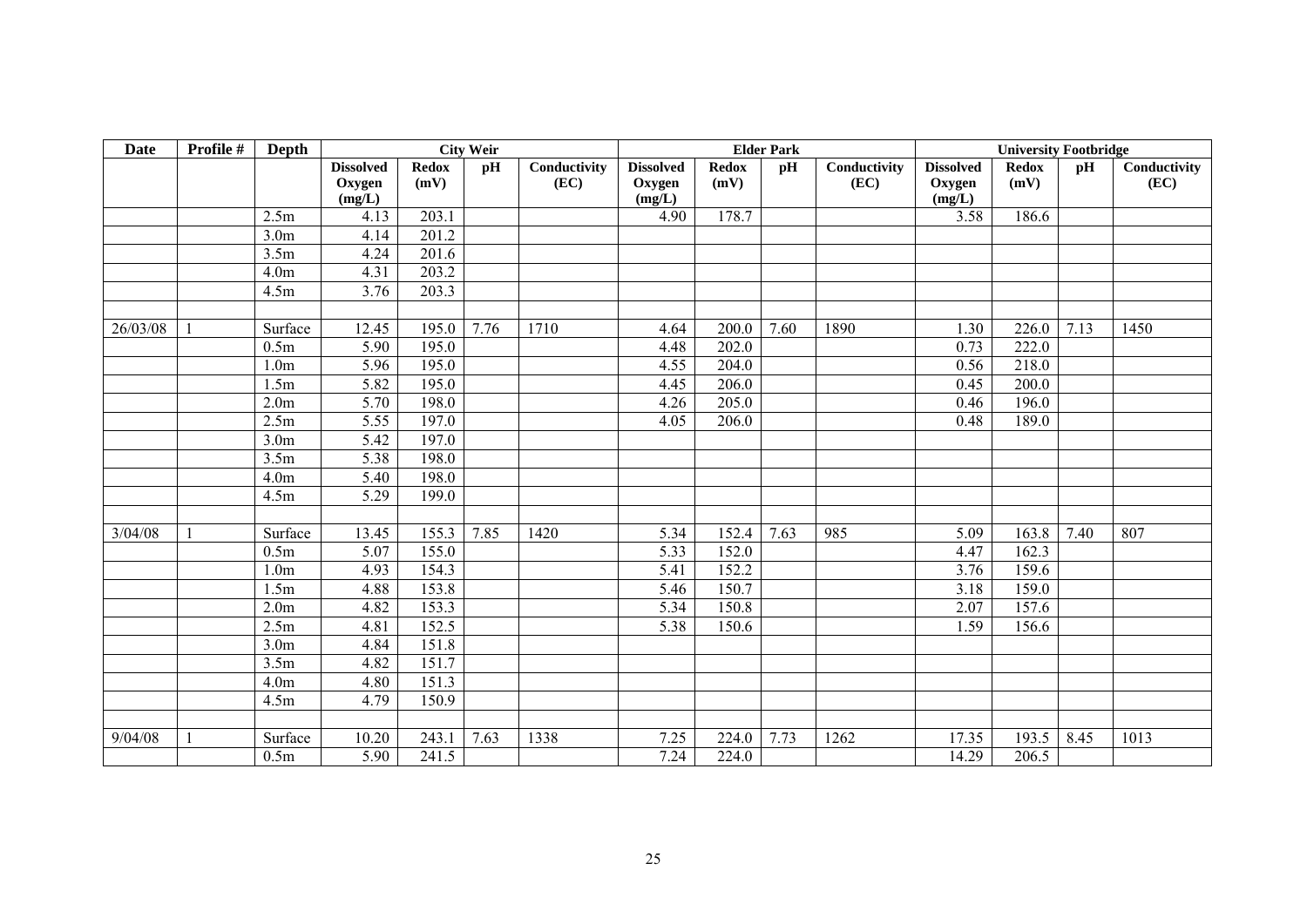| <b>Date</b> | Profile # | Depth             | <b>City Weir</b>                     |                      |      | <b>Elder Park</b>    |                                      |                      |      | <b>University Footbridge</b> |                                      |                      |      |                      |
|-------------|-----------|-------------------|--------------------------------------|----------------------|------|----------------------|--------------------------------------|----------------------|------|------------------------------|--------------------------------------|----------------------|------|----------------------|
|             |           |                   | <b>Dissolved</b><br>Oxygen<br>(mg/L) | <b>Redox</b><br>(mV) | pH   | Conductivity<br>(EC) | <b>Dissolved</b><br>Oxygen<br>(mg/L) | <b>Redox</b><br>(mV) | pH   | Conductivity<br>(EC)         | <b>Dissolved</b><br>Oxygen<br>(mg/L) | <b>Redox</b><br>(mV) | pH   | Conductivity<br>(EC) |
|             |           | 1.0 <sub>m</sub>  | 5.93                                 | 243.1                |      |                      | 7.22                                 | 224.2                |      |                              | 12.12                                | 212.6                |      |                      |
|             |           | 1.5m              | 5.82                                 | 241.5                |      |                      | 7.21                                 | 224.1                |      |                              | 9.52                                 | 218.6                |      |                      |
|             |           | 2.0 <sub>m</sub>  | 5.79                                 | 243.9                |      |                      | 7.03                                 | 225.3                |      |                              | 6.79                                 | 225.2                |      |                      |
|             |           | 2.5m              | 5.77                                 | 244.0                |      |                      | 6.55                                 | 225.2                |      |                              | 4.93                                 | 229.9                |      |                      |
|             |           | 3.0 <sub>m</sub>  | 5.76                                 | 243.6                |      |                      |                                      |                      |      |                              |                                      |                      |      |                      |
|             |           | 3.5m              | 5.76                                 | 242.7                |      |                      |                                      |                      |      |                              |                                      |                      |      |                      |
|             |           | 4.0 <sub>m</sub>  | 5.77                                 | 242.0                |      |                      |                                      |                      |      |                              |                                      |                      |      |                      |
|             |           | 4.5m              | 5.70                                 | 241.5                |      |                      |                                      |                      |      |                              |                                      |                      |      |                      |
|             |           |                   |                                      |                      |      |                      |                                      |                      |      |                              |                                      |                      |      |                      |
| 15/04/08    |           | Surface           | 12.30                                | 223.0                | 7.73 | 1284                 | 6.87                                 | 202.0                | 7.68 | 1218                         | 14.71                                | 201.0                | 8.19 | 1343                 |
|             |           | 0.5m              | 5.67                                 | 124.0                |      |                      | 6.85                                 | 203.0                |      |                              | 14.03                                | 202.0                |      |                      |
|             |           | 1.0 <sub>m</sub>  | 5.52                                 | 125.0                |      |                      | 6.80                                 | 204.0                |      |                              | 13.32                                | 204.0                |      |                      |
|             |           | 1.5m              | 5.28                                 | 225.0                |      |                      | 6.82                                 | 204.0                |      |                              | 12.67                                | 207.0                |      |                      |
|             |           | 2.0 <sub>m</sub>  | 5.17                                 | 126.0                |      |                      | 7.47                                 | 201.0                |      |                              | 11.91                                | 210.0                |      |                      |
|             |           | 2.5m              | 5.12                                 | 125.0                |      |                      | 7.55                                 | 201.0                |      |                              | 10.31                                | 215.0                |      |                      |
|             |           | 3.0 <sub>m</sub>  | 5.12                                 | 125.0                |      |                      |                                      |                      |      |                              |                                      |                      |      |                      |
|             |           | 3.5m              | $\overline{5.19}$                    | 126.0                |      |                      |                                      |                      |      |                              |                                      |                      |      |                      |
|             |           | 4.0 <sub>m</sub>  | 5.08                                 | 227.0                |      |                      |                                      |                      |      |                              |                                      |                      |      |                      |
|             |           | 4.5m              | 4.95                                 | 228.0                |      |                      |                                      |                      |      |                              |                                      |                      |      |                      |
|             |           |                   |                                      |                      |      |                      |                                      |                      |      |                              |                                      |                      |      |                      |
| 23/04/08    |           | Surface           | 10.15                                | 213.0                | 7.84 | 1291                 | 8.20                                 | 121.0                | 7.81 | 1306                         | 11.76                                | 154.0                | 7.98 | 1557                 |
|             |           | 0.5m              | 6.98                                 | 218.0                |      |                      | 8.16                                 | 123.0                |      |                              | 11.73                                | 155.0                |      |                      |
|             |           | 1.0 <sub>m</sub>  | 6.80                                 | 219.0                |      |                      | 8.07                                 | 125.0                |      |                              | 11.59                                | 156.0                |      |                      |
|             |           | 1.5m              | 6.64                                 | 218.0                |      |                      | 8.02                                 | 139.0                |      |                              | 11.20                                | 160.0                |      |                      |
|             |           | 2.0 <sub>m</sub>  | 6.55                                 | 219.0                |      |                      | 8.02                                 | 140.0                |      |                              | 10.77                                | 163.0                |      |                      |
|             |           | $\overline{2.5m}$ | 6.56                                 | 217.0                |      |                      | 8.02                                 | 140.0                |      |                              | 10.38                                | 165.0                |      |                      |
|             |           | 3.0 <sub>m</sub>  | 6.60                                 | 217.0                |      |                      |                                      |                      |      |                              |                                      |                      |      |                      |
|             |           | 3.5m              | 6.67                                 | 217.0                |      |                      |                                      |                      |      |                              |                                      |                      |      |                      |
|             |           | 4.0 <sub>m</sub>  | 6.61                                 | 217.0                |      |                      |                                      |                      |      |                              |                                      |                      |      |                      |
|             |           | 4.5m              | 6.58                                 | 217.0                |      |                      |                                      |                      |      |                              |                                      |                      |      |                      |